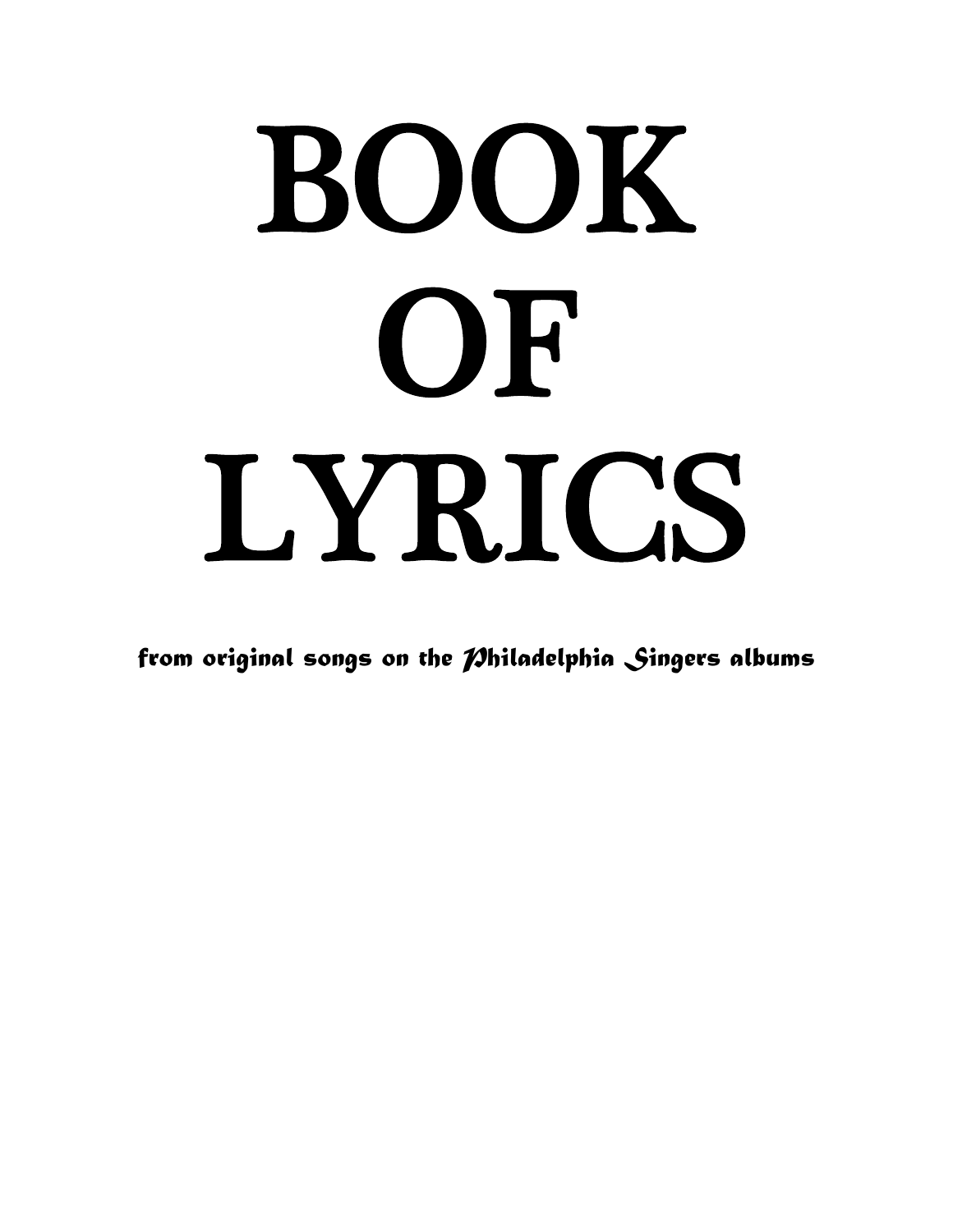#### Table of Contents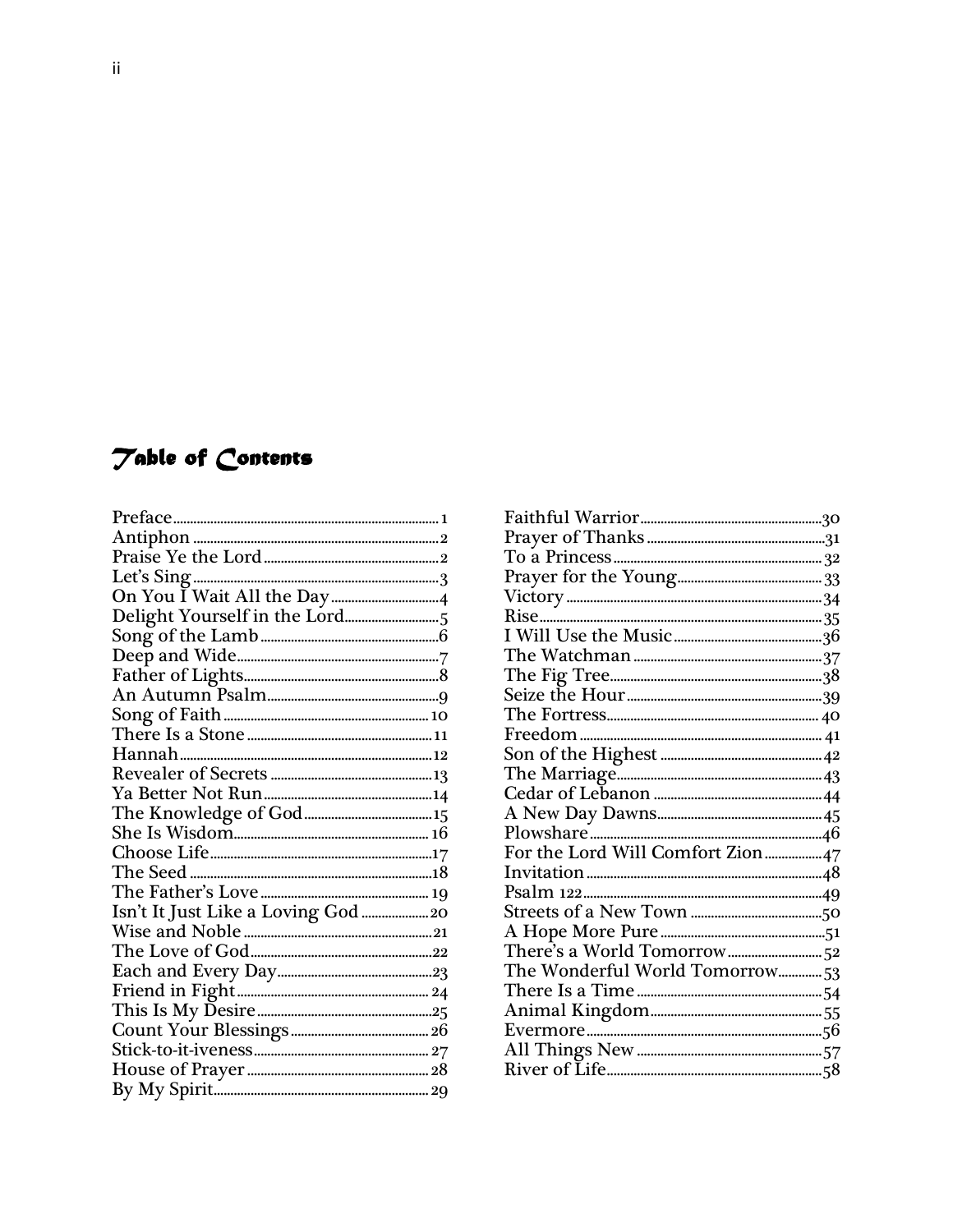#### *Preface*

From 1995 to 2010, the Philadelphia Church of God produced albums of inspirational music under the moniker of the Philadelphia Singers. All selections were performed by members of the Philadelphia Church of God, and many of these selections had either music, lyrics, or both, written by Church members.\*

For the songs where the Church owns either the music or lyrics, we are pleased to collect these lyrics into one volume. This *biblically based* poetry, produced over that 15-year-span, can be a source of inspiration and even contribute to a deeper appreciation and understanding of God's Word.

This volume includes only lyrics from songs where the Church owns the "intellectual property." If a song was recorded that another organization holds the copyright to, the reader can find those lyrics from the appropriate publisher.

Also excluded from this book are lyrics where one contiguous passage of scripture was quoted in the song (e.g., Psalm 139, produced back in 1999, was a direct quotation from the King James Version of the Bible, and the reader can find these lyrics in this public domain Bible). However, if several biblical passages were pieced together throughout the song (e.g., "The Father's Love"), we have included those lyrics.

The reader should note that — if listening to the songs while reading the book — the refrains, or similarly repeated stanzas, have been put in bold or *italics* (rather than being printed more than once) to save space.

Finally, the lyrics have been arranged in such a way to follow a certain logical and biblical time order — the intent being to give a profound progression as the reader goes through it.

\*After 2010, the Philadelphia Church of God began producing musicals and oratorios, for which all sheet music and lyrics can be found online at www.pcog.org

copyright © 2018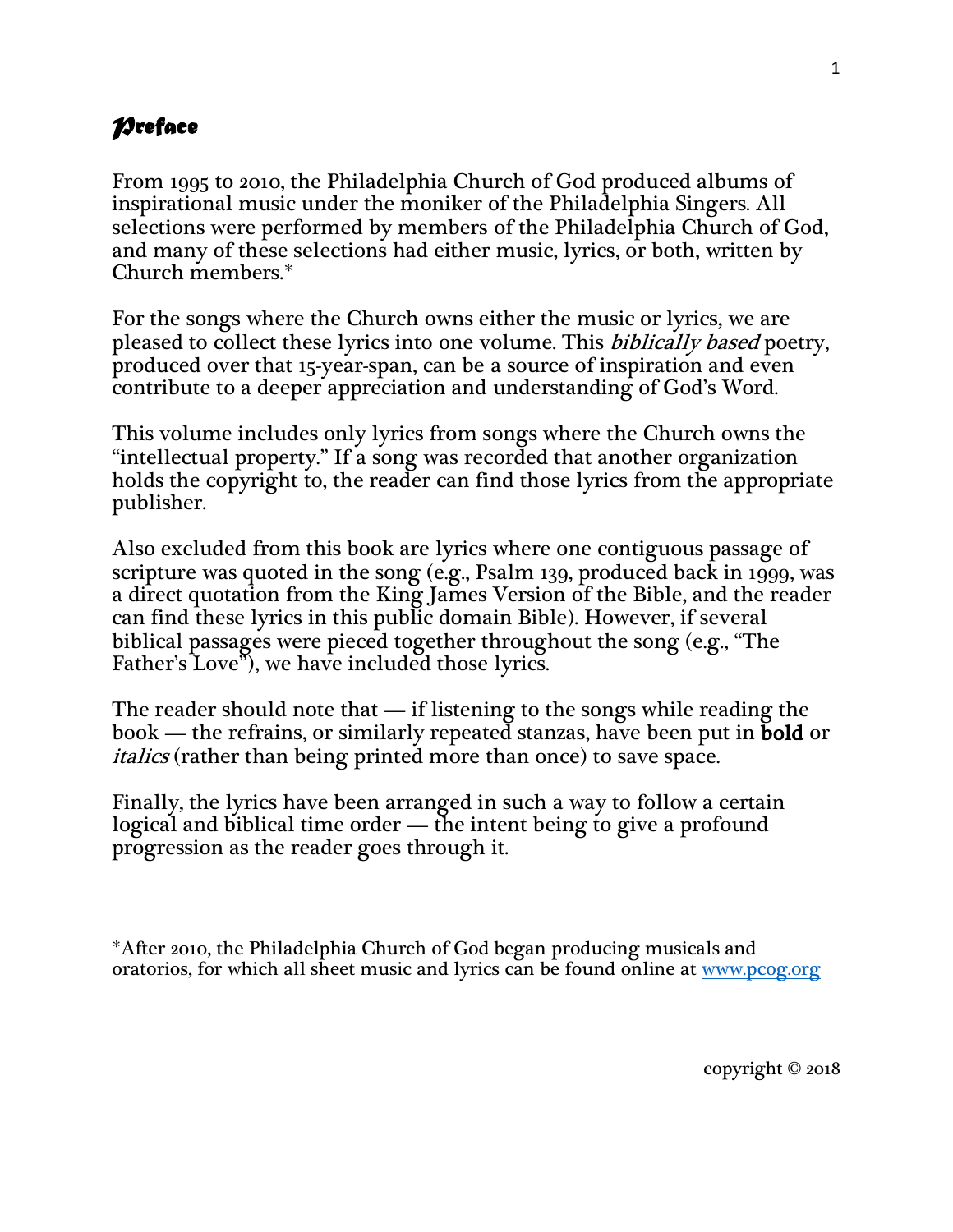#### *Antiphon*

Lyrics By George Herbert

#### Let all the world in ev'ry corner sing, "My God and King!"

The heav'ns are not too high, His praise may thither fly: The earth is not too low, His praises there may grow.

The Church with psalms must shout, No door can keep them out: But above all the heart Must bear the longest part.

# *P*raise Ye the *L*ord

Adapted From Psalm 150 By Fawn Montgomery

Praise ye the Lord, Praise God in His sanctuary, Praise Him in His mighty firmament, Praise Him for His mighty works, Praise Him according to His excellent greatness.

Praise Him with the sound of trumpets, Praise Him with the lute and harp, Praise Him with timbrel and dance, Praise Him with flutes and with stringed instruments, Play the cymbals, those high-sounding cymbals, Let all that has breath praise the Lord!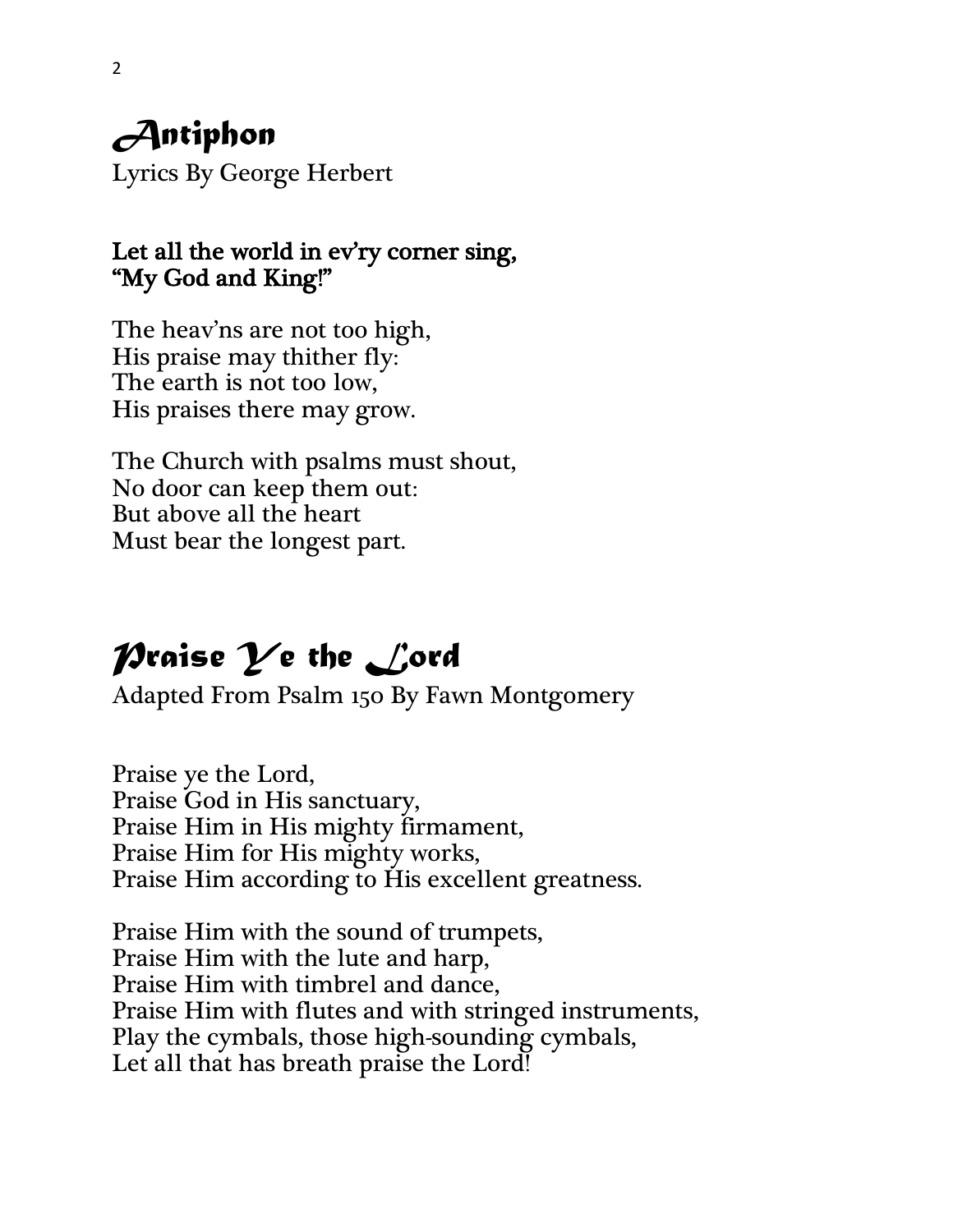#### *Let's Sing*

Lyrics By Fawn Montgomery (Adapted From Psalm 100)

Make a joyful noise, and lift up your voice. Be thankful and serve with joy. Come before Him and sing.

Let's sing for our Father and exalt His name forever; Let's sing for our Husband, our Lord and King of kings. Let's smile and sing and make our voices ring In perfect harmony: Let's sing for the family!

Know ye that the Lord, He is good, He is God; He has made us and not we ourselves. We are His people, the sheep of His pasture. Let's sing!

Enter into His gates, and into His courts with praise; Be thankful and bless His name, Come before Him and sing!

Let's sing for our mother, she embraces all her children, The fatherless and the widow, and all of those in need. Let's smile and sing and make our voices ring for all the family. Let's sing! Come on and sing, let your voices ring.

Let's sing for our brother as we fight this war together. Let's sing for all the others who have died so faithfully.

Let's smile and sing and make our voices ring for all humanity. Let's sing for eternity

—perfect harmony for the family

—all humanity.

Keep singing, together, forever

—for your father, for your mother,

—for your sister, and your brother.

Joy and gladness,

No more sadness.

Everybody, come on let's sing

And make our voices ring.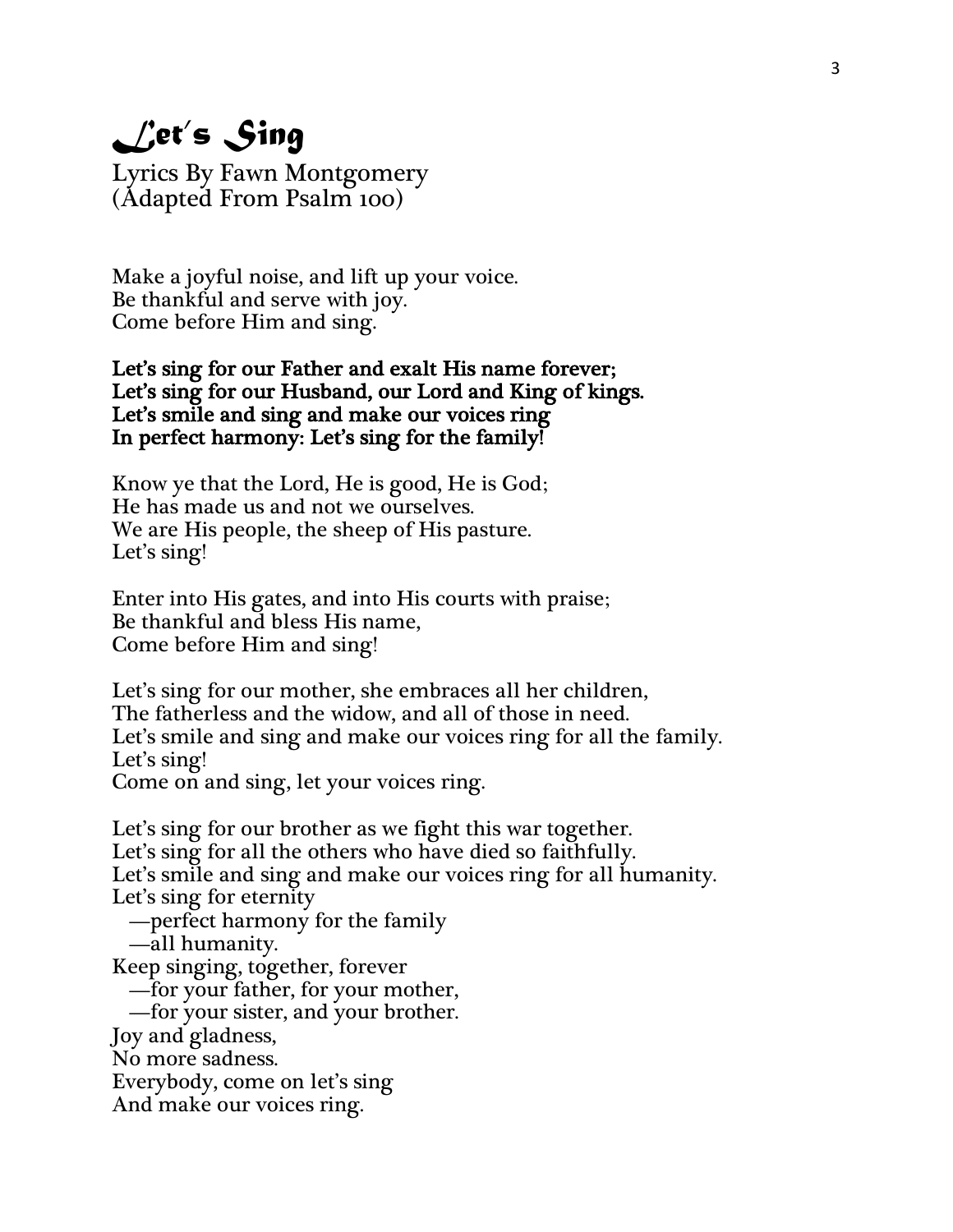# *On You I Wait All the Day*

Adapted From Psalm 25 By Geoff Robertson

Show me Thy ways, O Lord. Teach me thy paths. Lead me in Your truth and teach me:

#### For You are the God of my salvation; On You I wait all the day.

O, let me never be ashamed; I wait on You. And from all my foes defend me.

Forgive me, O Lord; Do not remember my sins, And in Your mercy think on me; For I put my trust in Thee. In Your lovingkindness, Lord, be merciful to me. Lead me in Your truth, and teach me.

O keep my soul, deliver me; Keep me from distress. For I put my trust in You; Lead me in the way you choose; My eyes are turned to You, O Lord.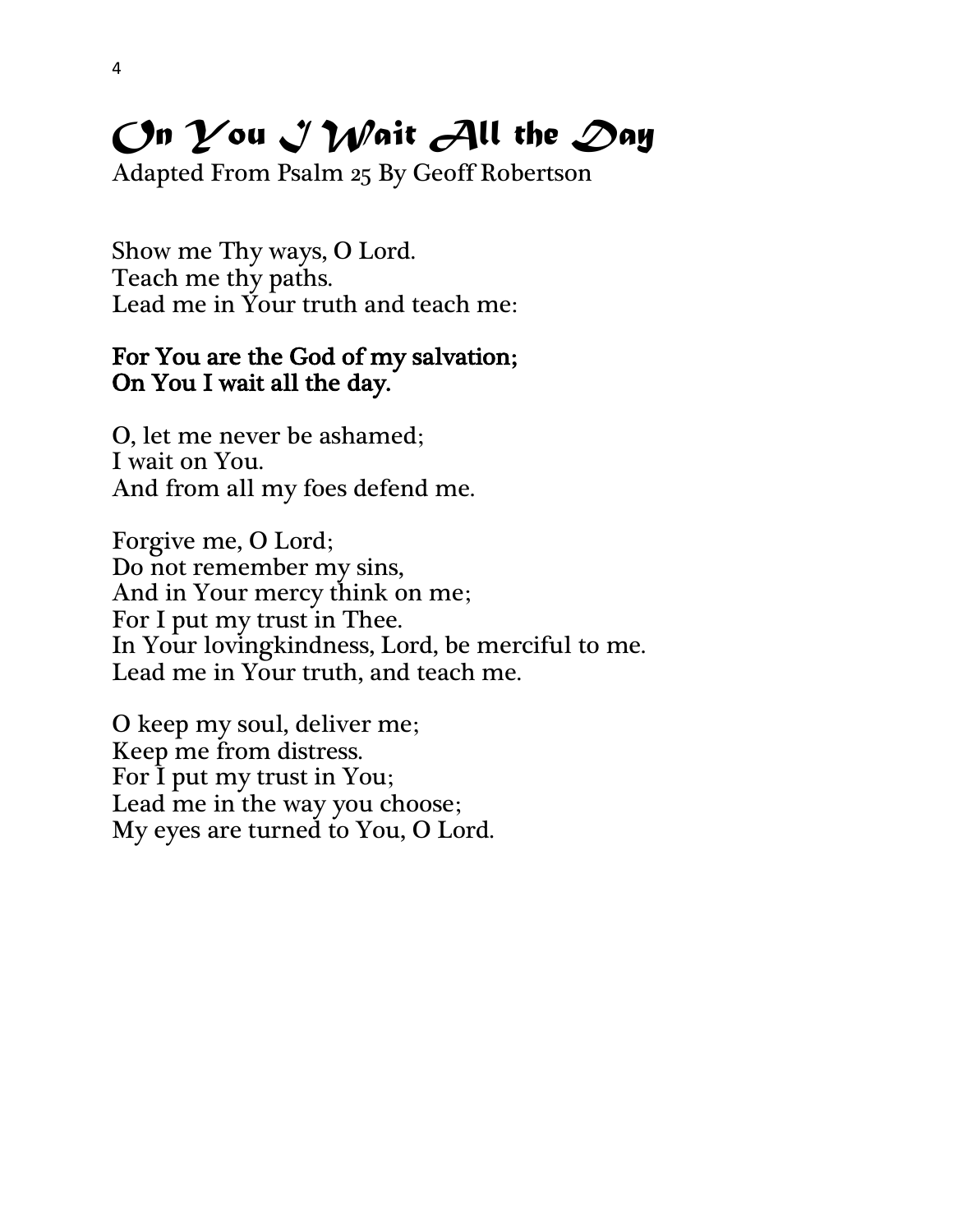#### *Delight Yourself in the Lord*

Lyrics By Ryan Malone (Adapted From Psalm 37)

Delight Yourself in the Lord, Find your pleasure in His ways; Commit your life to Him, And He will fill your days.

Delight Yourself in the Lord Make your joy what He requires; Then will He delight in you, And grant your heart's desires.

Rest in the Lord, Wait patiently for Him; Put your trust in Him, And you never shall hunger, But shall prosper long.

Find your gladness in His laws; Commend your devotion And passion to His cause

He will bring it to pass, If your heart is meek; You will inherit the Earth, Your end shall be peace,

Walk with peace in His commands; Your steps will not falter, Your faith will ever stand.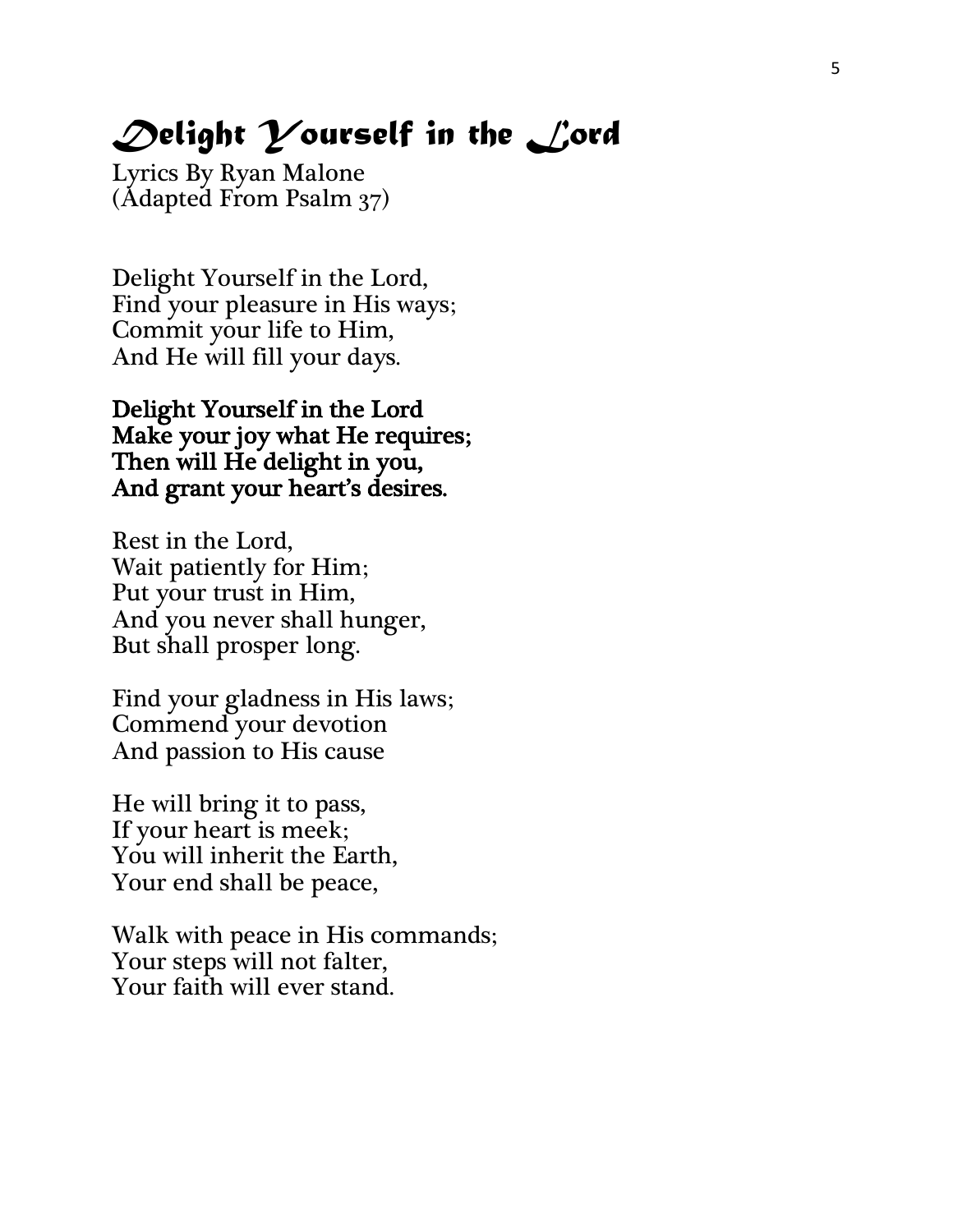#### *Song of the Lamb*

Adapted From Revelation 1, 5, 15 By Fawn Montgomery

He's the Alpha, the Omega, The Beginning, and the End, The Bright and Morning Star, the Root of David. He who is and He who was, And is to come, Almighty, Who holds the seven stars in His right hand, Walking amidst the seven churches.

Great and marvelous are your works, Lord God Almighty! Just and true are your ways, O King of the saints! Who shall not fear you, oh Lord, And glorify your name? For you alone are holy, For all nations worship before you. Your judgments have been revealed!

You are worthy to take the scroll And open its seals, for you were slain, Redeeming us to God by your blood; Out of every tribe and tongue And people and nation, And made us kings and priests unto God, And we shall reign upon the earth.

Strength and honor, glory and blessing, Blessing and honor, glory and power Be to Him who sits on the throne, And to the Lamb, forever and ever!

Your judgments are manifest; You're true and faithful, First and the Last. You're Lord; you're Savior; you're King. You're the Lamb of God: Worthy is the Lamb!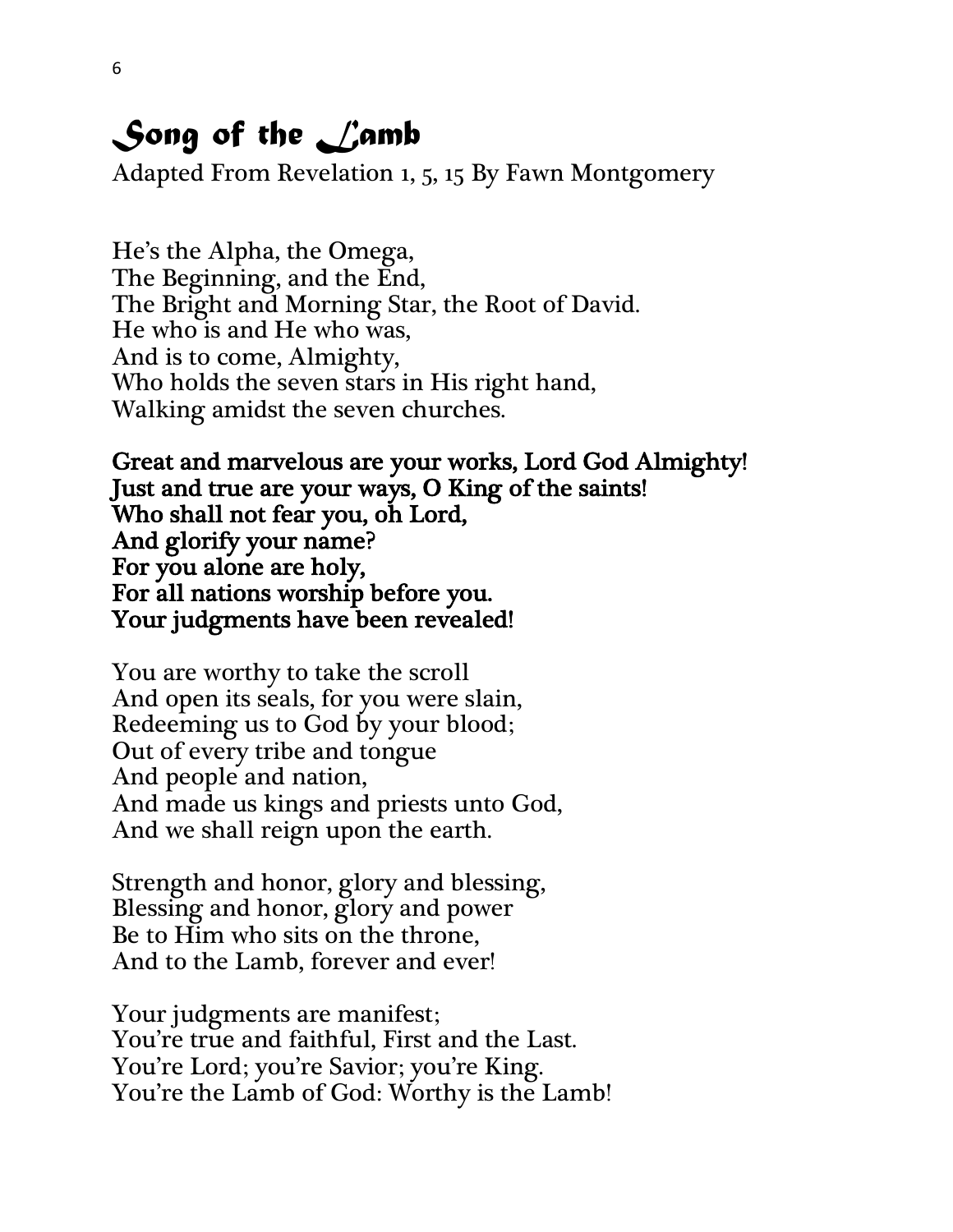#### *Deep and Wide*

Lyrics By Joel Hilliker

Look around you, open your eyes; There is a great world to see. Gorges and mountains, oceans and skies, Filled with life that is noble and free.

Soft and gentle, stately and grand; Polished and graced with bouquet. Moonglow and ice flo w, dew on the land; Fashioned and formed in the richest array, By our Creator who hears when we pray:

The world is so deep and wide. Deep is the wonder, wide is the world.

Fragile as flowers, stout as the oak, Vast as the heavenly span. Bright as a fire, dark as the smoke; Strong as the love of a woman and man, Bound by their Maker to show us His plan.

His thoughts are so deep and wide.

One wonderful mind devised this design From heaven's throne. It's so deep and wide, He gives mankind this beautiful home!

This place is so deep and wide.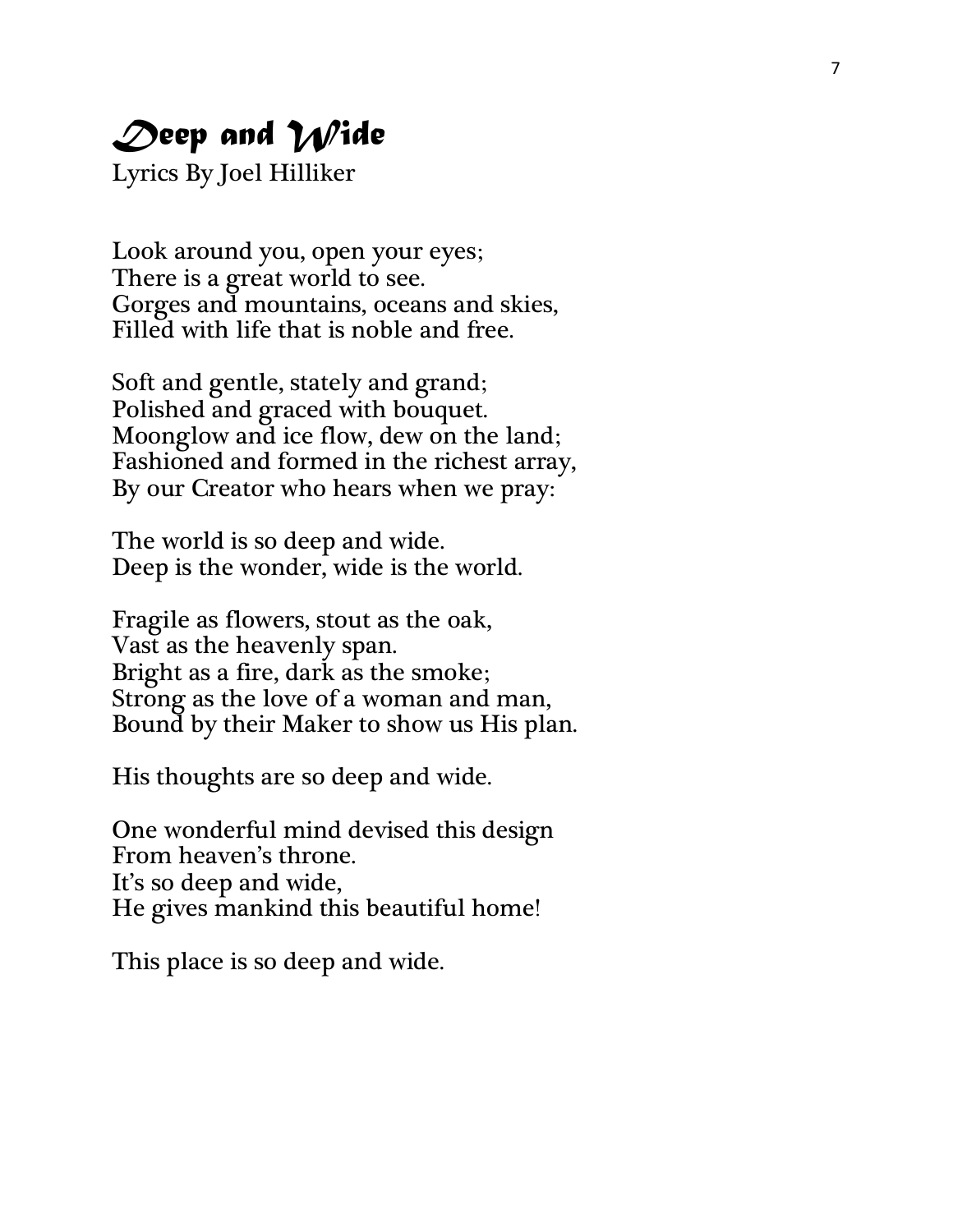*Father of Lights*

Lyrics By Paula Malone

Off in the distance at even A glimmer of glory ignites. A vast tapestry to weave in As evening falls deeper to night. Countless lights brighten before me, and all their splendor declares Your kingdom, power and glory and the hope awaiting me there:

This is Your Realm, dazzling white! To order, sustain and command; Knowing each one by name, Expanding Your fame: Praise to the Father of Lights!

Heaven's bright adorning Unveils His Kingdom each night. Cling to it when the morning Has vanished it from our sight.

Through Your stellar plan, I too will light this span!

This is Our Realm, dazzling white! To order, sustain and command; We'll know each one by name, Expanding His fame: Heirs of the Father of Lights!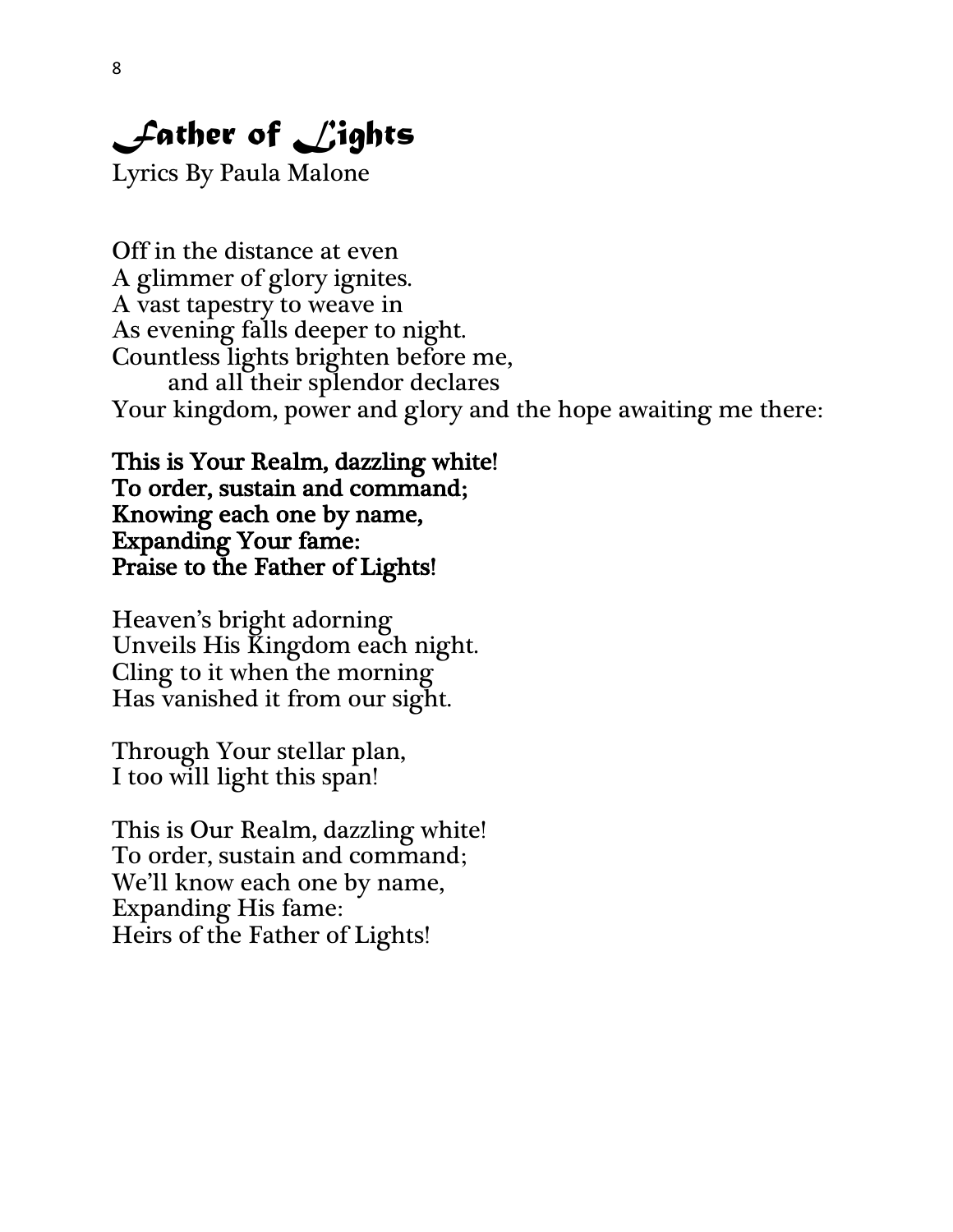#### *An Autumn Psalm*

Adapted From Psalm 84 By Edward A. Collier

How lovely, Lord, unto Thy saints Appear the dwellings of Thy grace; My spirit in its longing faints To be within Thy holy place. O living God, from bended knee, My heart and flesh cry out for Thee.

The sparrow finds a house of rest, And to its warmth she longs to fly. And as the swallow builds her nest To give her young a place to lie, So do Thine altars comfort bring, O Lord of Hosts, my God and King.

#### Better one day in Thy house Than a thousand days without.

Forever happy, Lord, are they Who in Thy house as children dwell: Their praises fill the livelong day, And still in evening shadows swell; Most blessed they, their strength Thou art, And Zion's ways are in their heart.

They onward go from strength to strength, By Thee supported, blest and cheered; Nor falter they, until at length, They all in Zion have appeared, Lord God of Hosts, my prayer attend. Give ear, O Jacob's God and friend.

Behold, O God, our perfect shield, And look on Thine anointed's face. One day with Thee more joy doth yield Than thousands could without Thy grace, O Lord of Hosts, how blest is he Who dwelleth evermore with Thee.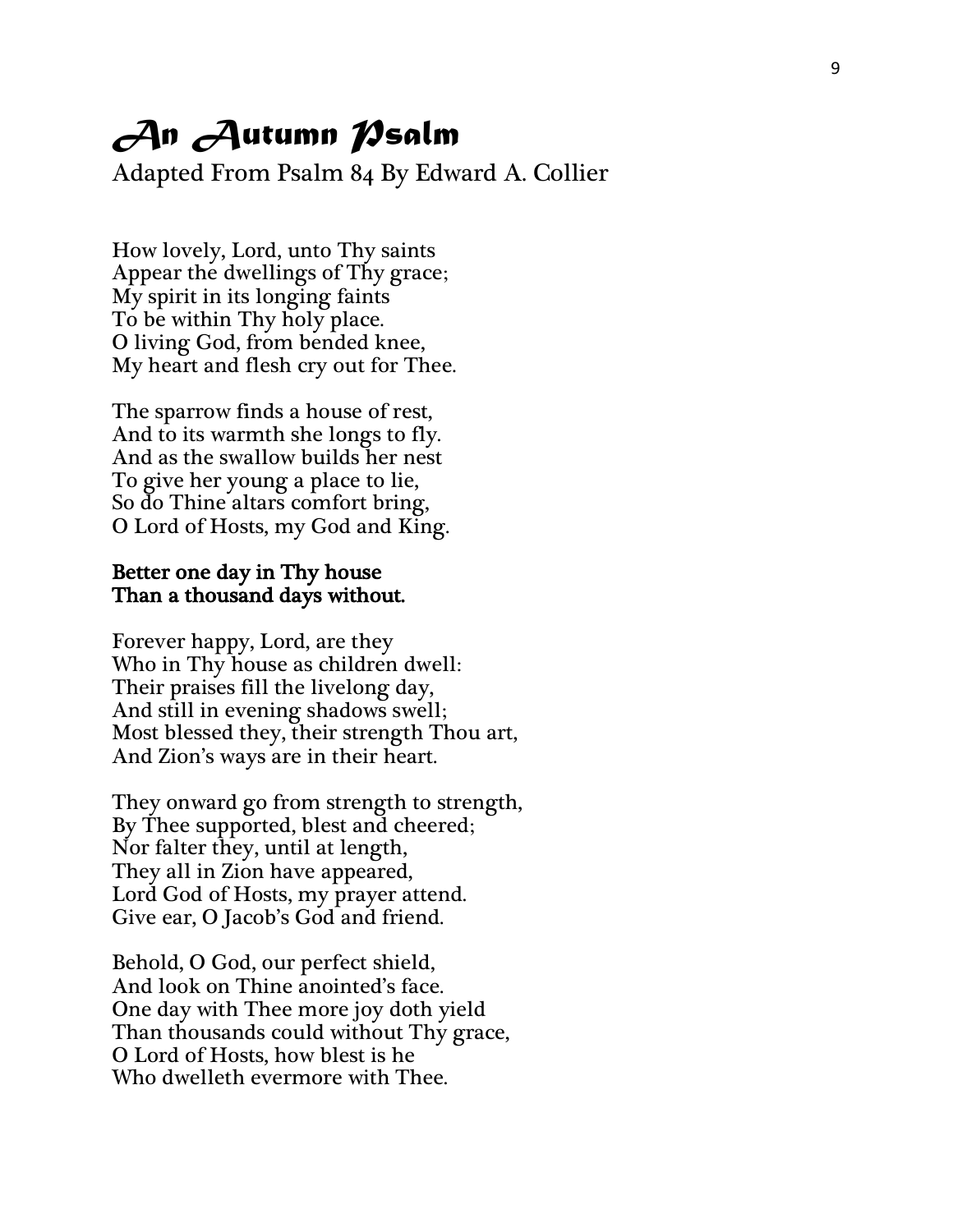# *Song of Faith*

Lyrics By Joel Hilliker

Young Abel gave to God above When Cain in fury slew him. And Enoch feared three hundred years. God loved the man and withdrew him. Praise, praise these men of God Who lost their lives to bring Him laud. These, these await the time to take their place in the kingdom.

One righteous man in a wicked land Of raging greed and slaughter. God interceded and Noah heeded And lived through the ruining water. Faith, faith alone can save Through effort pure and action brave. These, these will lead a man to take his place in the kingdom.

Abraham, a faithful man Of sacrifice and oblation, Gave up his son to obey the One Who would make him a mighty nation. Praise, praise this man of deeds, The father of all noble seed. Hail, hail, such faith can't fail to take a place in the kingdom.

What weary strife, this petty life. The flesh is frail and hollow. But lift your eyes and visualize The mighty saints we follow! Faith, faith, our King awaits To lead us through the temple gates. Joy, joy, it's nearly time to take our place in the kingdom!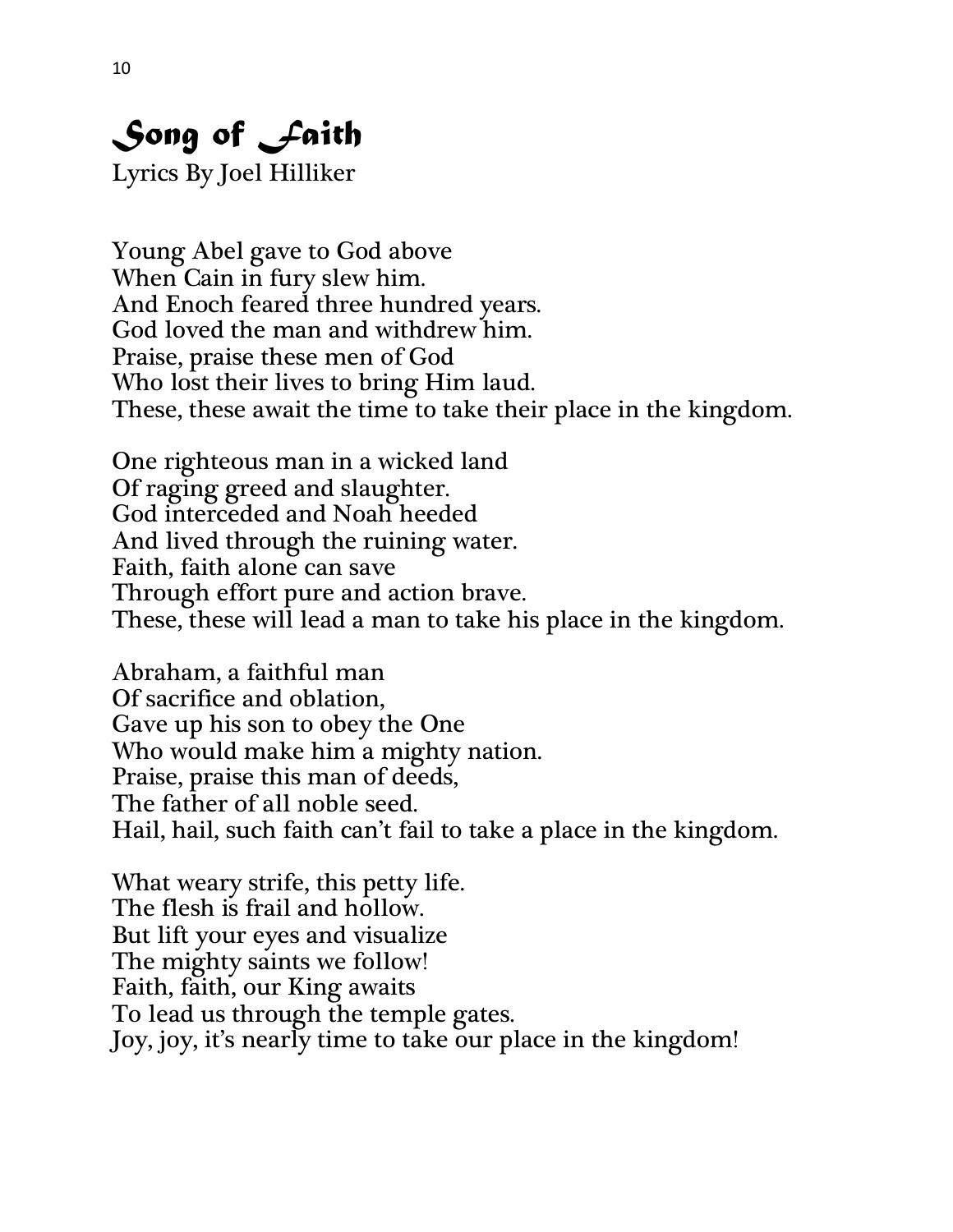#### *There Is a Stone*

Lyrics By Mike Leasure and Fawn Montgomery

On a pillow of stones, Jacob had a dream And the Lord revealed blessings to come He told him his children, Would be great in many lands When he awoke, the stones had become one

There is a stone that traveled with Moses Forty years through the wilderness; As long as this stone remained in their presence, The children of Israel were blessed.

Jacob's pillar stone, Lia fail, the stone of Scone, The mighty rock, that great Stone of Destiny; In this corner stone Lies a never-ending throne, Abiding in the royal line for centuries

There is a stone, Down through the ages, By the sanctuary it did dwell With Jeremiah, it went to the northwest isles At the time that Jerusalem fell

And there is a stone, Forsaken by the land, Even scorned, rejected by some; The stone will return, And put an end to every evil, And bring a better world to come.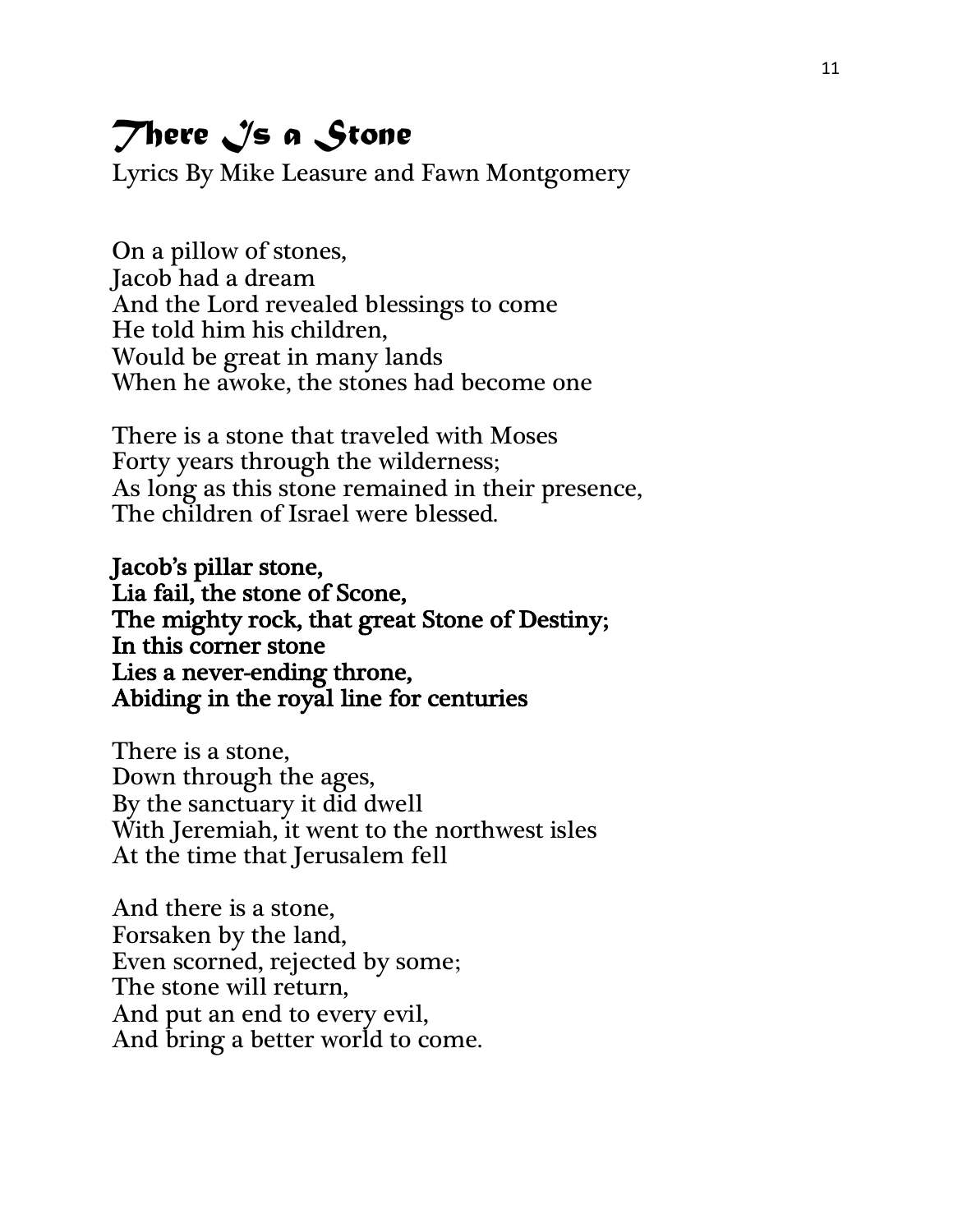#### *Hannah* Lyrics By Joel Hilliker

Lord, what can I say? No words would e'er repay this gift: These stirrings in my womb. A miracle is borne in me; You brought fruit from a barren tree And made a desert bloom.

What a wonder, That from a husband and a wife, Love should make a life. How excellent, a child! Noble honor, precious gift!

What a wonder, To see first breaths, first steps, Of a priest, a king. What a wonder, From such a helpless, little one, God would make a son.

My heart rejoices in the Lord! My lips exult over my foes, And give my joy a voice. For none is holy as the Lord; Nothing is beyond His power, Nor lives beyond His grace!

The mighty man should cease to boast, To speak of deeds, for God marks every word. He breaks the weapons of the strong; He ruins rich; He crushes proud; He brings the lofty low.

The Eternal kills and brings to life! He lifts the beggar from the dust And sets him on a throne. The pillars of the Earth are God's; He sets the world upon their shoulders; Gives power to His king, Makes His anointed strong!

What a wonder, That God would realize such a plan With modest man. How excellent is life! Noble honor, precious gift! What a wonder. The miracle begins so small.

What a wonder, To wake a promise from a sleep, To hold a future in my arms. The grandest duty ever known: To teach first steps, first words, To a priest, a king, a God.

What a wonder, Though I would leave so much undone, Through such a helpless, humble one, God should raise a son.

Lord, what can I say? No words could e'er repay this soul I hold. What can I do but dedicate this life to You? Here, Lord: This child is Yours.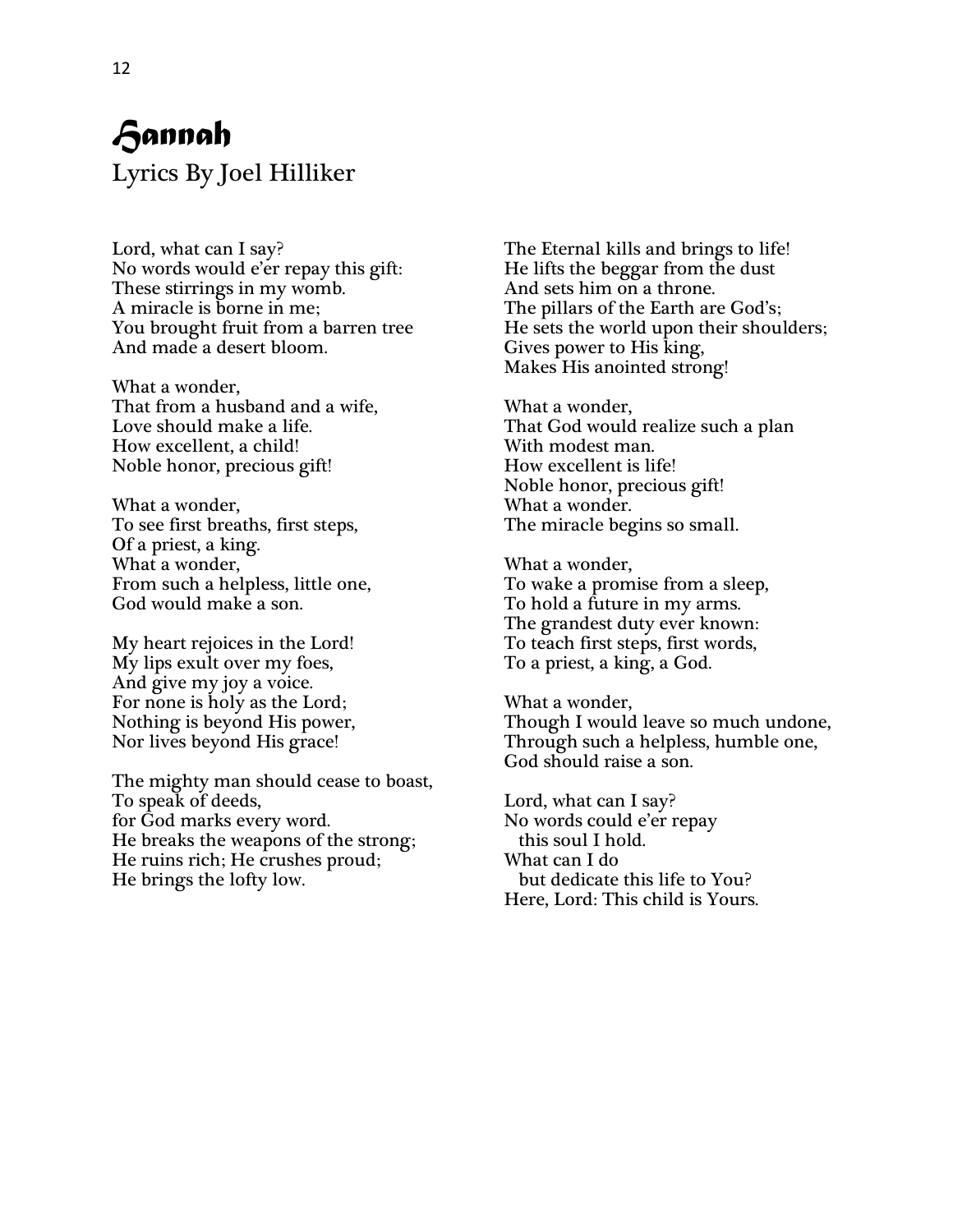#### *Revealer of Secrets*

Lyrics By Ryan Malone

The king arose, troubled from his sleep; He dreamed a dream with mysteries so deep. He called on his magicians and his sorcerers so wise To make the meaning plain before his eyes.

His servants said, "Please tell us of your dream." The king refused and made a stern decree: "Only if you can tell my vision, then I'll know your words are pure And that the meaning you will speak is sure."

His servants said, "No man could do this thing." But this provoked great fury in the king: He sentenced them to death if none could do what he required. Then came a man whose words God had inspired.

There is a God in heaven, Who gives power unto kings, And reveals the secret things; He gives wisdom to the wise, And has power o'er the times: Blessed be His name.

The Prophet Daniel spoke before the throne, He said, "I have no wisdom of my own; No mortal man could ever know the secrets of your mind, This vision was revealed from God on high.

An image great you saw, its head of purest gold; With breast and arms of silver, and waist of brass so bold. Its legs were strong as iron, its feet of iron and clay; Until a stone from heav'n smashed it in that day!"

Now Daniel the interpretation told: The prophecies of kingdoms to unfold, Till God sets up His Kingdom which shall stand forevermore, His government and peace will be restored!

The king stood in amazement of the plan, He realized this came not from a man: He said, "Your God is truly God of gods, and Lord of kings, For He has shown these deep and secret things."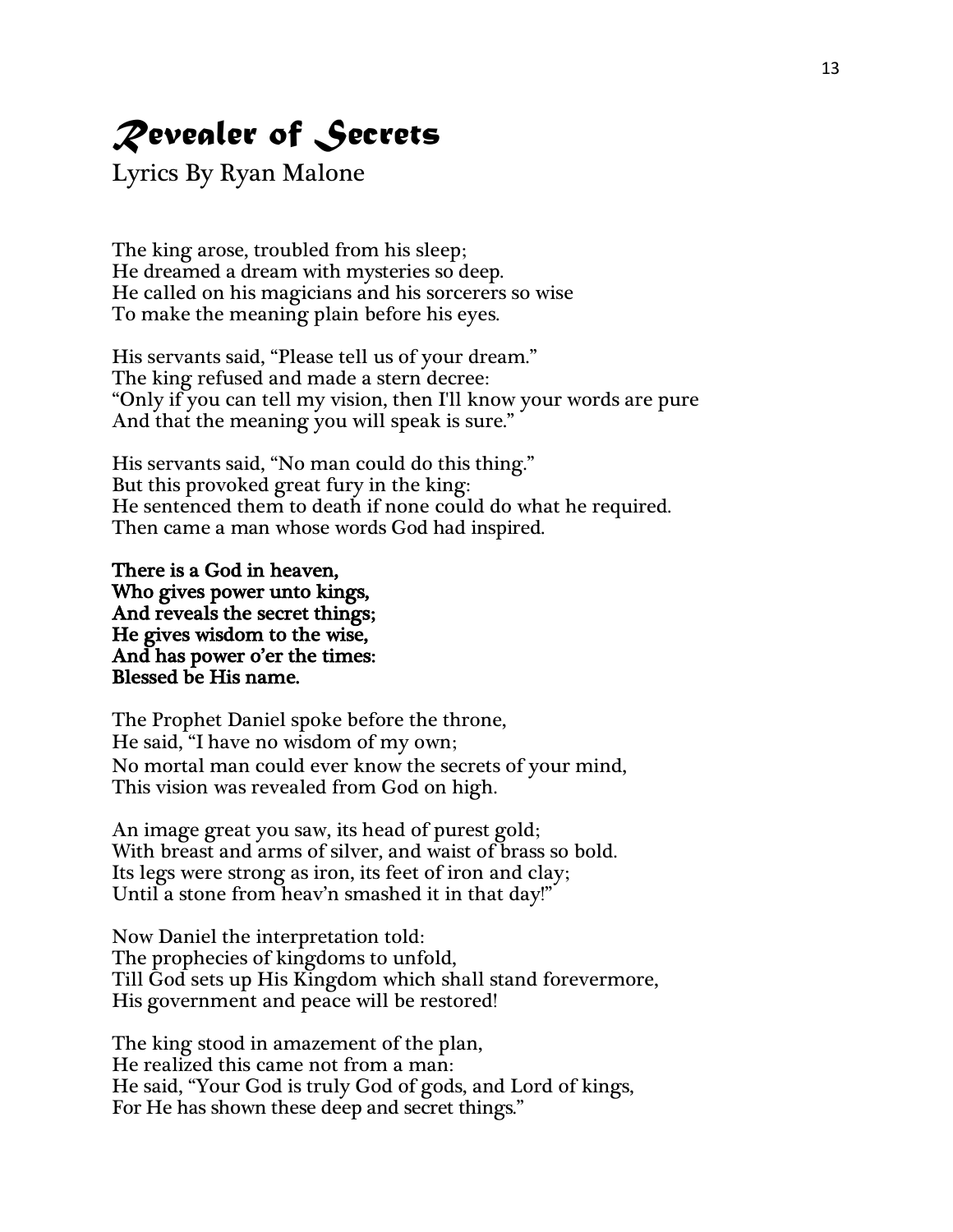# *Ya Better Not Run*

Lyrics By Joel Hilliker

Ya' better not run from the Lord.

Now Jonah heard the word of God speakin' in the morning: "Arise and go to Nineveh, and issue them a warning." Ol' Jonah feared and Jonah fled and joined a ship to sea. God sent a storm to toss that ship and smash it to debris. Ya better not run from the work of the Lord.

"Now Jonah, why the wrath of God stirred against our vessel? I don't believe the Lord of hosts is one you ought to wrestle!" Ol' Jonah saw and Jonah said, "This storm is meant for me!" The crew rose up and took the man, and tossed him in the sea.

Now Jonah saw a mighty fish rising in the deep waves. It opened up and gulped him down And pondered him for three days. Ol' Jonah cried, and Jonah called: "Oh Lord, deliver me! I'll take your word to Nineveh, Just let a man go free!"

Now Jonah pitched upon the land and saw the light of morning; He rose and went to Nineveh and issued them the warning. The Ninevites believed the word; They wouldn't have to die! And that's the lesson, Jonah, now you see the reason why Ya better not run from the work of the Lord!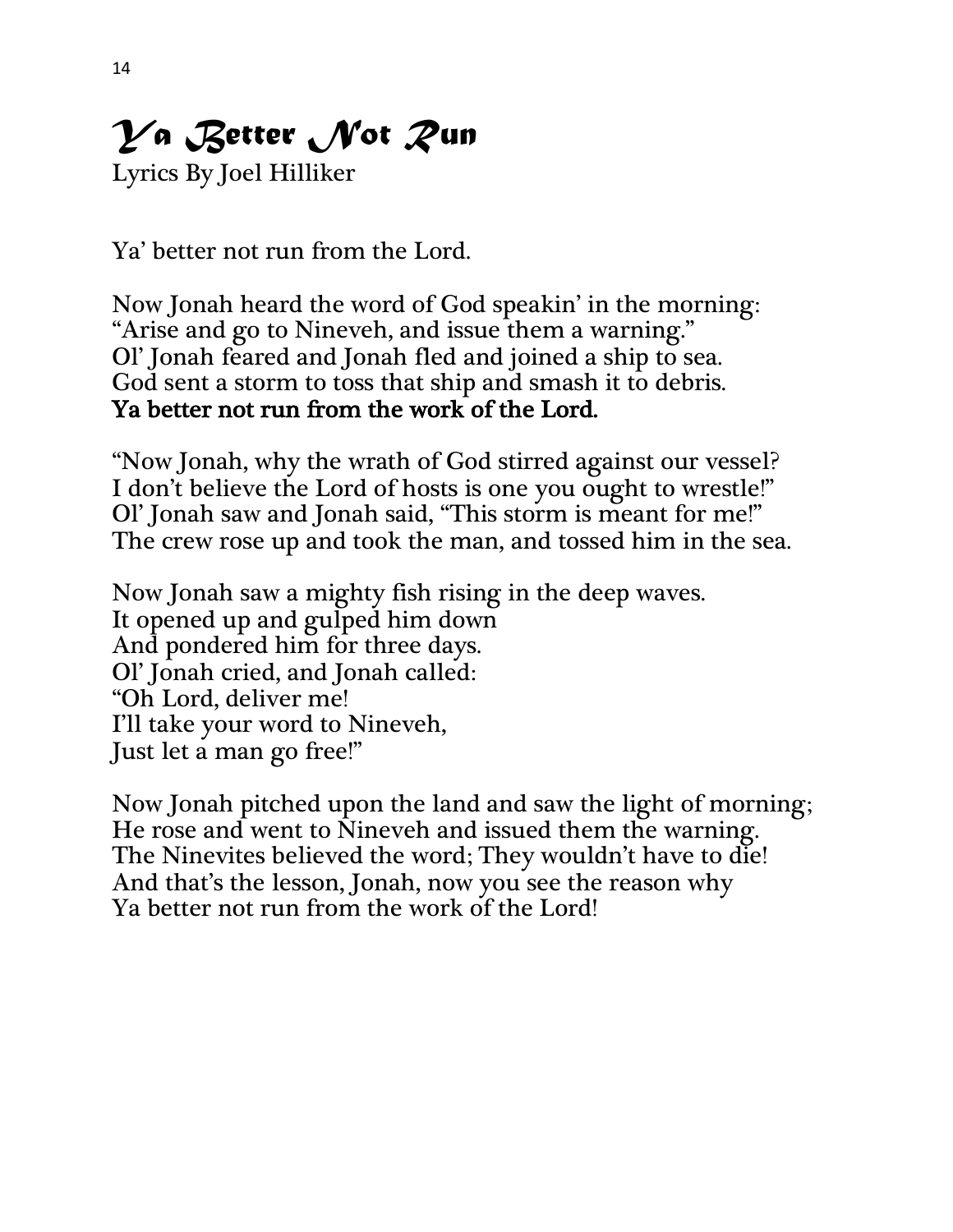## *The Knowledge of God*

Lyrics By Fawn Montgomery (Adapted From Proverbs 2)

My son, if you will hear, and treasure all these words, Incline your ear to wisdom and apply your heart to learn, If you cry out for discernment, And lift up your voice for understanding, If you seek it as silver, search as for treasure, Then you'll find the knowledge of God.

Now if you honor God With the increase that you grow, Your barn will fill with plenty And your wine will overflow, if you Trust in the Lord with all your heart And lean not your own understanding, If you seek it as silver, search as for treasure, Then you'll find the knowledge of God.

Always remember from where your blessings come Continue running the race toward the glorious kingdom!

My son, now don't forget, these instructions of the law For length of days and long life and peace you will recall If you cry out for discernment,

And lift up your voice for understanding,

If you look to God, then He will look to you.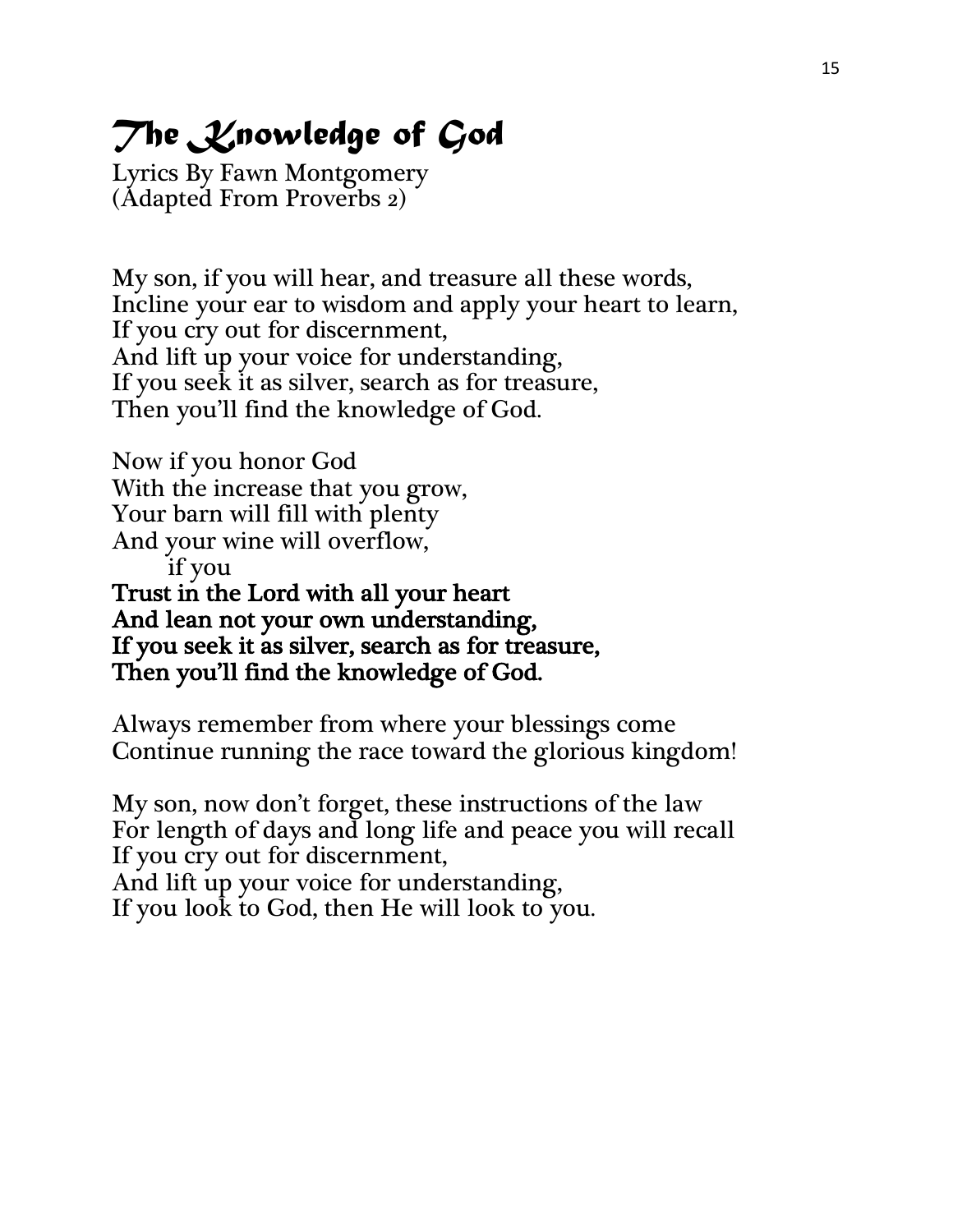#### *She Is Wisdom*

Lyrics By Rachel Leasure

Just as a young man searches for the right girl, And lovingly makes her his wife; So does the new man when he comes out of this world, And he struggles to start his new life.

So he asked and received, Then he searched and he found. When he knocked, she was right there waiting. Now he's the richest man.

For in his heart the laws of God are there. Nothing he desires can compare. More precious than rubies, more profit than gold; Don't let her go: she is wisdom.

God reigns with love, and He reigns with wisdom, So turn your heart to understand; For wisdom begins when you come out of this world, And she'll save you from the wicked man.

When you ask, you'll receive, And when you search, you will find, When you knock, she'll be right there waiting. You'll be the richest man.

Pleasant are her ways, her paths will lead to peace, And he who keeps her, blessed is he. She is a tree of life to those who take hold; Don't let her go: she is wisdom.

Wisdom is too lofty for a fool; without her is sorrow. Love her and she'll lead you into the World Tomorrow!

For in your heart the laws of God are there. Nothing you desire can compare. More precious than rubies, more profit than gold; Don't let her go!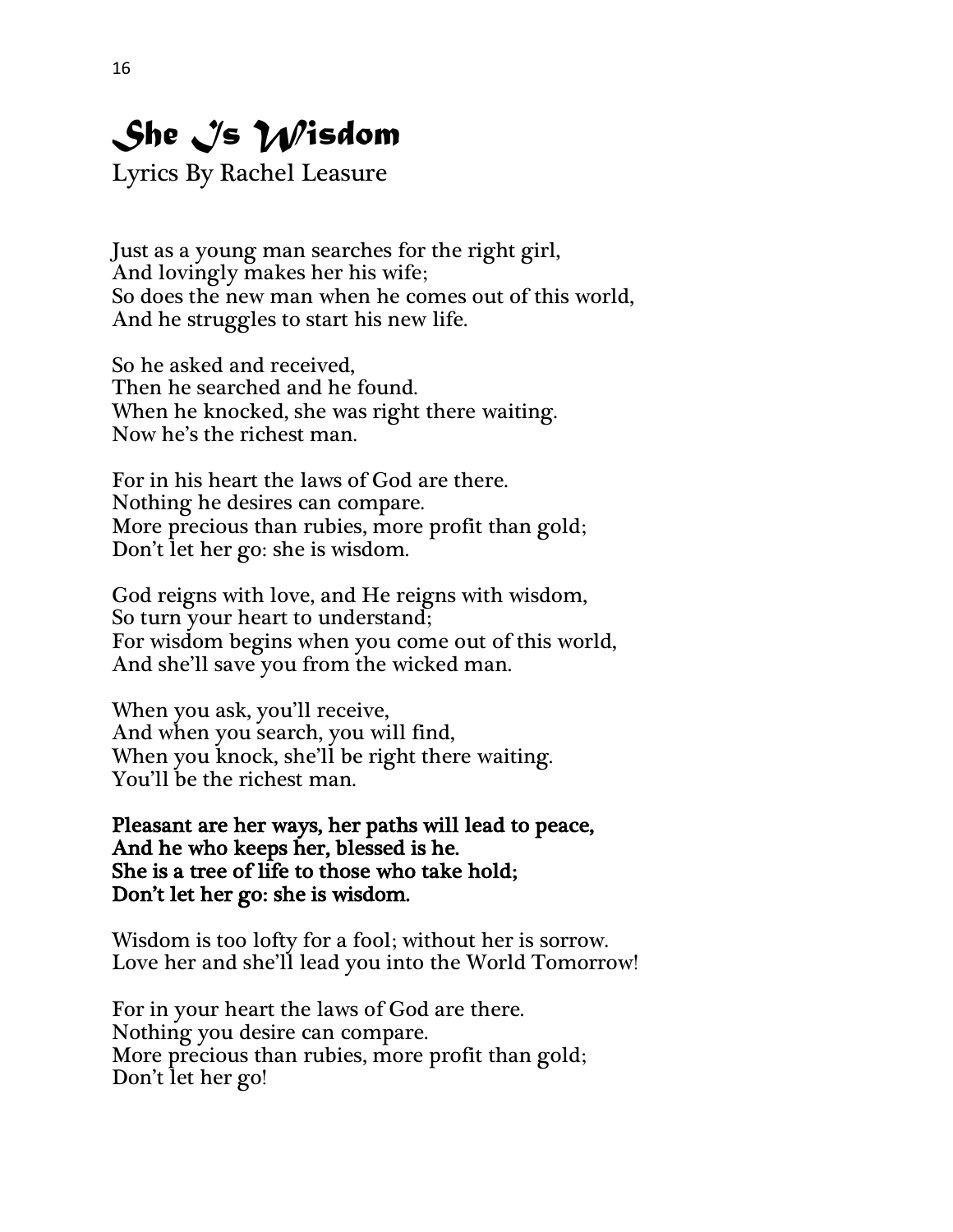# *Choose Life*

Lyrics By Joel Hilliker

You're starting out through desert sand Each step a step away from your past, A step toward the promised land. The songs of angels quicken you. The fire before you lights your way, Inviting you to follow close.

Follow that fire. Hold fast the way. With ev'ry step, you make a choice; Go t'ward the light: It always guides you To choose life.

The path is narrow; you're set apart. Sometimes you'll feel alone Don't lose heart: A cloud of witnesses circles you.

In ev'ry trial a miracle waits. Seek bread from heav'n, drink from a stone. Sometimes the heat of the desert is really the warmth of that pillar of fire.

His hand will guide you through the sea, And lead you to the glory of the mountain of God!

This journey takes the whole of you: Your will, your work, your sacrifice And brings you to a paradise.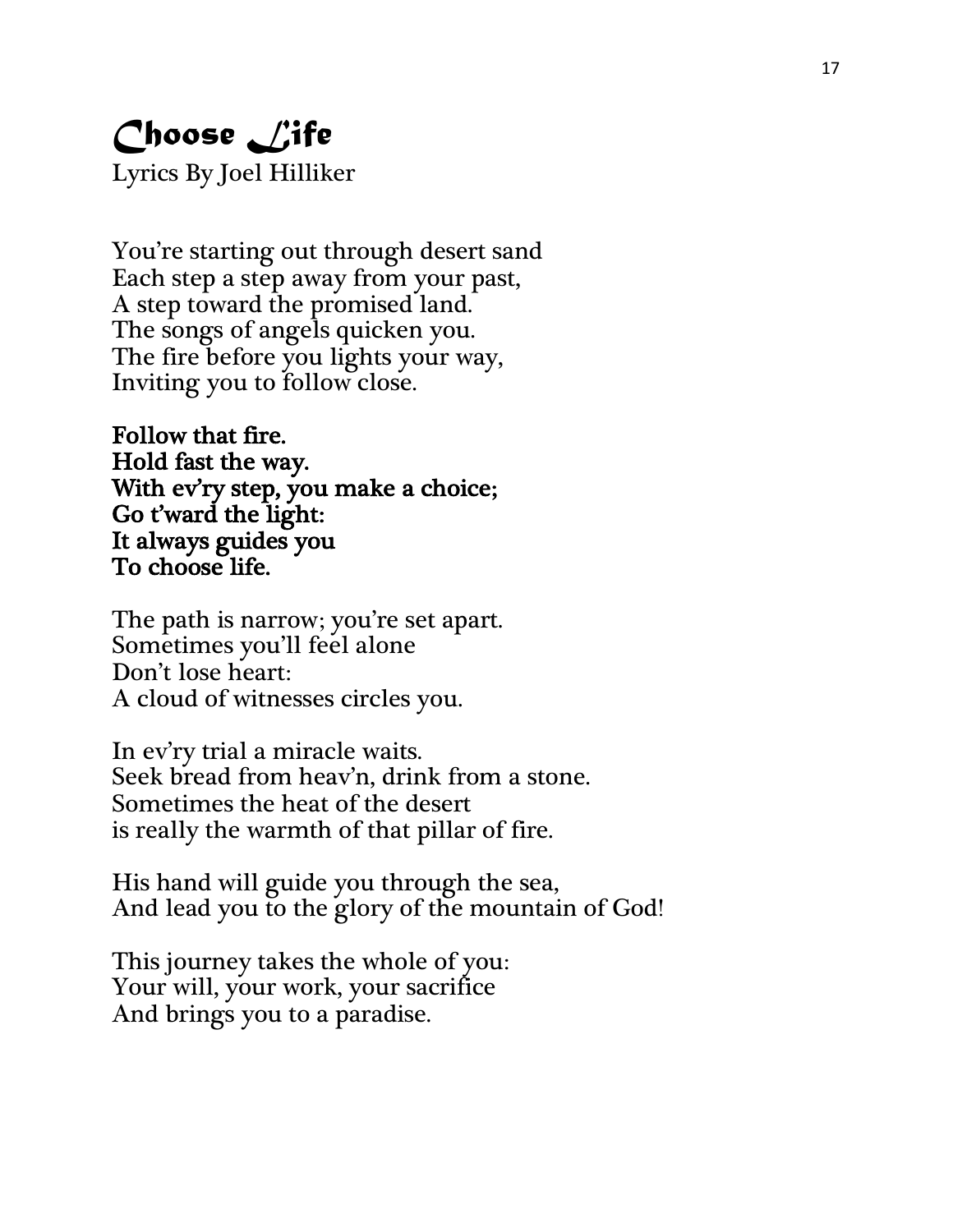# *The Seed*

Lyrics By Joel Hilliker

He watched me, tried and proved me, sanctified me, Protected and preserved me. Then finally He called me. I answered. Then He put within me The seed of life.

The power that shaped the stars, the skies, the seas, It started small within me. But now it's growing In my heart. Reaching to the heavens, A tree, springing from The seed of life.

The power that healed the sick, That made the blind to see, That brought the dead to life— Now it's moving in me. Now it's flowing through me, The seed.

Every day I nourish it, It sprouts, it spreads, it gives. Every day I feed, I learn, I live!

Now it's growing, Reaching to the heavens: The seed of love, of joy, of peace, of faith, The seed of God— The seed of life.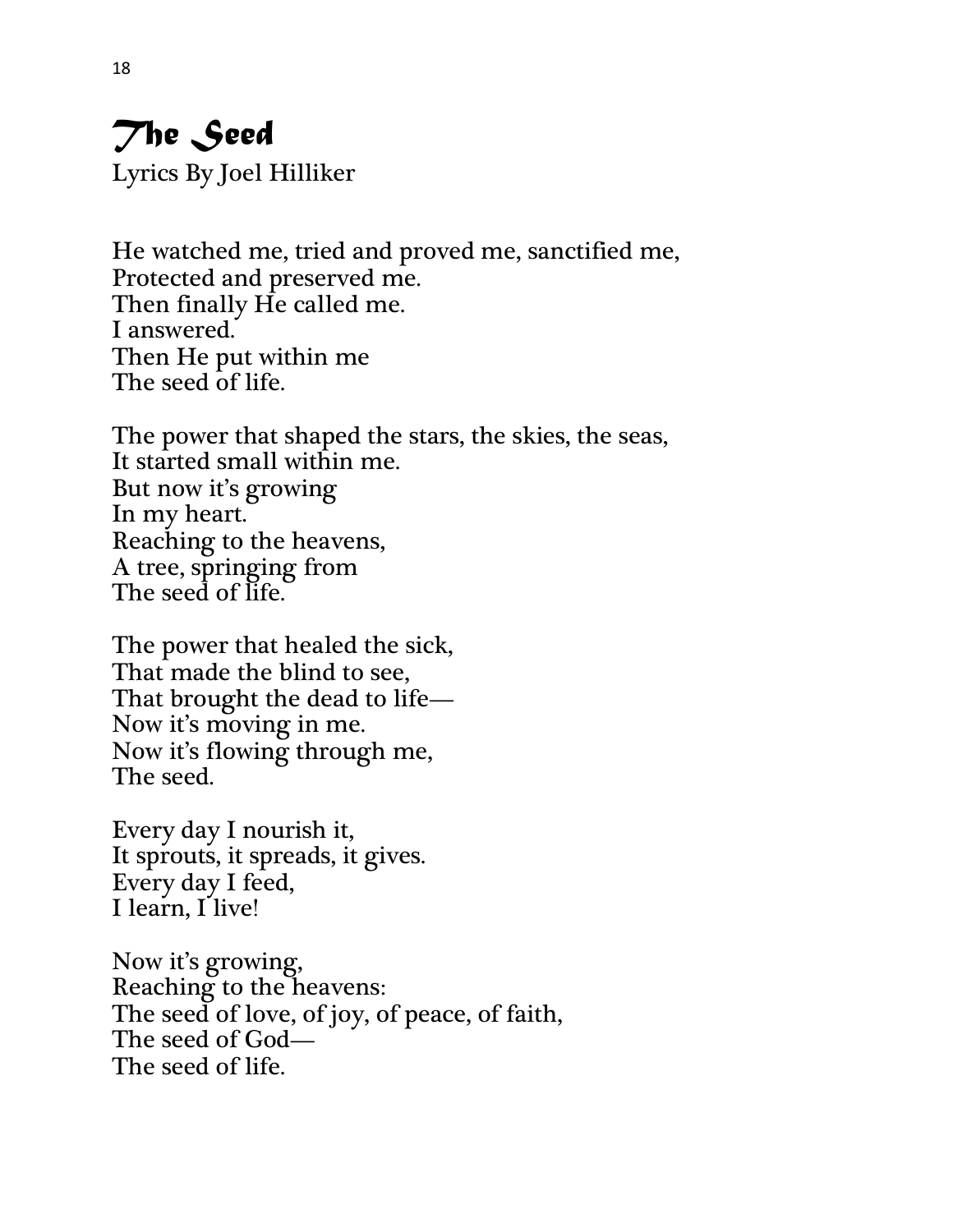## *The Father's Love*

Lyrics From 1 John 3:1; Hebrews 1:5; Ephesians 3:14-15

Behold, what manner of love The Father hath bestowed upon us, That we should be called the sons of God:

For unto which of the angels Said he at any time, Thou art my Son, This day have I begotten thee? And again, I will be to him a Father, And he shall be to me a Son?

For this cause I bow my knees To the Father of our Lord Jesus Christ, Of whom the whole family In heaven and earth is named.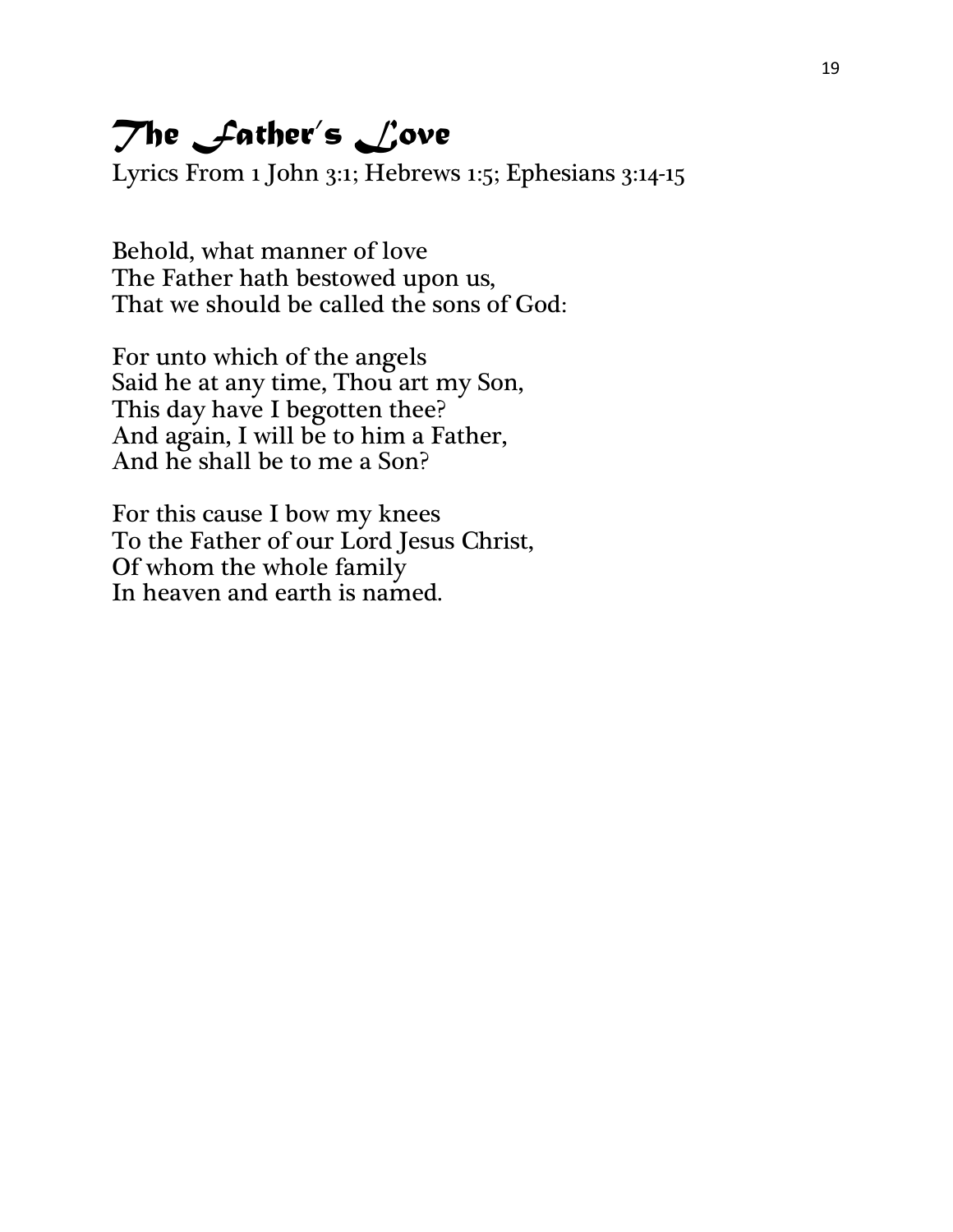*Isn't It Just Like a Loving God*

Lyrics By Terry Miller

Isn't it just like a loving mother To learn the art of making clothes, To dress her children warmly, And keep them from the cold?

And isn't it just like a little child, To stay outside and play in the snow and rain, And when her little body burns with fever, And her mother holds her baby near her, She always seems to love her and forgive her just the same.

Isn't it just like a loving father To work as hard as he can stand, To give his sons and daughters All the nice things that he can?

And isn't it just like a loving father To give us the very shirt from off his back? And when the little boy runs away, 'Cause daddy wouldn't let him go outside just to play He always seems to love him and forgive him the very same day.

Isn't it just like a loving God To want to share his family name, To give His sons and his daughters A chance to live their lives again?

And isn't it just like a Father To pick us up when we stumble and we fall? When His children go astray, He's always there to guide them on the way; Just like a loving father He forgives them the very same day.

Isn't it just like a loving God?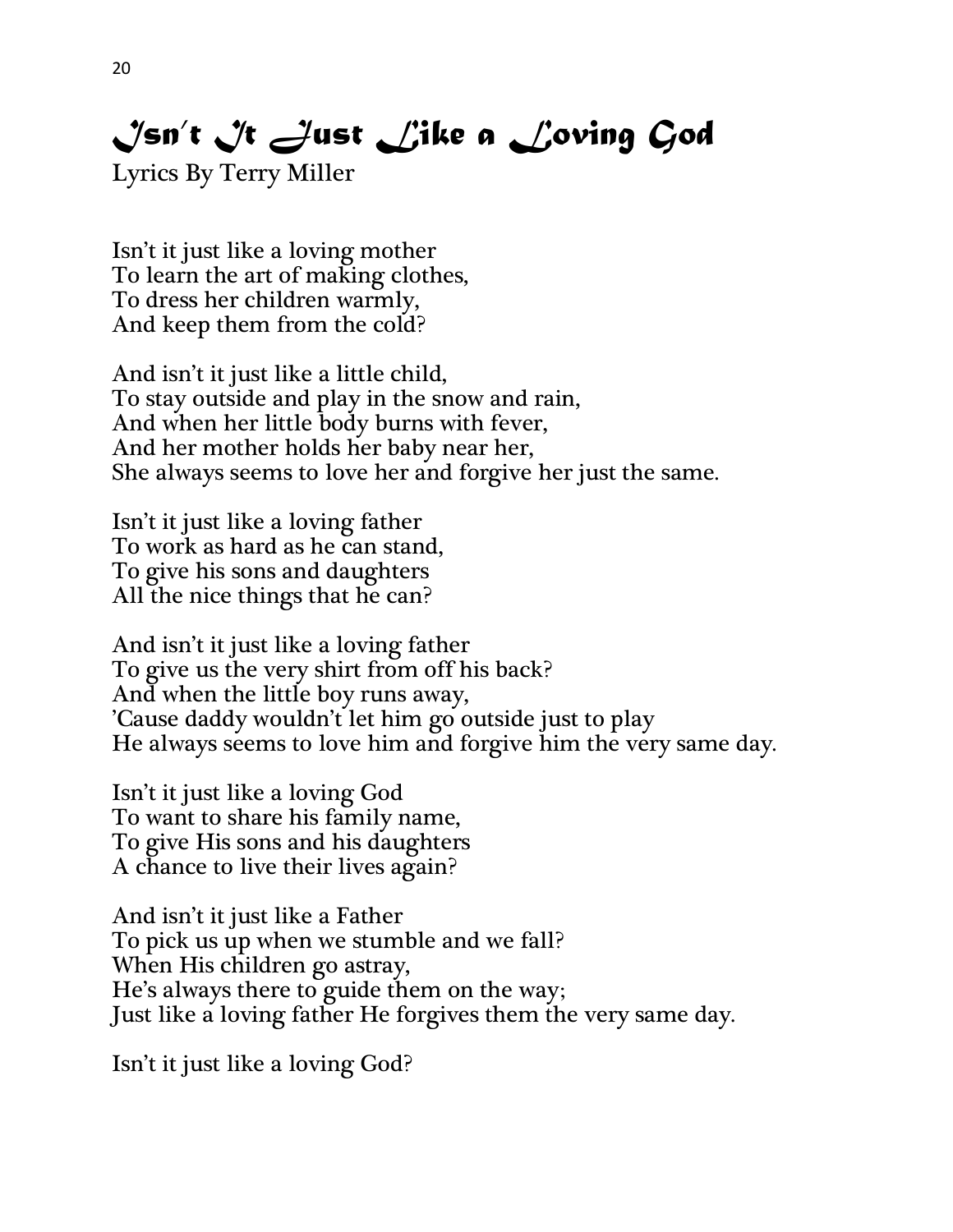## *Wise and Noble*

Lyrics By Mark Jenkins

I thank my Father for this day That He hears me when I pray. I want to be His servant now, But I need Him to show me how.

'Cause I'm not wise and I'm not noble. I wouldn't know how to live God's way. Without His loving hand to guide me. But He shows me every day.

I thank my Father for His plan And thank Him that He looks to a puny little man Who has no strength or might And guides me through the darkest night.

'Cause I'm not wise and I'm not noble. But I love God's way. And I have strength in His great mercy. Father help me every day.

I thank my Father for the power He gives me in this final hour. He helps me learn and helps me grow, That I might teach the world to know Him.

He makes me wise and makes me noble And I will learn to teach His way To everyone in His great family. Father, teach me every day.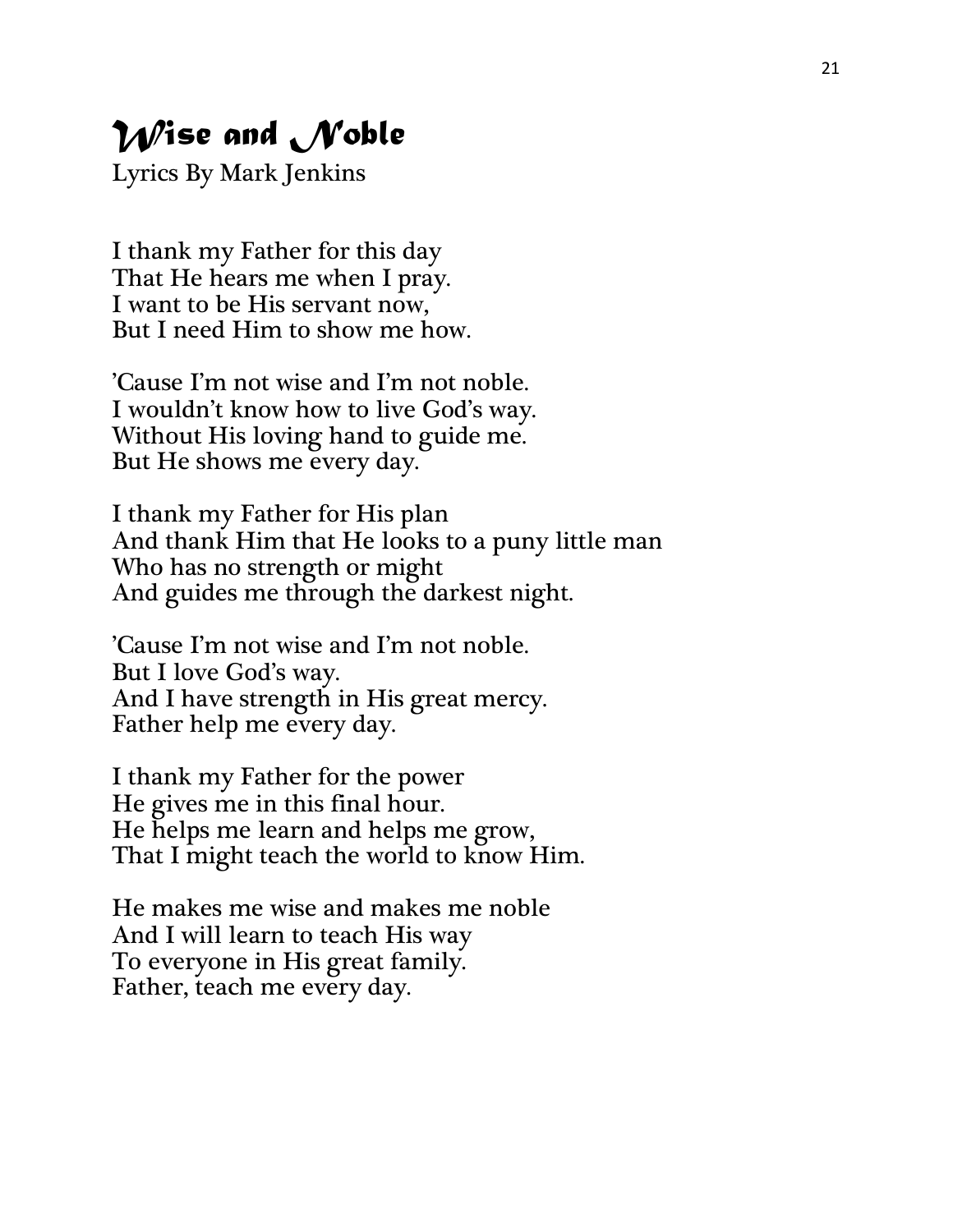#### *The Love of God*

Lyrics By Mark Jenkins (Adapted From Romans 8:38-39)

Do you know what love is? Does it light your way? Does it show you the path that God has laid? Do you see the hand of our Father working in your life through trouble and through strife?

Do you go to your Father when you've gone astray? Do you know that the God of heaven and Earth can be with you every day?

#### Neither life nor death, angels nor powers Shall separate us from the love of God in Christ our Lord. Neither height, nor depth, nor any creature; No, none shall separate us from the love of God.

Do you know what love is? Does it light your way? Do you keep the commands of God each day? For this is the love of our Father working in your life through trouble and through strife.

Who shall separate us from the love of Christ our Lord? Shall tribulation or distress, the famine or the sword?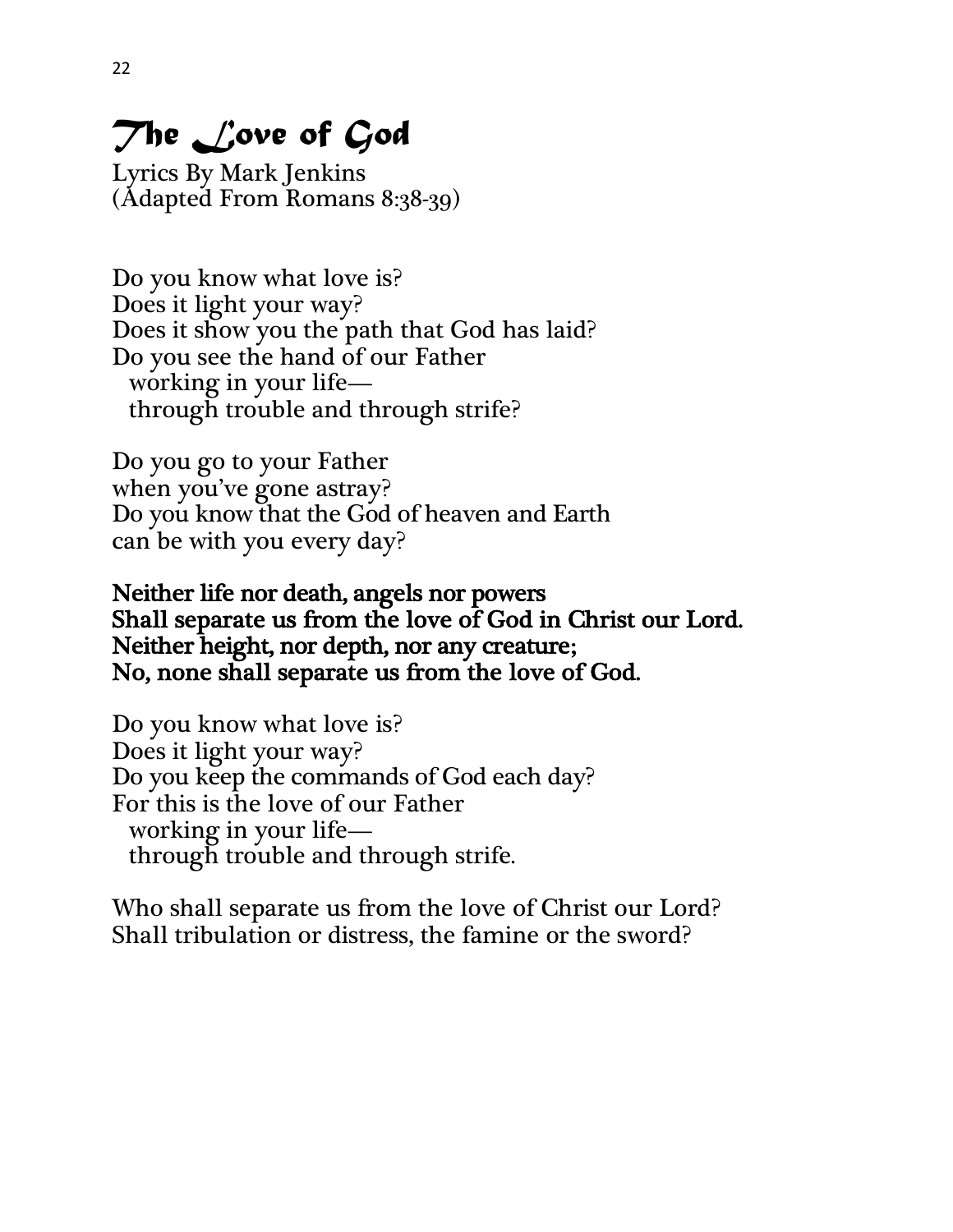# *Each and Every Day*

Lyrics By Leanne Brandon and Fawn Montgomery (Adapted From Philippians 4:8-13)

Whatever things are noble, whatever things are true, Anything that's lovely, just and pure, Of good report and virtue, and worthy of great praise, Think about these royal things, And realize the joy they bring, Each and every day.

I know how to be abased, And I know how to abound. From these things, I have learned contentment In whatever state I'm found. Anxious for nothing, rejoicing in everything. For the peace of our God will guard our minds And guard our hearts through Christ our Lord.

I have learned through trial, that whatever state I'm in, To always be content and greatly rejoice, Through prayer and thanksgiving, persevering to the end, I can do anything through Christ who strengthens me, Each and every day.

The truth that God has given us, In what we've seen and heard, Examples of His servants And their strength by which we learn. As we please our Father, He will grant this request: That His peace will always be with us No matter what the test, each and every day.

Yes, we can do anything through Christ Who gives us strength, each and every day.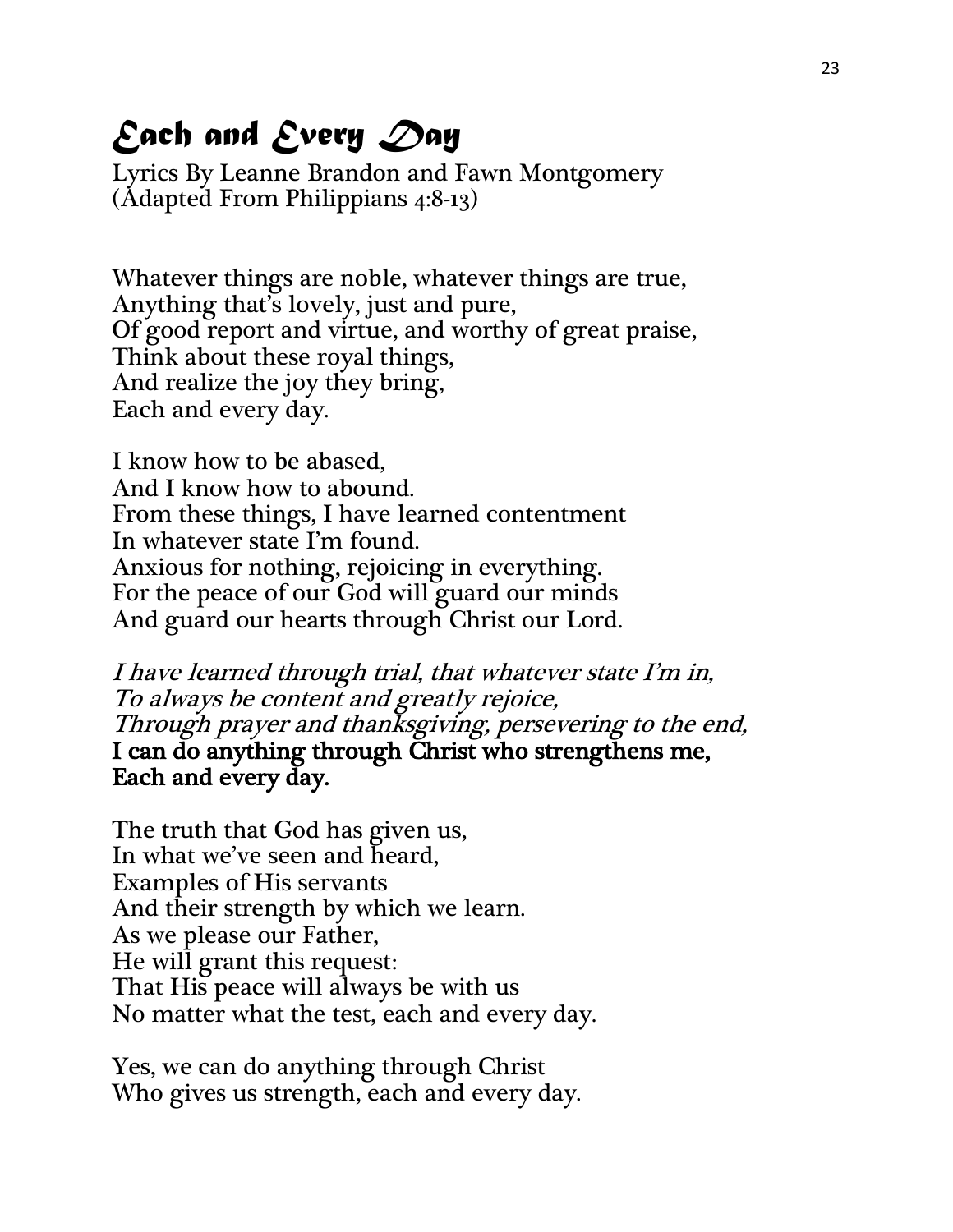*Friend in Fight*

Lyrics By Jennifer Palmer

You're called to the fight, You face the toughest foe. Though you strive with your might, You can't prevail alone.

But friends fall away, And your courage must abide. In the heat of the fray Who will stand at your side?

Call out for His aid, His strength will not fade, Together you'll fight to the end. Take hold of his hand, And you'll understand what it means To have a True Friend.

Your war rages on, Temptation closes in. Your defenses are gone, Your power grows dim.

You must contend; Faithfully follow His lead. On His Spirit depend; With His help you will succeed.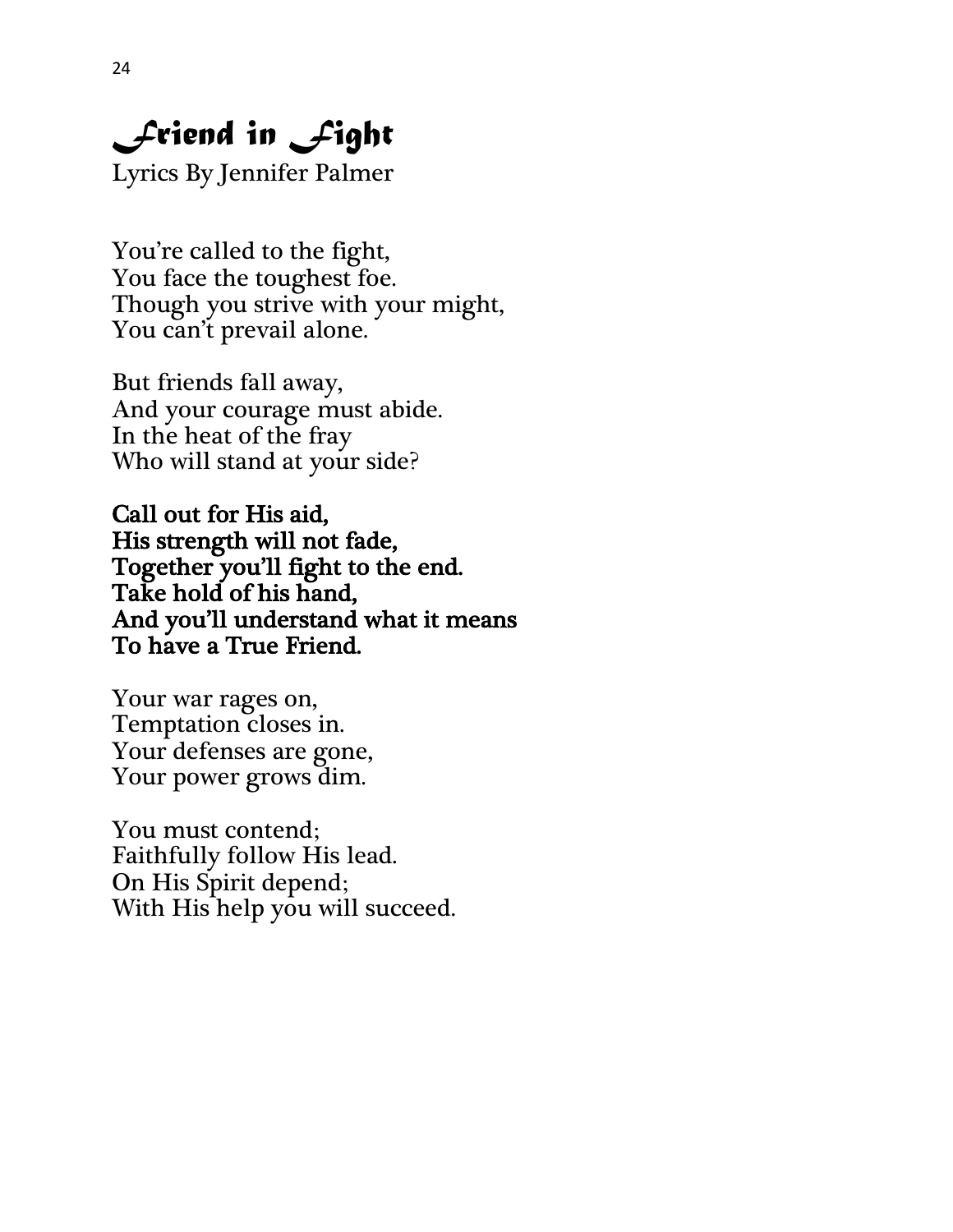# *This Is My Desire*

Lyrics By Amy Hallett

Father, hear my prayer. I need to know you're there. My arms are weak, my spirit tired. To be near you, this is my desire. Hear my prayer this night. Ease my cares and my fright. Lift this cloud that's over me. Dry my tears so that I may see.

Child of mine, why do you fear? Do you forget I'm always near? I'd not give you stones for bread, I'll always see you're clothed and fed. See the flowers of the field: I gave the land abundant yield. Even Solomon would agree He was never arrayed as one of these.

When a sparrow falls from the sky, Don't think that I pass idly by: For I built their wings, I wrote their song; My eyes see when they pass along. Yet all the birds till this day Could not console me should you fall away.

Make my spirit right. Your words are my delight. By your Spirit lift and strengthen me. Speak your truth, and set me free !

Child of mine forget your fear. Remember that I'm always near. Tomorrow will come, your pain will leave; There's nothing to fear, no reason to grieve. Seek my kingdom, love my plan; Learn my will for mortal man, And I will see you shine! To be near you, this is my desire.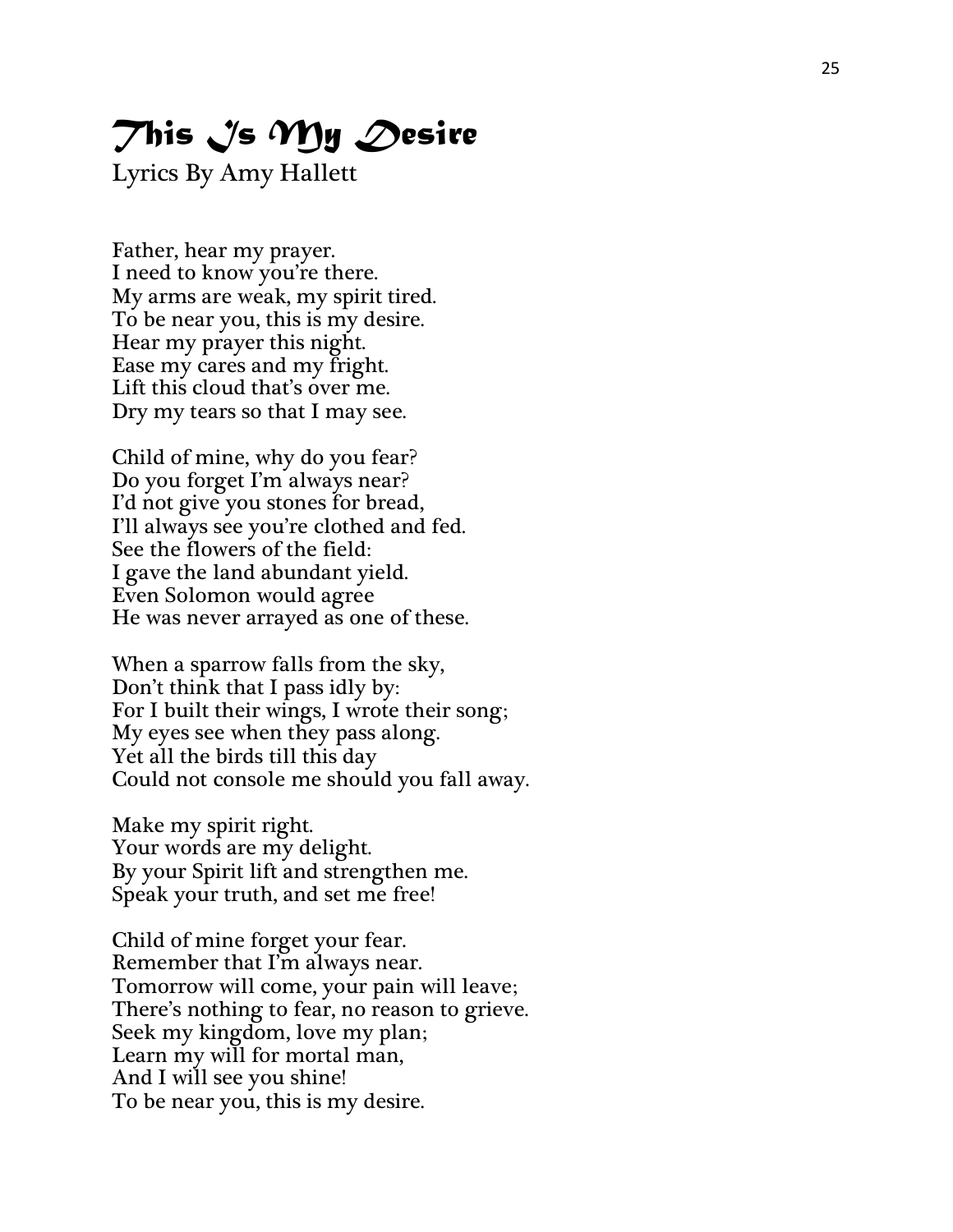# *Count Your Blessings*

Lyrics By Ryan Malone

Once when I was younger Life was getting gray. Problems just kept piling up each day. But then I met a widow, Whose life had much more pain; That is when I knew I had No reason to complain.

As we got to talking, I was surprised to find, Though weighed by many troubles, She was happier than I. I asked her what her secret was To always keep a smile; She said, "Remember this When you are facing any trial":

"If you sit down and count your blessings, You better find a comfortable chair; 'Cause it might take a while to number All the ways God cares. And the more time you spend counting, The more blessings you'll see, And the lighter your burdens will be."

"Sometimes you'll get gifts of gold And sometimes you'll get trials But blessings come in many different styles. So when life's problems weigh you down Here's what you should do Chalk 'em up as another blessing That God has given you."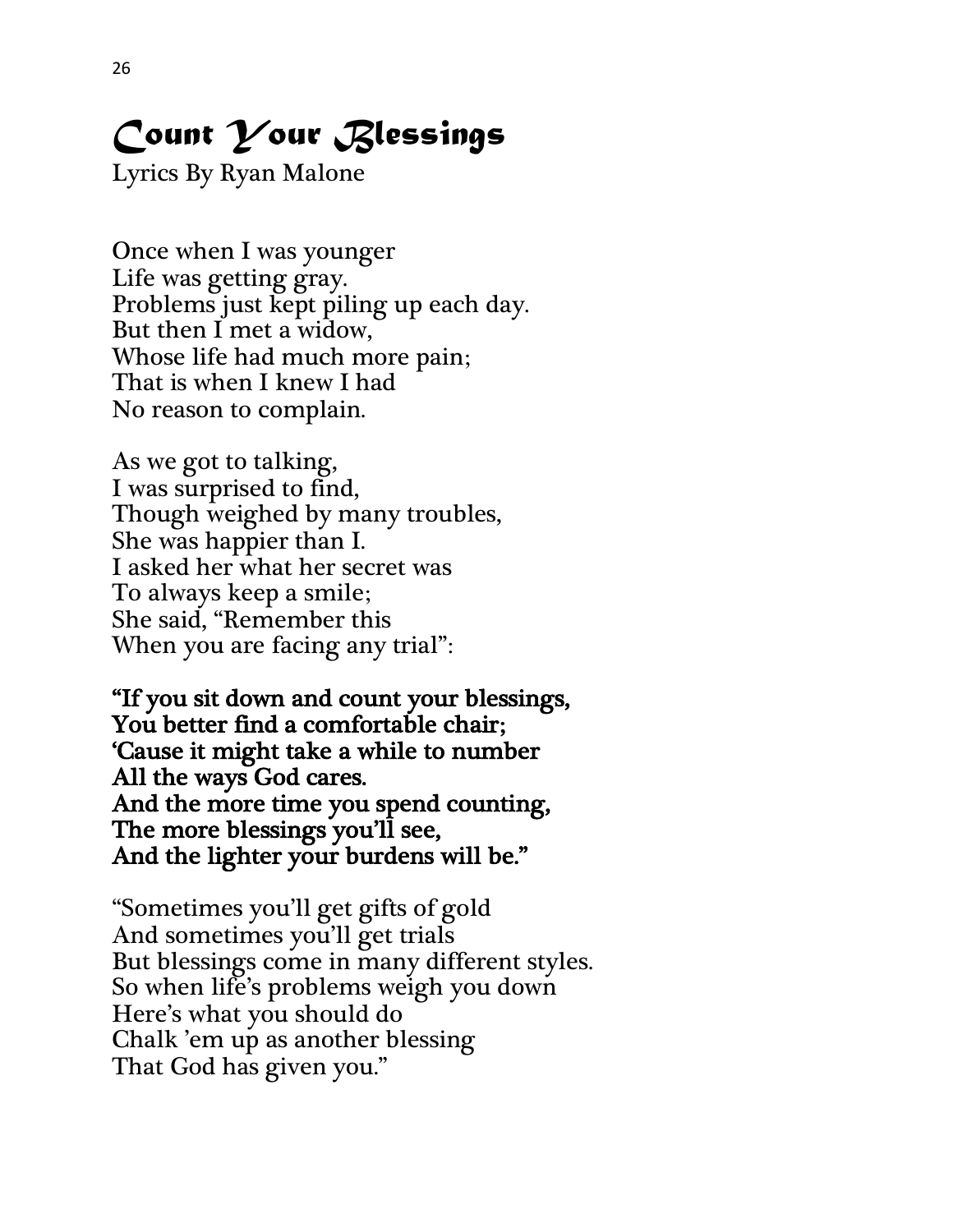#### *Stick-to-it-iveness*

Lyrics By Fawn Montgomery

There's a funny little word that sounds so meaningless, But the meaning of this word implies such nobleness. Just to speak this little word invites such happiness. It also happens to be a key to great success.

Stick-to-it-iveness: It is a quality that we must possess. It means to persevere and endure to the end, So when you fall down you must get back up again, with Stick-to-it-iveness: It will lead you to great success. And eventually you will no doubt succeed If you will stick with stick-to-it-iveness.

Keep going the mile, keep doing your best. Keep running the race with stick-to-it-iveness. Keep giving your all—don't ever give in, Because if you do, you never will win!

Keep marching along, there's no time to rest. Keep fighting the war with stick-to-it-iveness. Keep giving a smile when it hurts a bit, But whatever you do: Don't quit!

Stick to the plum, and measure with precision. Stick to the facts, and make a wise decision. Stick to the plan, allowing no distractions. Stick to the end and receive the satisfaction. Stick to the goal, and strive with all perfection. Stick to the sign, proceed in that direction. Stick to the map, and reach your destination; Stick to the Rock, and you'll build the right foundation.

Keep going along, keep doing your best. Keep running the race with stick-to-it-iveness. Keep giving your all—don't ever give in, Because if you do, you never will win!

Stick-to-it-iveness will help you get through it, So give it your all, and stick to it!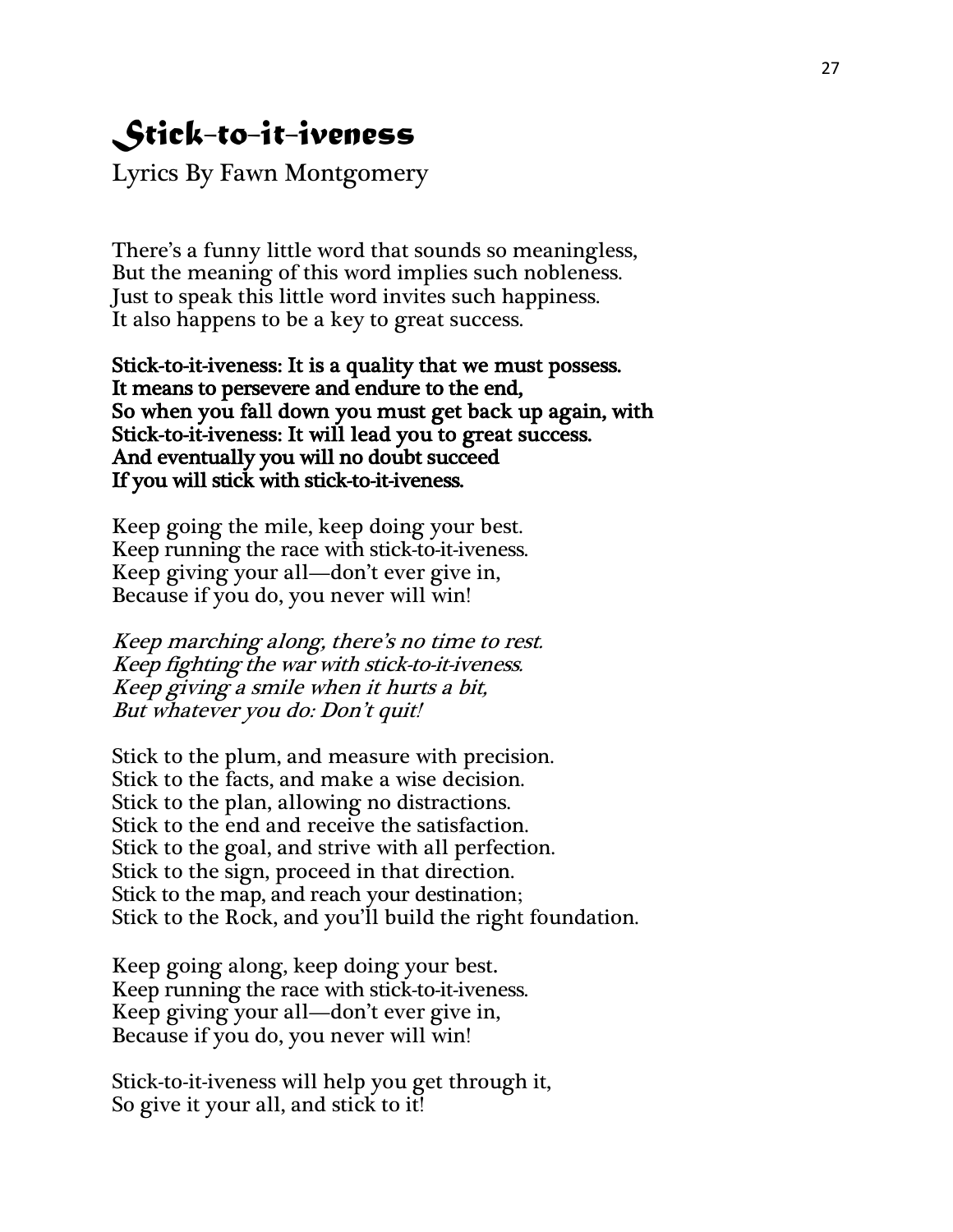#### *House of Prayer*

Lyrics By Paula Malone and Amy Hallett

When Solomon built a temple for God In a prayer a vision he told. Lifting his voice from a chamber of gold.

"Set your eyes, Oh Lord, ever t'ward this house, Bend Your ear from heav'n and forgive. Knowing how our hearts lead only to death, Yet through prayer we learn to live."

"Lord, when those afar pray toward this house Grant their request, to Your praise. They will learn of You, standing in awe, Reaping blessings from Your ways."

"Let your hands be strong, o ye that hear these words," From its foundation the prophets did declare, "Let your hands be strong, that the temple might be built, As lively stones into a house of prayer."

Serving on our knees, we are that house of prayer, Offering incense sweet and refined. By the Spirit joined, a dwelling for our God, Better than the former, its latter glory shines.

When God exalts this house in that day, All men shall plead with our garments in their hands: "We hear you know the way! Let us follow you, teach us how to pray!"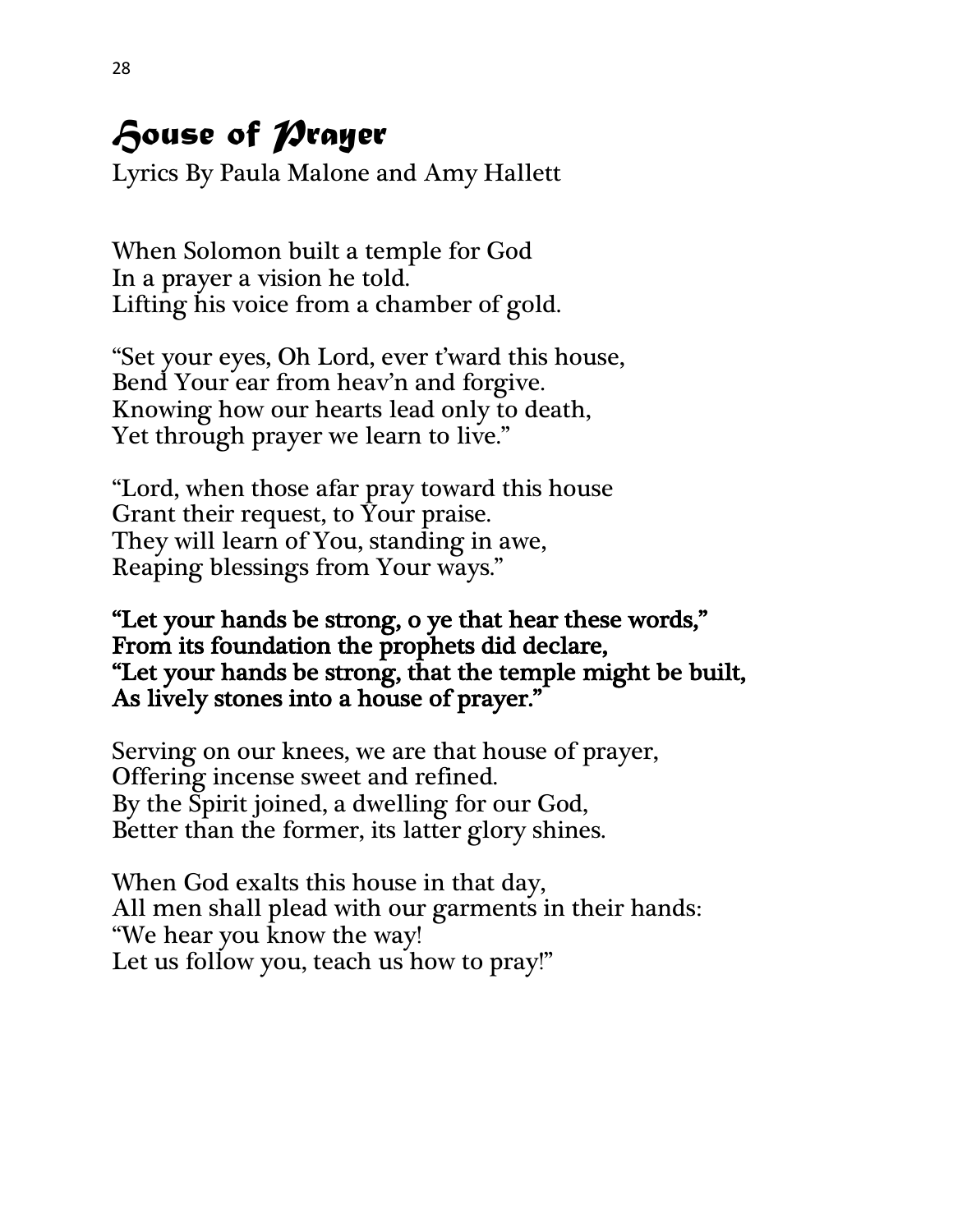# *By My Spirit*

Lyrics By Stephen Flurry

He'd walk on stage slowly To the sound of much applause, And the spirit moved him at a pace That barely even paused.

He spoke the truth so boldly, Causing some to even squirm; His hoary head and dim eyesight Seemed only to confirm:

"By my spirit," says the Lord. "Then your mission will be simple. These lost truths you will restore, And finish building my temple."

His last ten years, he often said, He learned so much more than before; He kept the truth so simple, Just by sticking to the core.

The Bible talks so frequently of starting out so small; That helps us keep in mind who really is behind it all:

"Not by might nor power, But by my Holy Spirit, His hands have laid the groundwork, And his hands shall also finish it. Behold, I send my messenger, And he'll prepare the way Before the coming of that great and dreadful day!"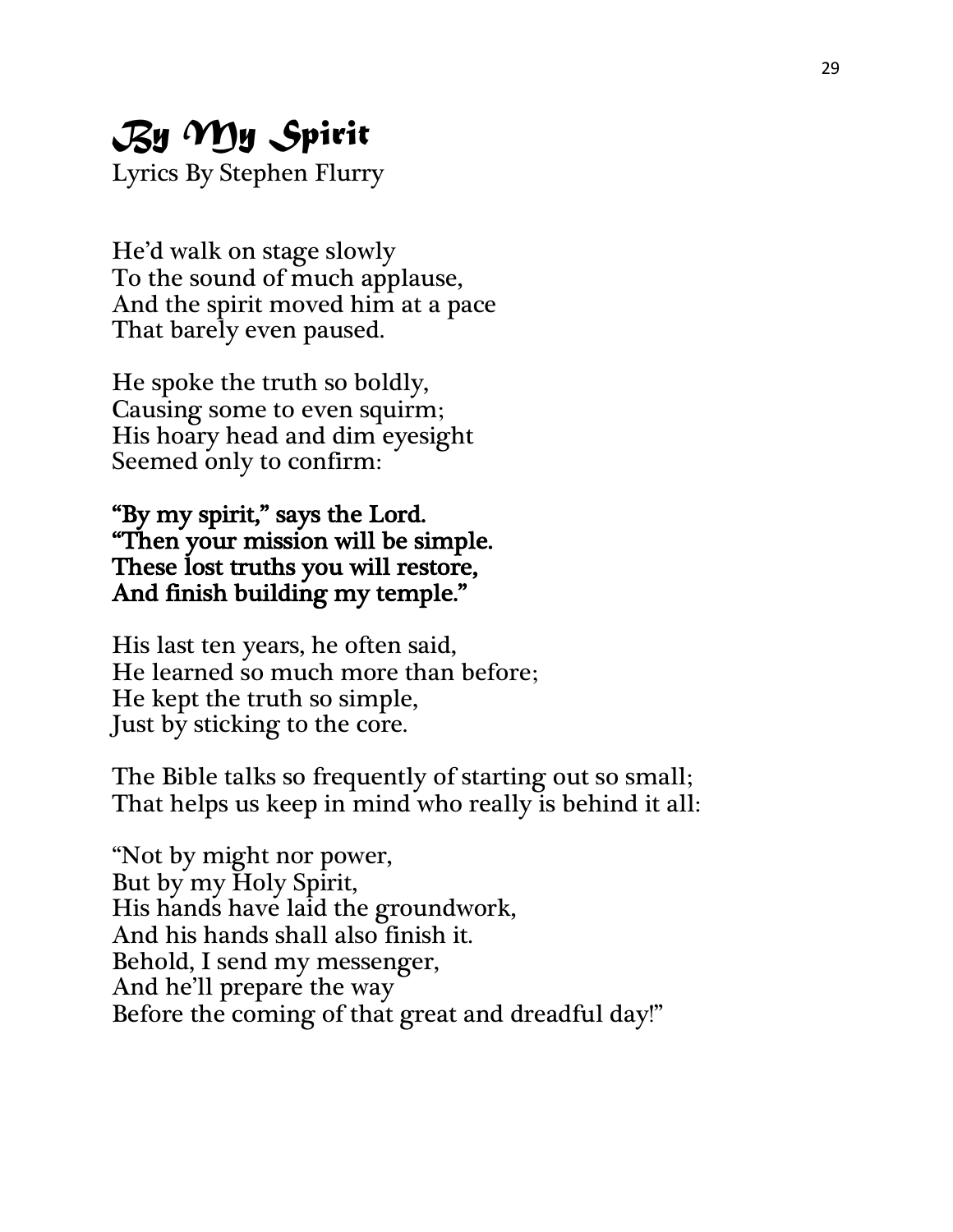## *Faithful Warrior*

Lyrics By J. Tim Thompson

Embattled warrior, Strong arm of the Lord, Overcomer of Satan, Against whom you warred; The chain is unbroken, God's Word you have spoken; The truth of our God is restored.

Rest in peace, mighty warrior, For your battle is won. Sleep on, faithful warrior, God's Work you have done.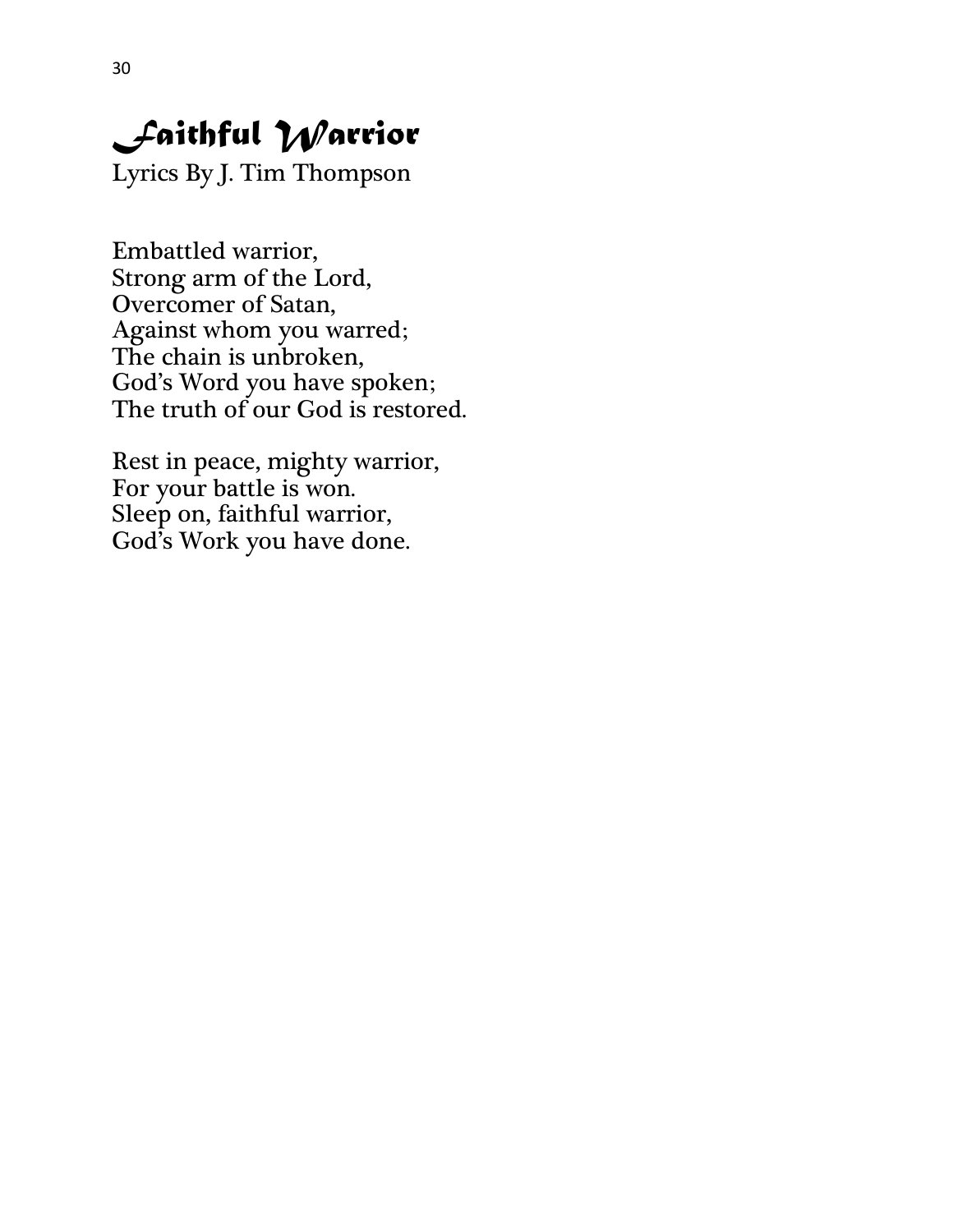## *Prayer of Thanks*

Lyrics By Amy Hallett

As I stood upon the mountain, A crystal stream was flowing there. As I drank the cooling fountain, I heard the whisper of a prayer:

#### How blessed am I to hear, How blessed am I to see Thy words, Thy works, O Lord.

Should You take me to pastures green, And lead me by still waters there. For the wonders I have seen, I would offer thankful prayer:

For some chose the love of the world And the mansions they could see; But the riches of the Elijah Were the words he'd given freely.

As the world begins to falter, And the fig tree shows her leaves; Turn and look beside the altar, See your people on their knees.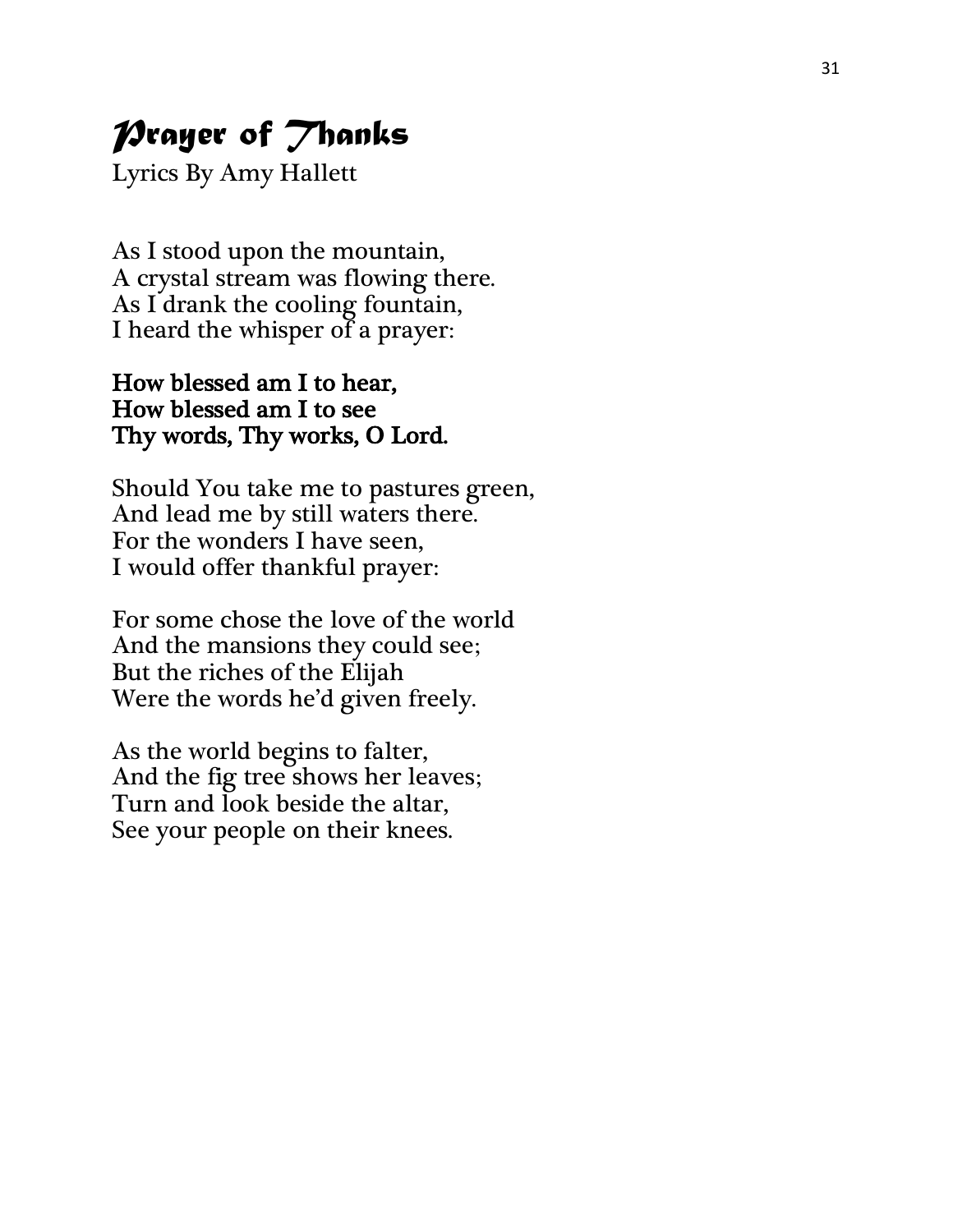# *To a Princess*

Lyrics By Joel Hilliker

I watch you pirouette, Dressed up in your fancy dress, Your tiara touseling your curls. I smile at your innocence And charming simpleness, And I wonder if you realize how special you are.

You are a princess, You are a royal child. This is not make-believe, You really will receive A place in a kingdom.

Children are wonderful, Filled with all that's possible. Though this empty world can steal their hope. But God has a gift for you, A future that's phenomenal. Men will tell you different, but believe me, it's true:

A princess is gentle and kind, Elegant, caring and wise. A dress or a crown doesn't make you a noble, It's the grace God gives you inside!

You truly are a princess, And one day you'll be a queen.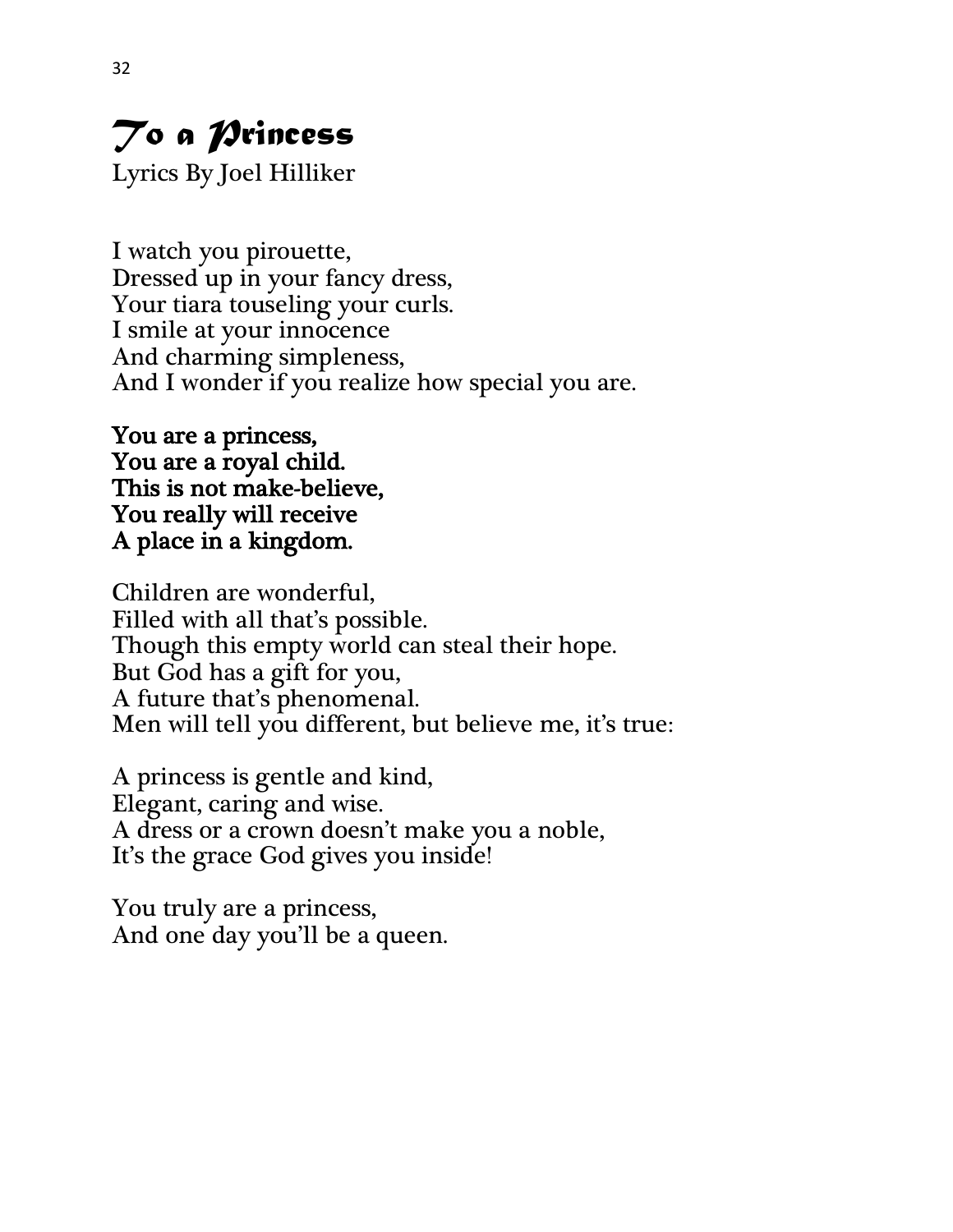#### *Prayer for the Young*

Lyrics By Amy Hallett

I pray for the young. I pray for the child. I pray for the ones who walk out all alone And stand here with a smile. Help them be bold. Help them stand true. Help them fight to make it till tomorrow, For Tomorrow's coming soon.

Don't let them be lonely. Don't let them be afraid. When all their friends leave them behind, Show them you stayed. Help them be strong. Help them be true. Give them love and hope And grant them understanding Till they turn to you.

As we link the future to our past, And we find that they are one, We see the old world ending And the new one soon begun. There's a fire inside them burning, To light the narrow way. And the world we call Tomorrow They dream about today.

I pray for the young. I pray for the child. I pray for the ones who walk out all alone And stand here with a smile. Help them be strong. Help them stand true. Help them fight to make it till tomorrow, For Tomorrow's coming soon.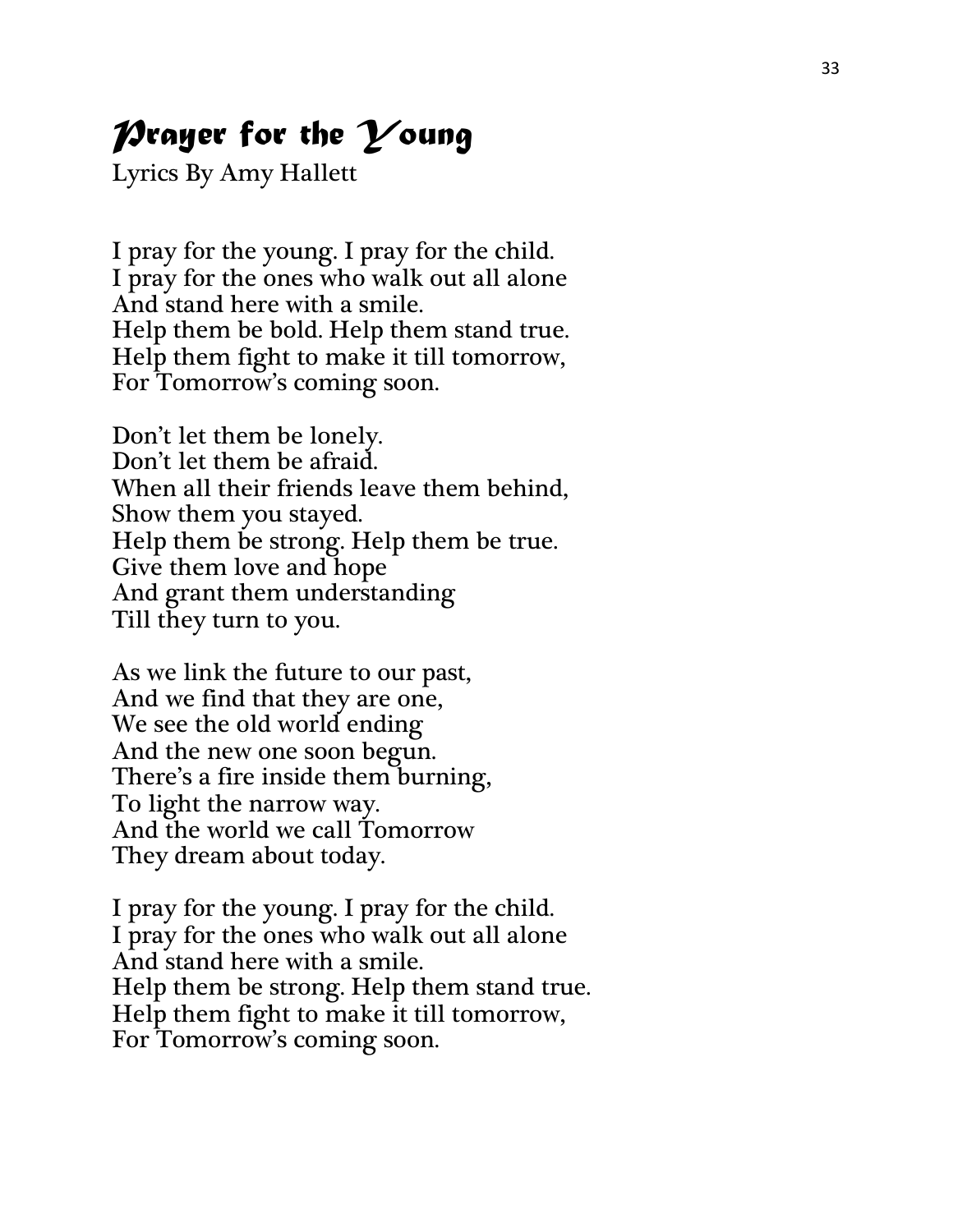#### *Victory*

Lyrics By Ryan Malone

Thanks be to God who gives us the victory! Sing out, make His mystery known. Give thanks for His marvelous wonder; His glory and triumph are shown!

God came from His holy mountain, With power in His hands; His brightness shined as the sun, And now in His temple He stands.

God went forth to save His people, To lay the wicked bare. He brandished justice and truth, And mightily answered our prayer.

God revives His work to declare To many peoples, nations and tongues: His vision for mankind And miracles He has done.

Walk by your faith, And He shall reward; The just will prevail in the Lord.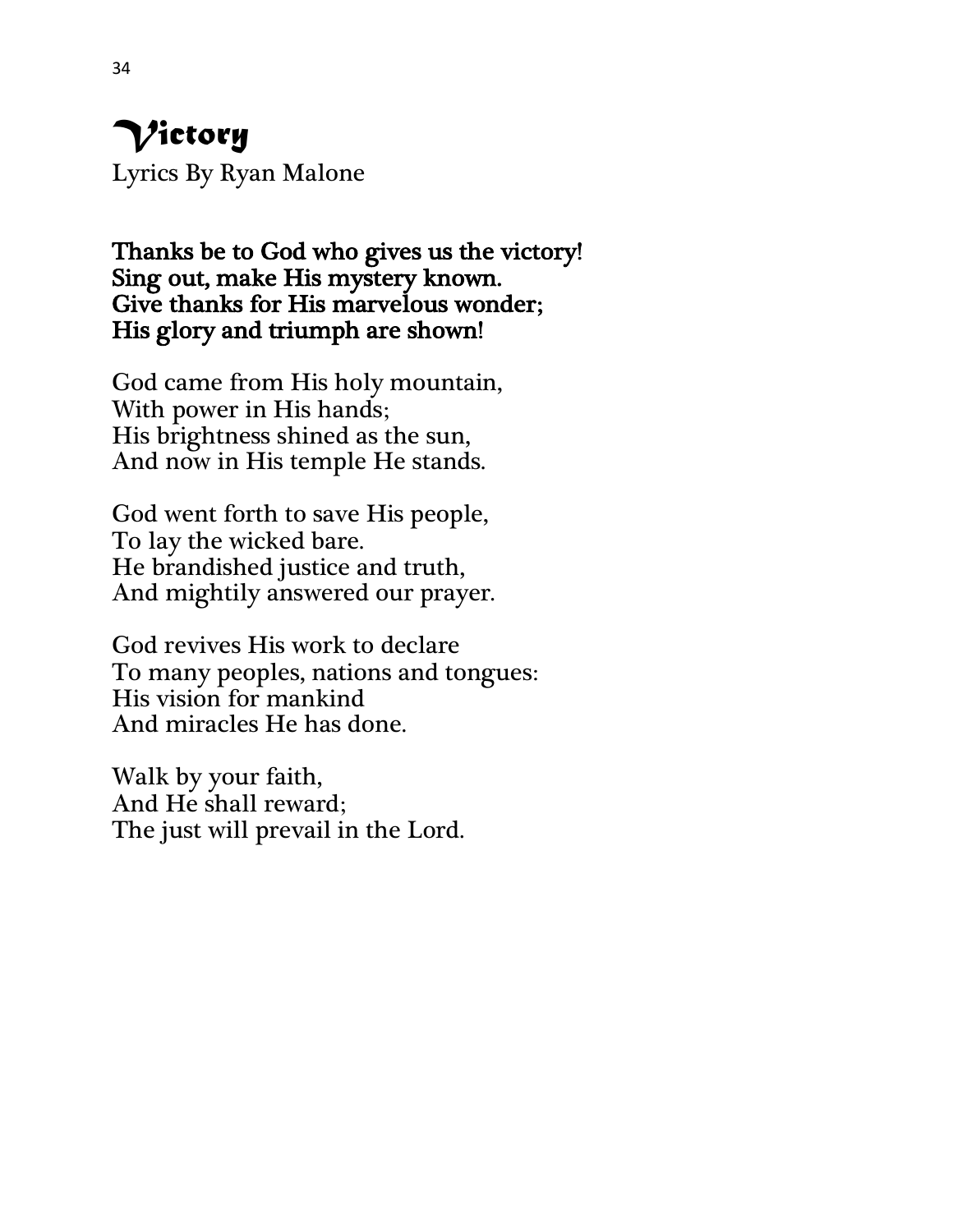#### *Rise* Lyrics By Ryan Malone

Now we stand on the stones we have raised!

Fires once quenched are now enflamed By hears a blaze with hope reclaimed. Within the ash lay glowing embers, Igniting minds that still remember The brilliant light that once was famed.

Iron and stone, brick and beam; From these ruins we redeem A glory we can redefine, A place that ever will shine!

Now we rise to the heights of our labor. Now we soar with the splendor once praised. Now we climb by the history made here. Now we stand on the stones we have raised!

Stones once shackled in debris Are liberated by the free, The voices of this bound creation Cry out to those who bring salvation: Ambassadors who hold the key.

These pillars shout! These beams ring out! These walls resound! The gates expound The rousing song our voices sound!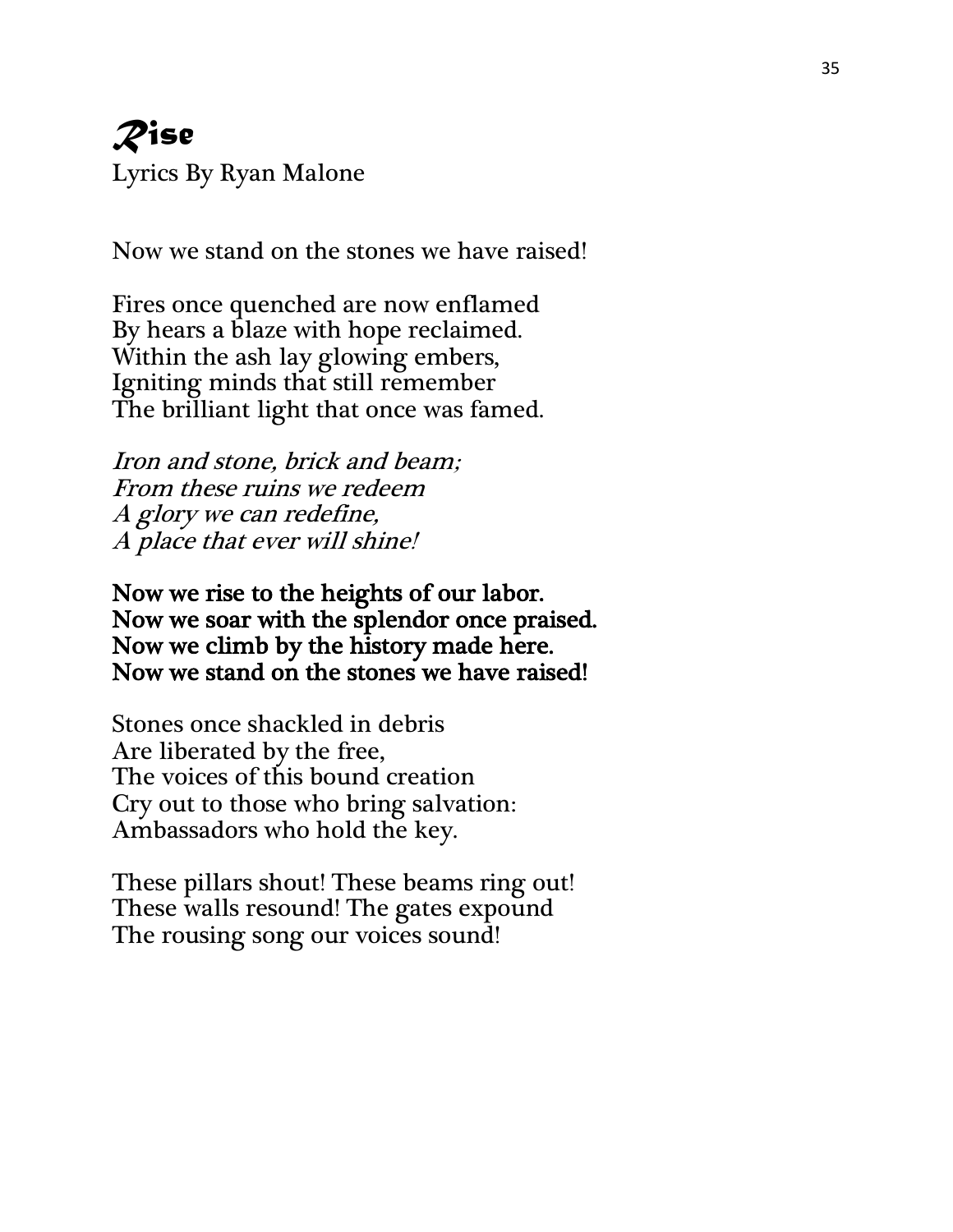# *I Will Use the Music*

Lyrics By Ryan Malone

What is this wonder to stand before the crowd? What is this moment I'm allowed? With this blessing, can I learn To offer more in return?

I will use the music, use the song! I will voice the answers, sing them strong! I will break the silence, and find a way To show the world the sounds of a better day.

Can the dreams of tomorrow write the lyrics of today? Can the strains of a chorus wipe refrains of tears away? If we listen, can we see What the future will be?

I will build the bridge that brings joy to every face, And use the chords in love to bind the human race.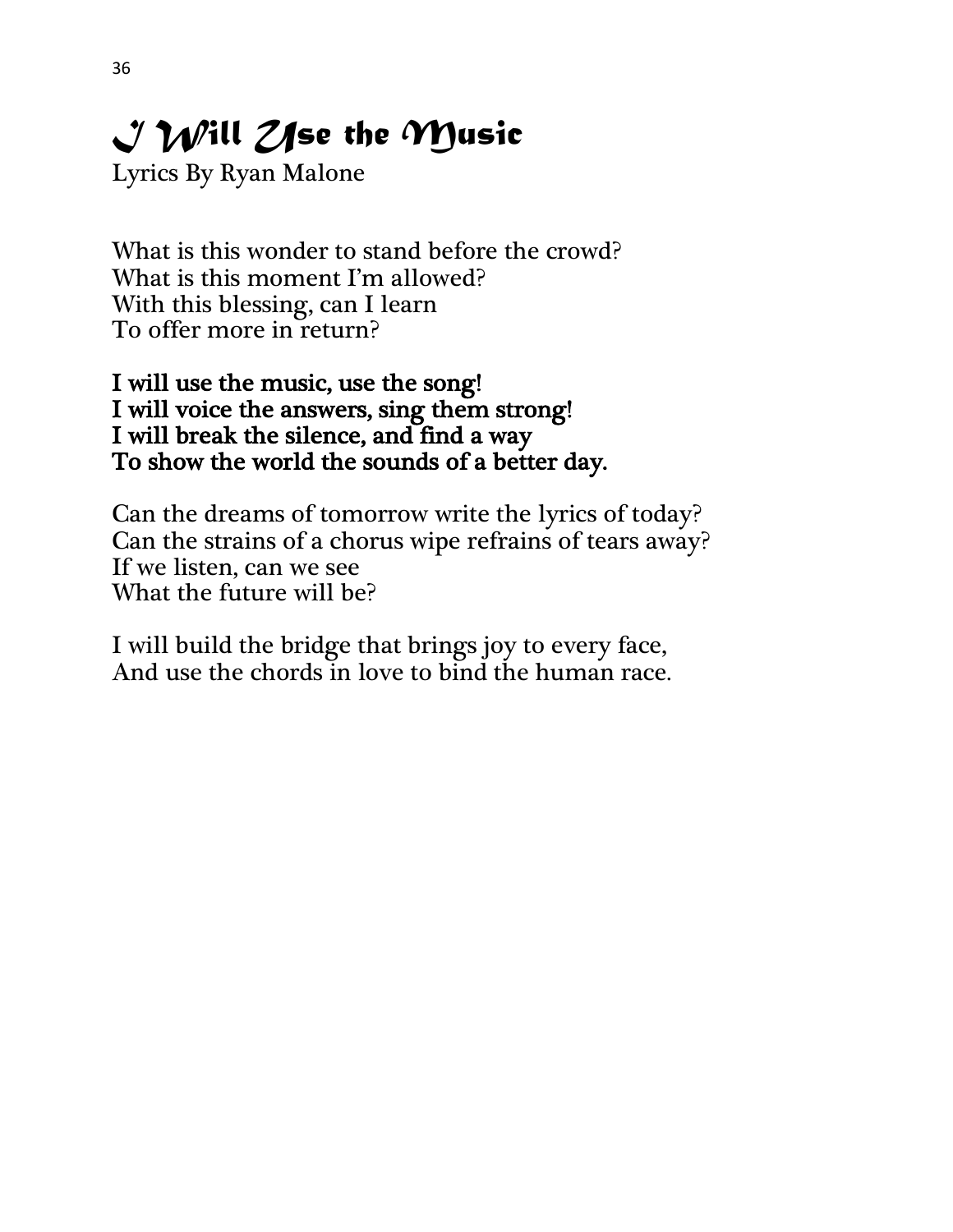## *The Watchman*

Lyrics By Geoff Robertson

On a crisp and starry night, high on the city walls, Stands the watchman at his post, To warn the world he lives in, If danger should approach.

In the darkness that pervades within, The townsfolk make their best of sin, As the watchman's fateful eyes scan the countryside. At a distance, silver flash reveals an army on the ride.

So make that fateful sound, and blow your trumpet loud, for there's trouble on the ride! But the people of the city Keep on laughing, keep on dancing, Though the trumpet fills the night Of the danger just outside; While the world keeps turning 'round For the people in the town; Who will hear the sound of the watchman?

Through the night they run, To make their surprise before the sunrise.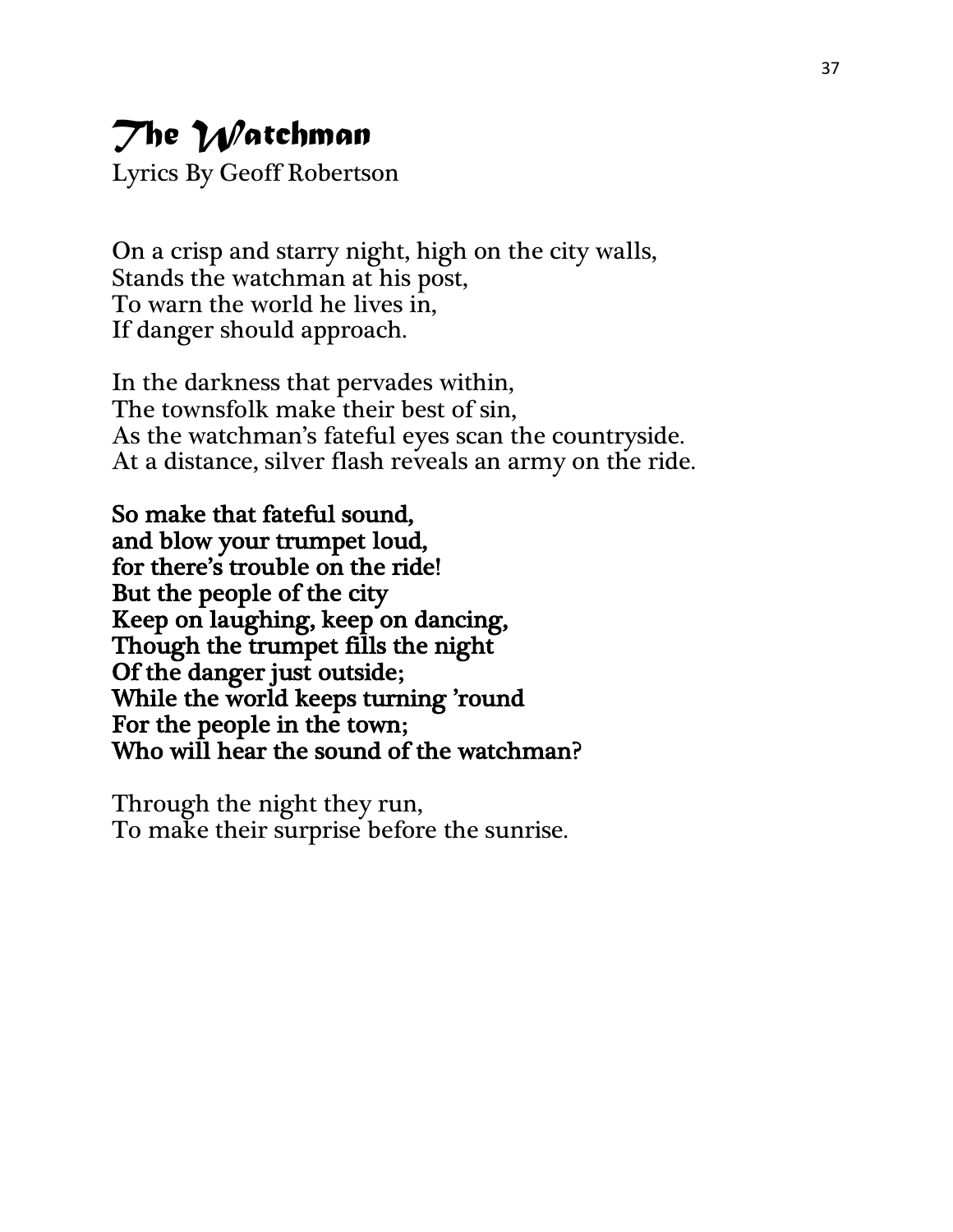# *The Fig Tree*

Lyrics By Amy Hallett

See the fig tree's branch is tender; See the leaves brought forth in time. For the fig tree in the valley Tells us all that summer is nigh.

The watchman stood upon the tower, And we heard the trumpet blow; Saying this is now the hour: If you're leaving then you must go!

Are you ready to fight? Does your faith never falter? Would the world break your heart, Should it cast you away? From where comes your might? Do you stand by the altar? Does it burn deep inside? Does it fill you each day?

For you can see the dust cloud rising, And you can hear the distant drum. Here's your God, fall in behind Him, For the hour of trouble comes!

See the end is in sight; May your faith be strong, Your burden be light.

The watchman stood upon the tower, And we heard the trumpet blow. Yes, this is now the hour: For the leaves of the fig tree show.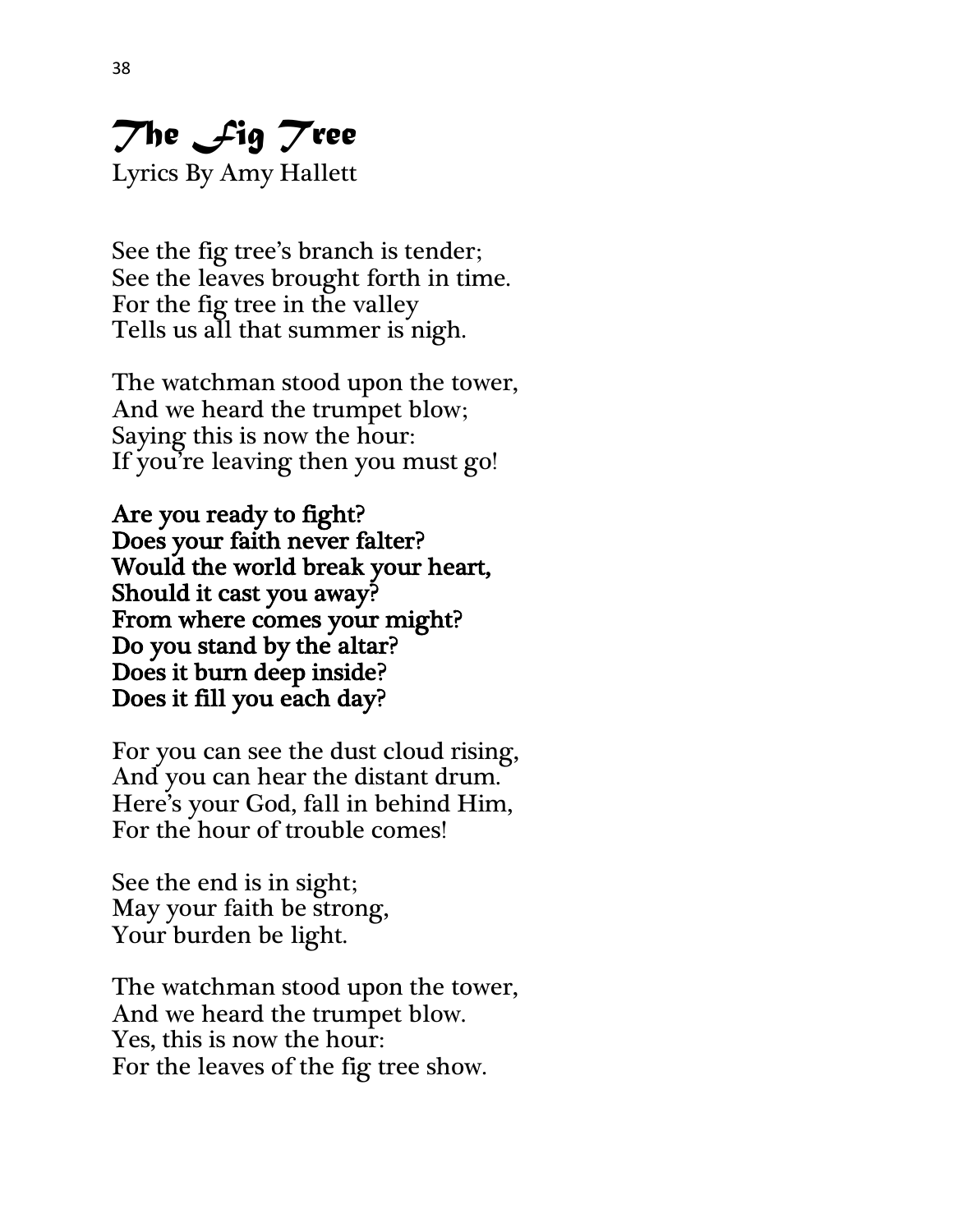## *Seize the Hour*

Lyrics By Ryan Malone

Seize the hour, Redeem the time, Seek the Lord, While the day shines; Lift your heads unto the sky: Your salvation is drawing nigh.

See the time approaching, By the season's telling signs; Measure every moment, As prophecies align;

Time delays no longer, Our Father says to rise; We must bear this duty, As we press toward the prize;

Marching ever onward, Through this open door, Cry aloud this message: "You soon shall see your Lord!"

Before the final trumpet, Let our sound be heard; Hasten all your labors, To hasten His return.

Though He comes as a thief in the night We are the children of day; And the snare will not entrap those Who watch and pray.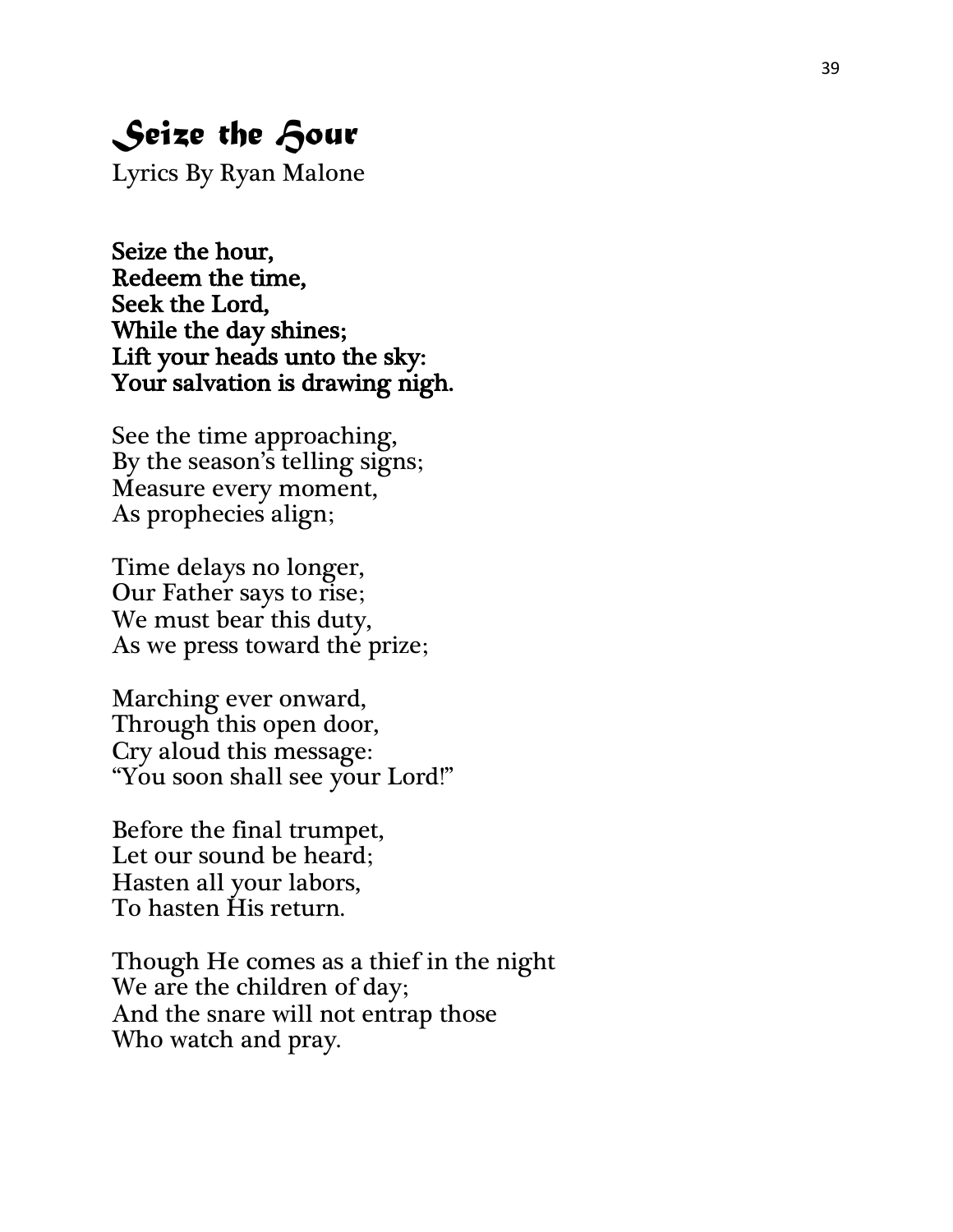#### *The Fortress* Lyrics By Amy Hallett

Have you heard there's a temple in the desert? It stands firm behind the fortress wall; And they build its walls in silence so the world has never known The family of God as it has grown.

On the span of mighty eagles' wings God brought us to this land To shield us in the safety of His hand. For thousands fall around us, yet here no fear shall come; In these rocks His saints unharmed shall stand.

And they cry out from their tortured lands, For their hopes and dreams are burned; So now's the time we share what we have learned. A message from the fortress to keep their hopes alive: "Be not afraid, for soon your God returns."

They say this land is beautiful, And they say this land is fine; And the same God who gives water Once turned water into wine.

They say this land's a garden; Who can tell us how it grows? It's a land of hope and miracles; It's a place, they say, where evil never goes.

As a garden springs from desert sand a nation starts to thrive; Our purpose stands to keep this hope alive. Till the world blooms as this desert and all kneel to God on high; Praise Him for His Work has never died!

And soon we'll break the silence, and the world will come to know The family of God from the hills of stone.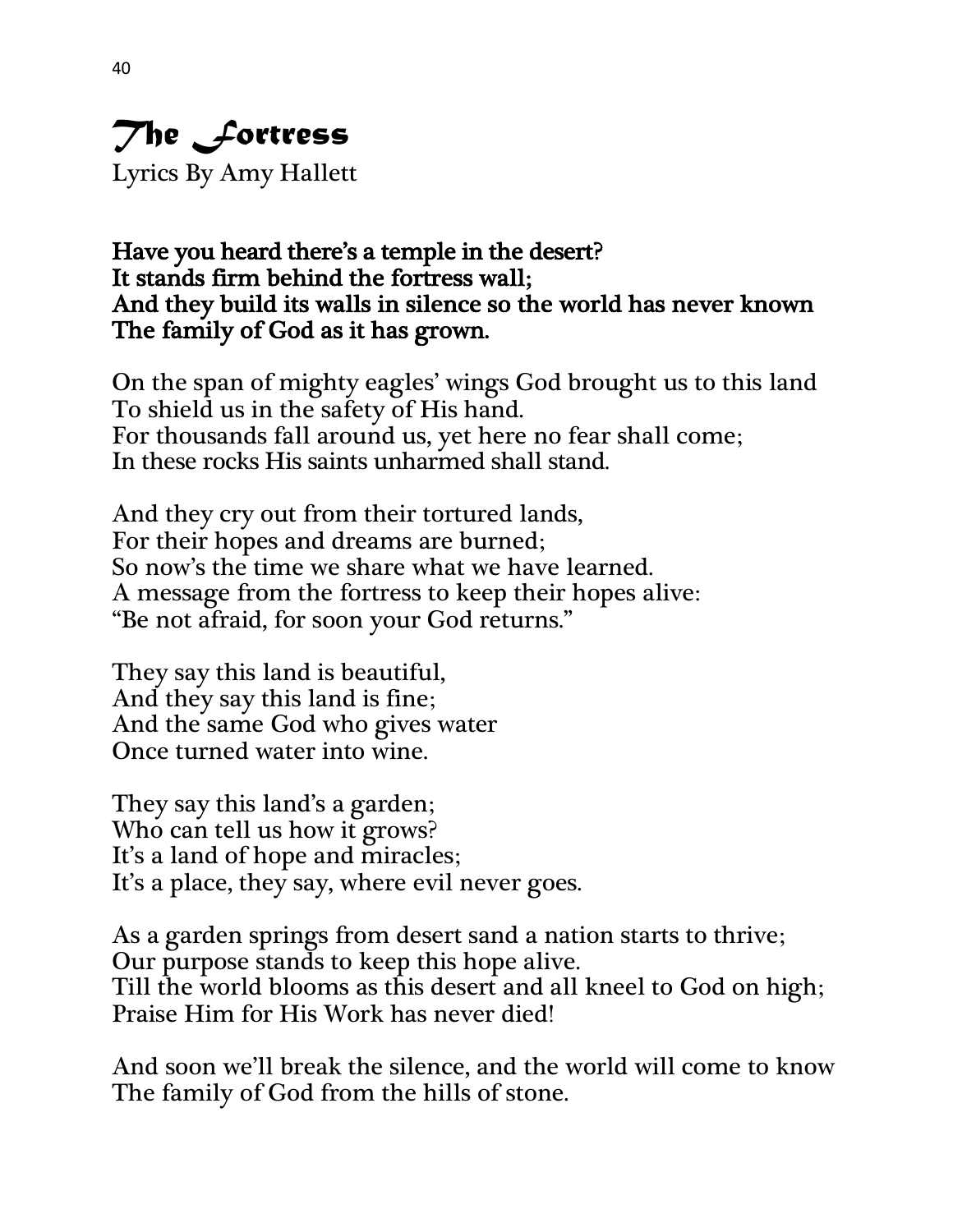#### *Freedom* Lyrics By Joel Hilliker

Our ancient fathers slaved, To realize Pharaoh's dreams; It drove them to their graves: They raised his cities, built his ships, Bore his burdens, felt his whip; And generations cried out to be free.

You'd made a promise clear: A land for Jacob's sons; Their weeping reached your ear. You spared their children, soothed their stings, Bore them out on eagles' wings; Buried all their foes beneath the sea. And they sang:

You've given us freedom! Freed us from our chains, Broken all our bands, And given us freedom! And brought us to our promised land.

Their story is our own, For we were captives too, in tribulation sown. Scattered in a hundred lands, Crippling under cruel demands; And humbled, we remembered your decree:

Lord, you promised to defend us; Those who bound us, you'd avenge us. Then you said you'd bring us in, and plant us in the mountain of the Lord.

Then suddenly that day, The trumpets blew, our shackles broke, Swiftly we cast off the yoke, Empires fell in fire and smoke; Now we celebrate our jubilee!

The mighty God is my strength and song! He is my God! I will exalt him! He is become my salvation.

You brought us home!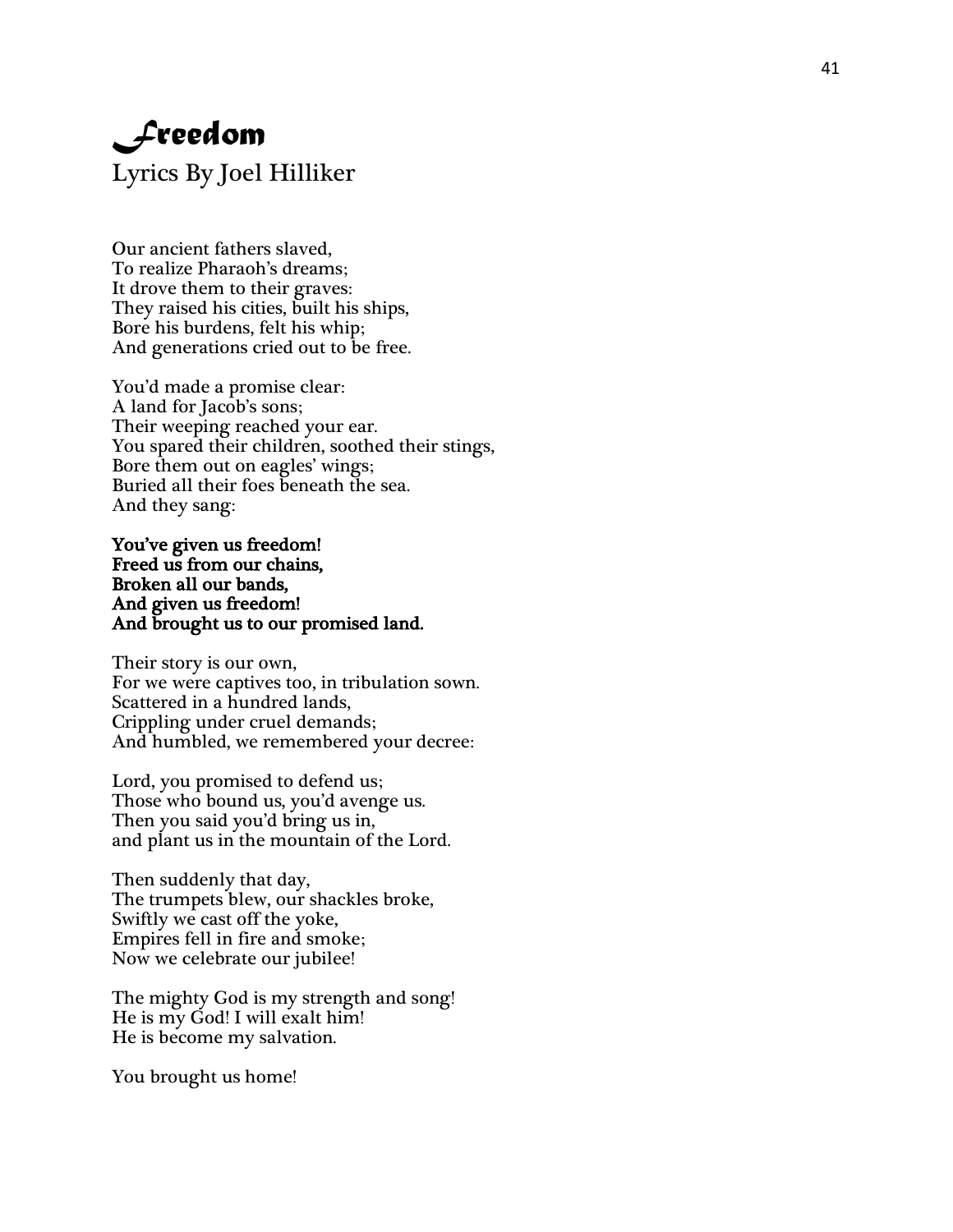#### *Son of the Highest*

Lyrics From Isaiah 9:6; Luke 1:32-33; Revelation 11:15

For unto us a child is born, For unto us a son is given. And the government shall be upon His shoulder And His name shall be called: Wonderful, Counselor, the mighty God, The everlasting Father, the Prince of Peace.

He shall be great, And shall be called the Son of the Highest: And God the Lord shall give Him the throne of David: And He shall reign over the house of Jacob for ever; And of His kingdom there shall be no end.

The kingdoms of this world are become The kingdoms of our Lord, and of his Christ; And He shall reign for ever and ever. Amen.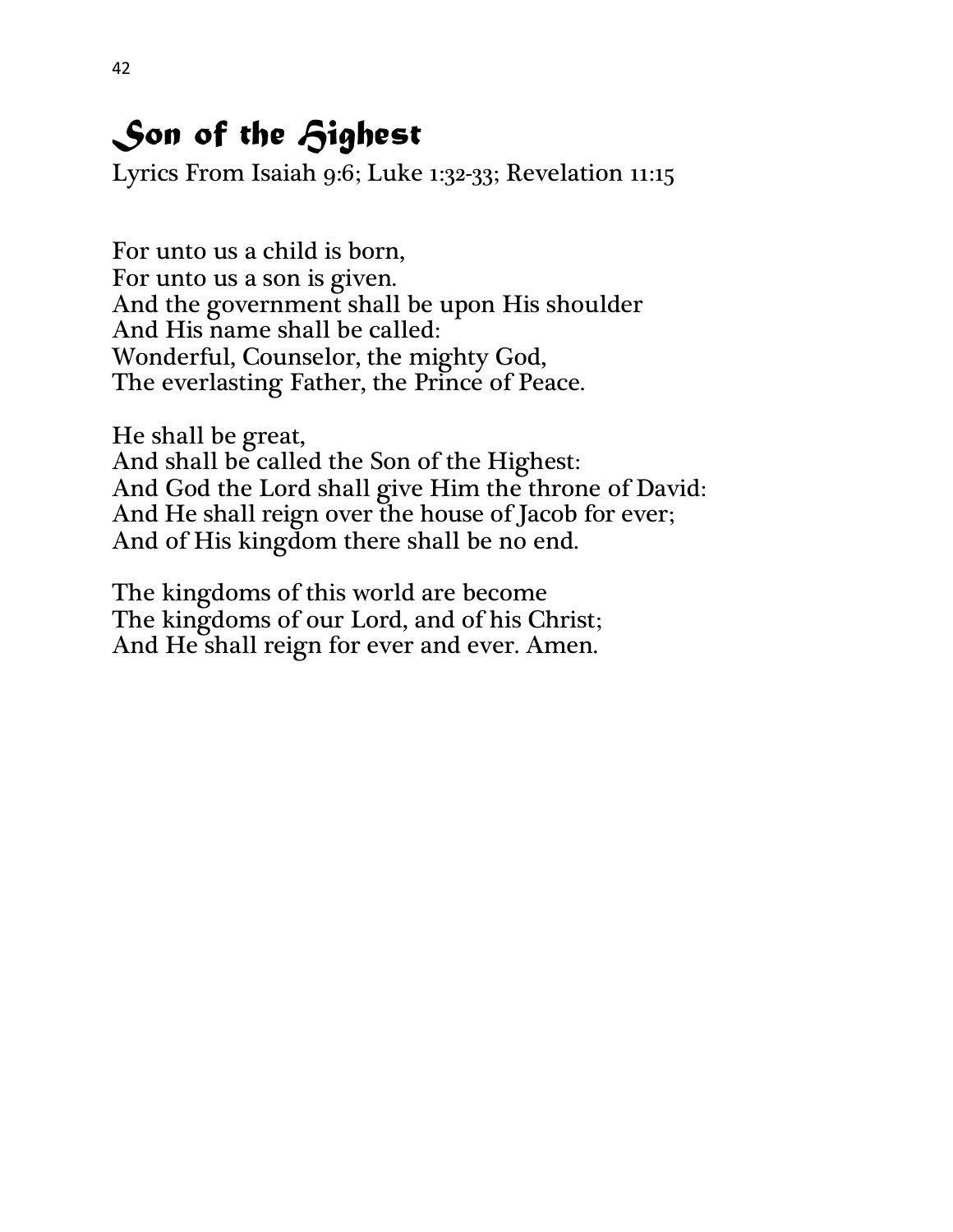## *The Marriage*

Adapted From Revelation 19:1-8 By Joel Hilliker

I was in the spirit on the Lord's day. And I heard the mighty voice of a great multitude, saying, "Alleluia! Alleluia! Salvation and glory, Honor and pow'r unto our God, for His judgments are true and just. Alleluia! Alleluia!"

And the twenty-four elders and four living creatures Fell down and worshiped God Who is seated on the throne, saying "Amen! Amen! Alleluia! Amen!"

And from the throne came a voice, saying, "Praise our God, all you His servants, And you who fear Him, small and great."

Then I heard what seemed to be The voice of a great multitude, Like the sound of many waters, And the voice of mighty thunderings, saying, "Alleluia! Alleluia! For the Lord the Almighty reigns! Let us be glad and rejoice! And give honor to Him: For the marriage of the Lamb is come, And His wife has made herself ready! Alleluia!"

And an angel said to me, "Blessed are those who are called to the marriage supper of the Lamb. These are the true sayings of God."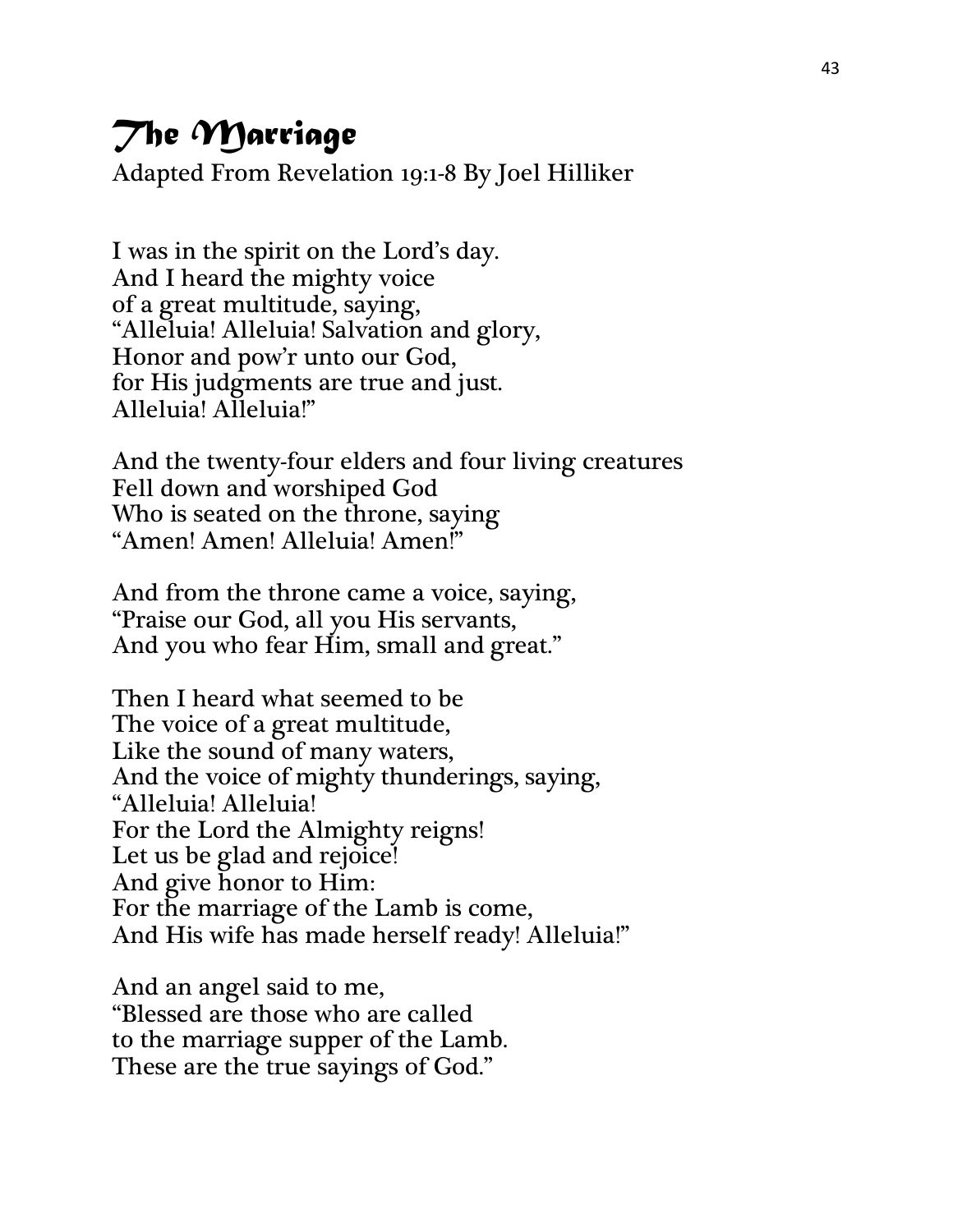## *Cedar of Lebanon*

Lyrics By Dwayne Custer

Like a lone cedar, I stand day and night, Without a friend in the world, except God of Light. I'm scorned by the wind and hit by the hail, Tortured to death by the ax that does not fail. Amidst a fiery furnace, I am thrown, My rare wood no longer serves on its own. No longer can I be home for the creatures, My stump and my roots are all that's left of my features.

Isaiah the prophet Was moved by the spirit To tell of a day unlike any before. It's spoken by him as the day of the Lord, When Christ will return with a mighty sword.

Upon that great dragon a chain will go, To bind him and cast him into that pit far below. No longer deceiving, no longer to blind, The sons of His glory truth they will find.

Upon that day the cedar will rejoice, For someone has come that's heard His voice. Likewise myself I'll be heard that day. At last with my brother, forever stay. No longer will he suffer the cruelty of man. God will deliver through His Master Plan.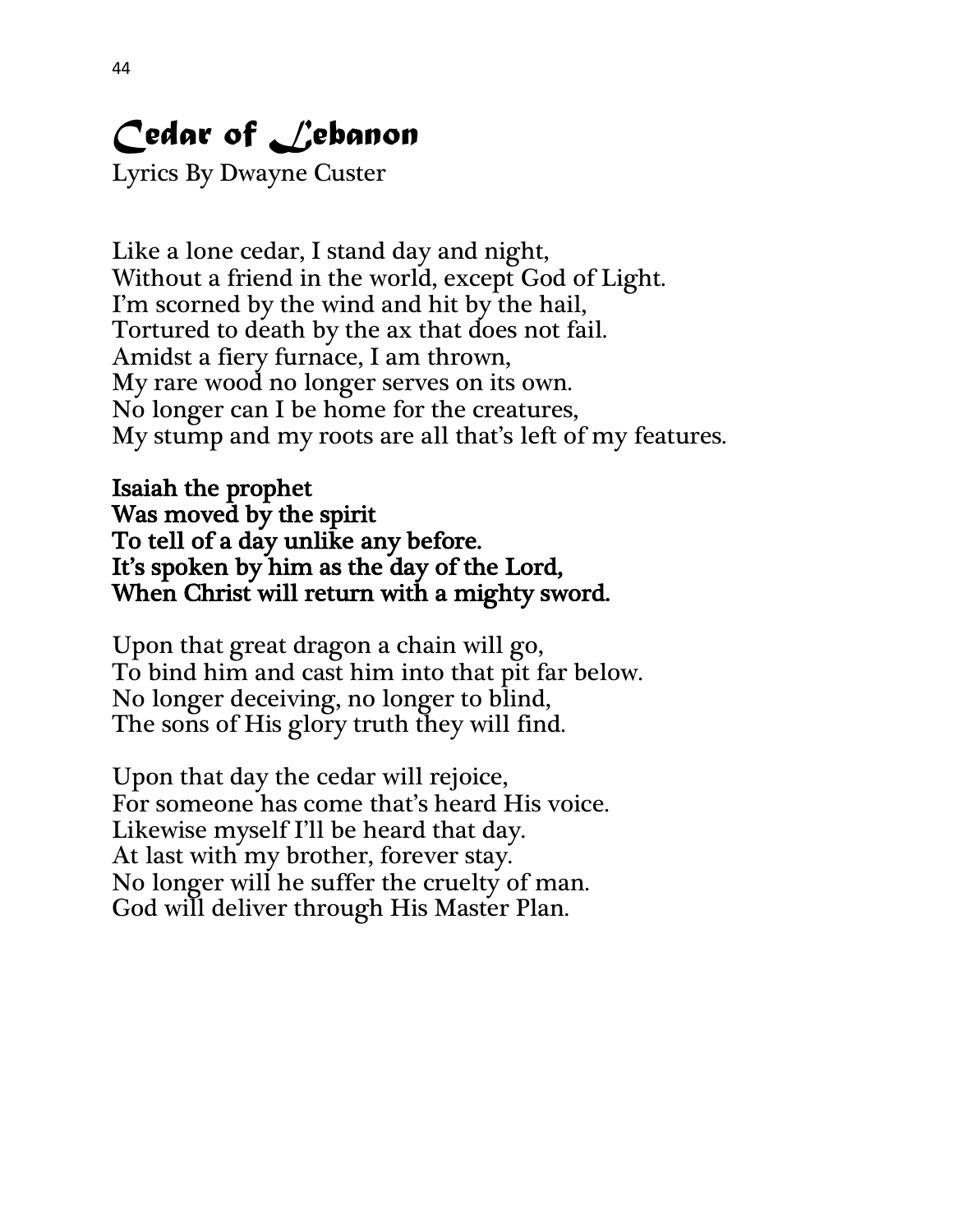# *A New Day Dawns*

Lyrics By Joel Hilliker (Adapted From Isaiah 60:1)

A new day dawns upon the land; The darkness lifts its heavy hand. A people stirs, op'ning their eyes To see the first Sun of the new day rise.

The fields are withered and the cities burned; The ruins of ten thousand wars. Our minds are heavy with the lessons learned; But now it's time: A new day dawns.

The waste is cleared, the desert blooms; The peace of old at last resumes. A thousand years to work the earth And rear a new world from a better birth.

Dark soil replaces stone and fallow sand, And gold replaces iron and bronze. All tears are turned to joy, And faith of saints is turned to truth: A new day dawns.

#### Arise, shine! For thy light is come, And the glory of the Lord is risen upon thee!

What lay obscured in mystery Is washed in light for all to see. And hosts of men now fill the streets To praise the Lord of hosts with holy feasts.

Israel lives safely in her Promised Land; The King is just to every man. And living waters flow at His command; Day after day, a new day dawns.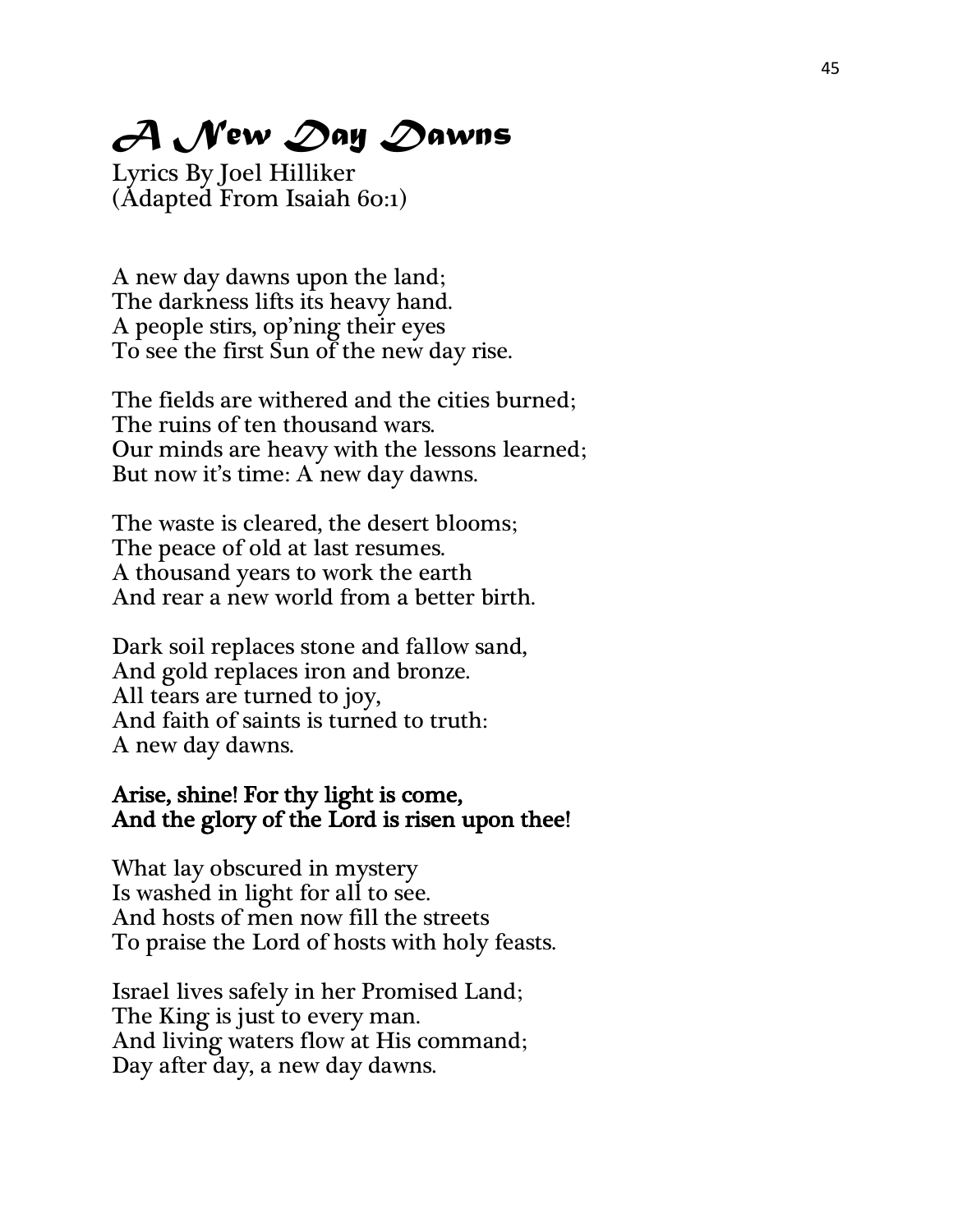## *Plowshare*

Lyrics By Amy Hallett

The sun rose from the East repenting westward flight As it chased away the night. And saw the rose bloom, and rivers roll across the land A treasure rising from the sand.

It used to be a dry land where men cried out in war, And that plowshare in the garden, it used to be a sword.

See golden wheat fields, and the mountains drip with wine— For God has come unto this land. A man sits resting underneath his concord vine— Savors labors of his hand.

He hears singing from the mountain, Songs of praise before the Lord, As he walks behind the plowshare that used to be a sword.

A small child follows in his foot prints on the ground— He smiles as he turns around Each chance he can he teaches his son wrong from right— That which is pleasing in God's sight.

The child deeply loves his father, and the lessons of the Lord. He says, "I know the plowshare, but, Daddy, what's a sword?" The sun rose from the East repenting westward flight— As it chased away the night. And all was pleasing in God's sight.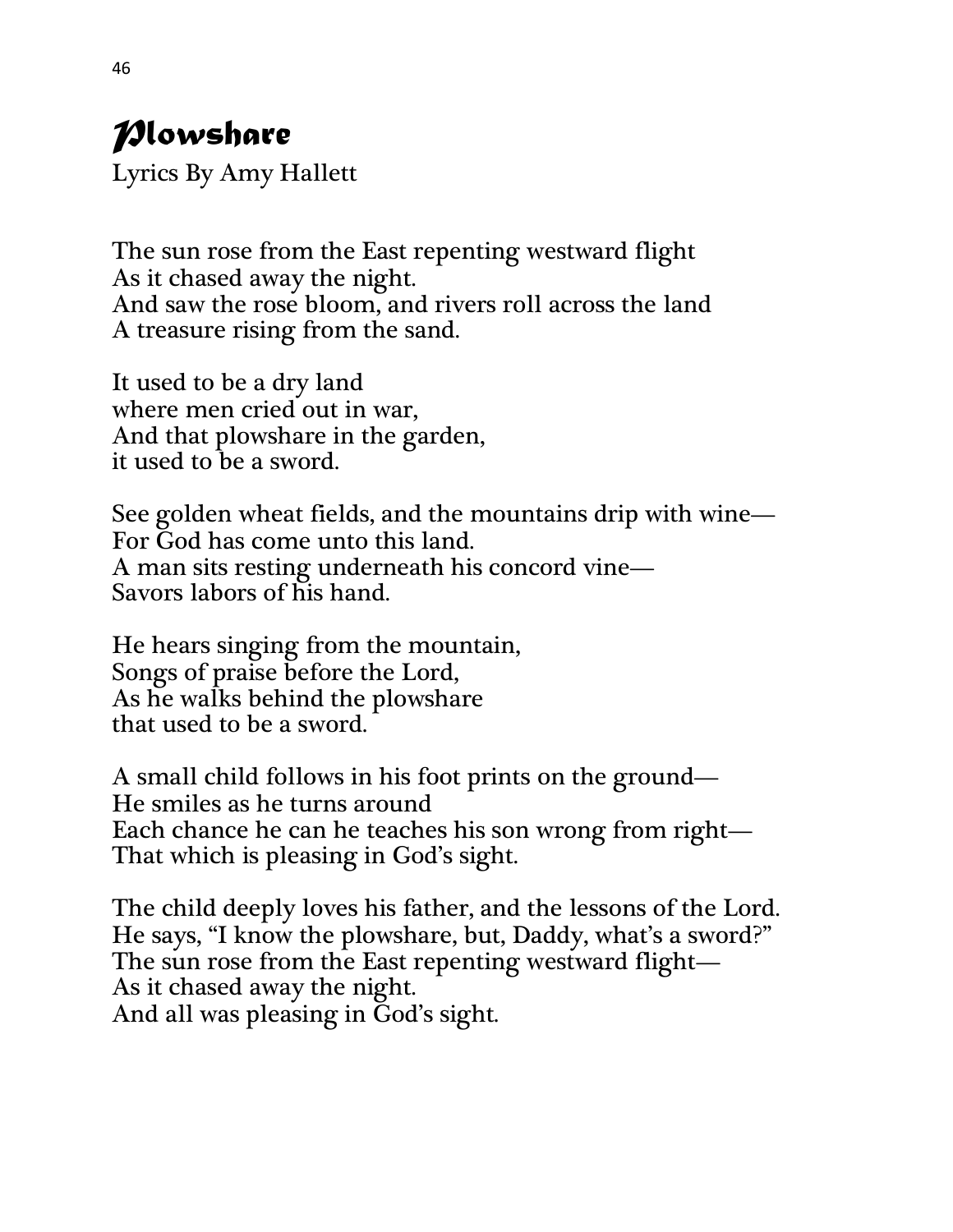## *For the Lord Will Comfort Zion*

Lyrics By Geoff Robertson (Adapted From Isaiah 51:3)

For the Lord will comfort Zion, He shall make her deserts spring; Her wilderness like Eden grows, In peace like a flowing stream,

Joy and gladness will be found in it, Thanksgiving and the voice of song; For the Lord will comfort Zion, And His Kingdom shall be strong.

They'll come to Zion singing with everlasting joy, Sorrow and sighing shall flee away As they praise Him with one voice. For the Lord will comfort Zion, And the whole world shall rejoice.

For the Lord will shelter Zion, And there His hand shall rest; With a cloud by day and a fire by night, As an eagle guards her nest.

And in that day will they trust in Him, And them shall He protect. For the Lord will shelter Zion, And His people shall be blessed.

Jerusalem He shall defend, His law shall flow from His Holy Throne, And of peace shall there be no end, As the heavens fade and the world grows old, His truth shall ever be told.

For the Lord will comfort Zion, As a shepherd guards his fold.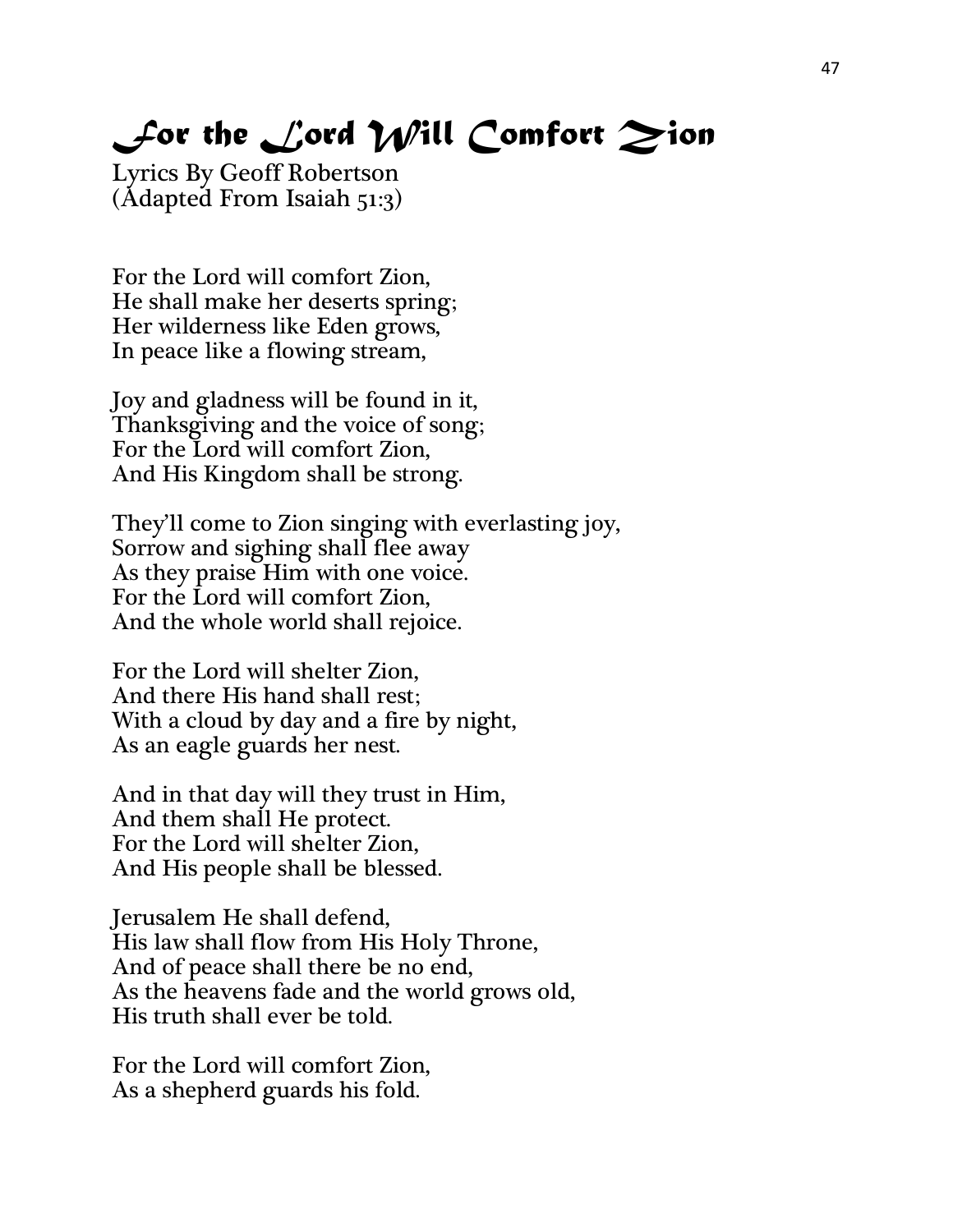## *Invitation*

Lyrics By Amy Hallett

Come and sit beside the highway near the water. This was once the narrow path that few men trod. Now it paves the way for ev'ry son and daughter. It's the highway to the city of our God.

Come sit down beside the river, Learn what peace and calm is for; We'll spend a thousand years forgetting How to waste our lives in war.

There's no need to set a watch upon our tower. There a bird has built a nest and made her home. I've been list'ning to her song almost an hour, As the people pass by on the streets below.

Fill the streets with children's laughter, For they played and we could sing; When they piped they found us dancing, And we sang before the King:

#### Hallelujah, hallelujah, Long live the King, God save the King.

And the King came out upon the tower wall, And He listened to the music of the city. And He gave an invitation to them all:

Come and sit beside the highway near the water. This was once the narrow path that few men trod. Now it paves the way for ev'ry son and daughter. It's the highway to the city of our God.

Come and join the people walking The road once narrow now made broad. Come and join them on the highway To the city of our God.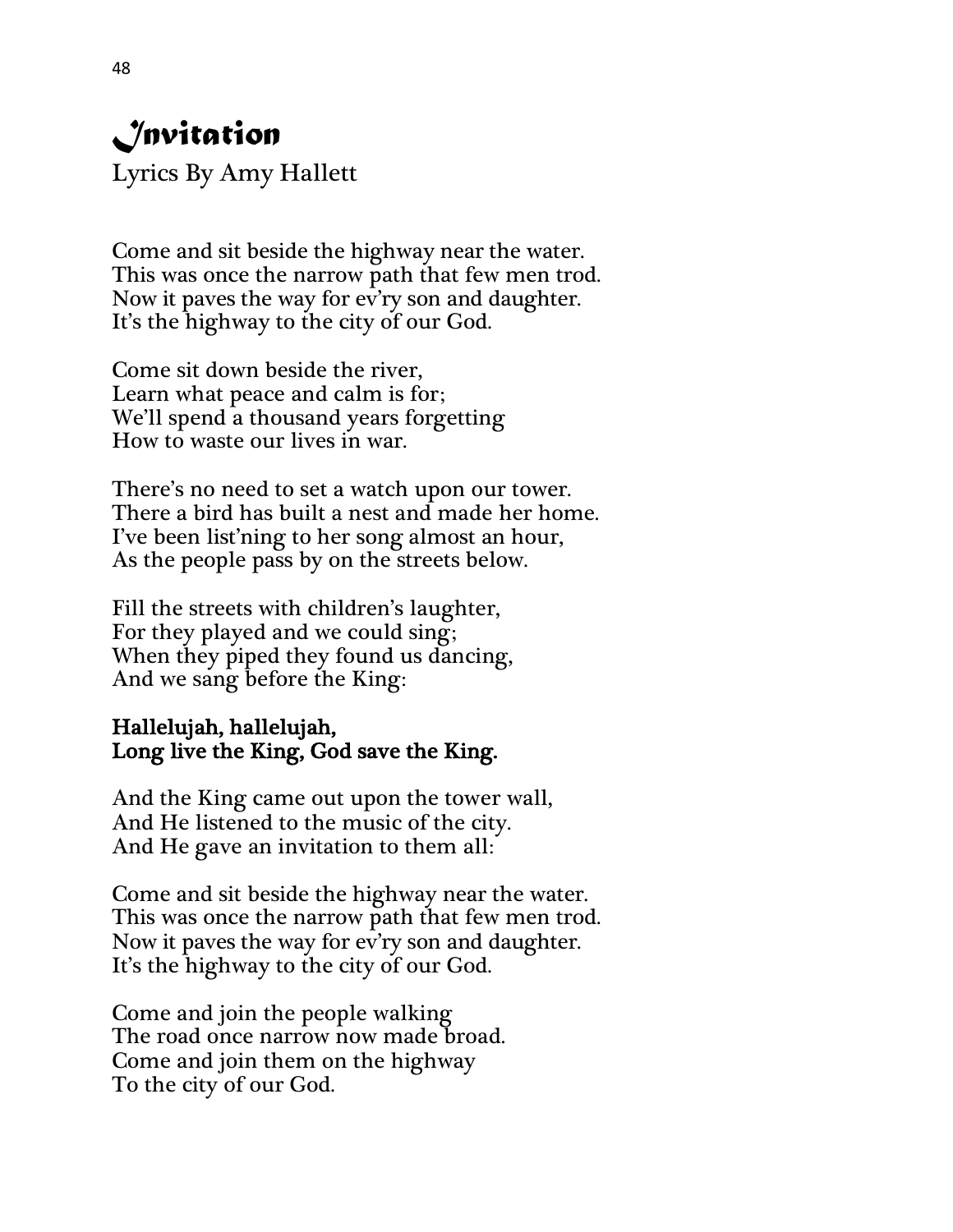## *Psalm 122*

Adapted By Ryan Malone

I was glad when they said to me: "Let us go to the house of the Lord." Our feet shall stand within your gates, O Jerusalem, Jerusalem.

#### Jerusalem restored! One united whole! Here the tribes assemble to praise and thank the Lord.

Jerusalem, our own! Here are set the thrones of the house of David: Here the seeds of peace are sown.

Jerusalem, for your peace we pray That tranquility enters your doors. Our feet now stand within your gates, O Jerusalem, Jerusalem.

Jerusalem, renown! From David's house abound the thrones of justice Here in this beloved town.

Peace be within your walls. Peace be in your palace halls. May those who love you ever be blessed, And, in the house of God, find rest.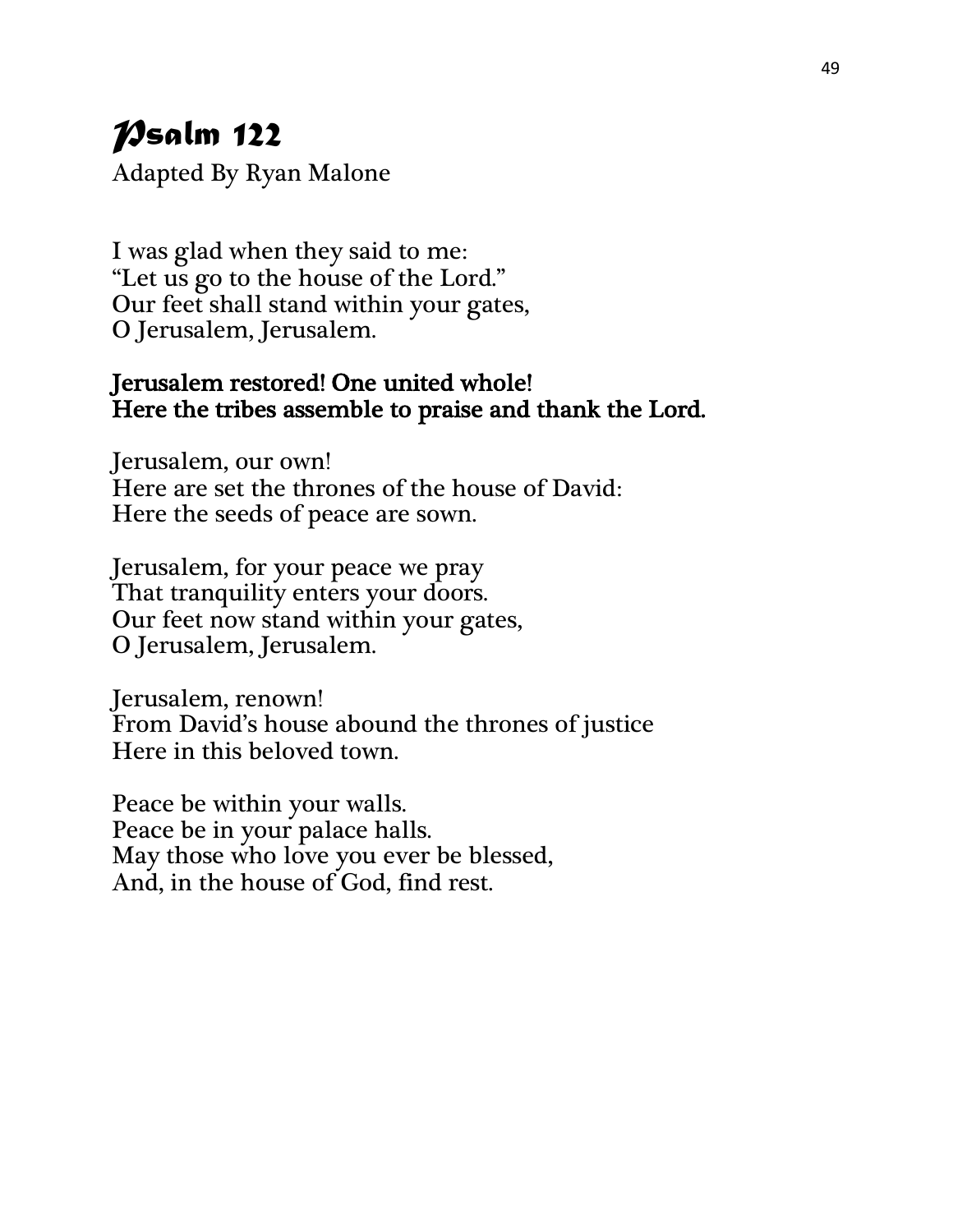# *Streets of a New Town*

Lyrics By Geoff Robertson

I think I'll go out on my veranda, Catch some Sabbath morning sun; And I'll dream of how it should be today, But I know tomorrow's not far away.

I think I'll sail out over ocean, View the land from afar; And I'll dream of how it should be today, But I know tomorrow's not far away.

There's a clean river flowing, green grass growing, Along the streets of a new town. And there's an old man, talking with a child, They love having each other around. There's a peaceful feeling that nobody's stealing, Along the streets of that new town, And I can hear the sound of the earth turning 'round.

I think I'll climb the highest mountain, Take a look at the land from above; And I'll watch the sun go down And a new day come around, But I know tomorrow's not far away.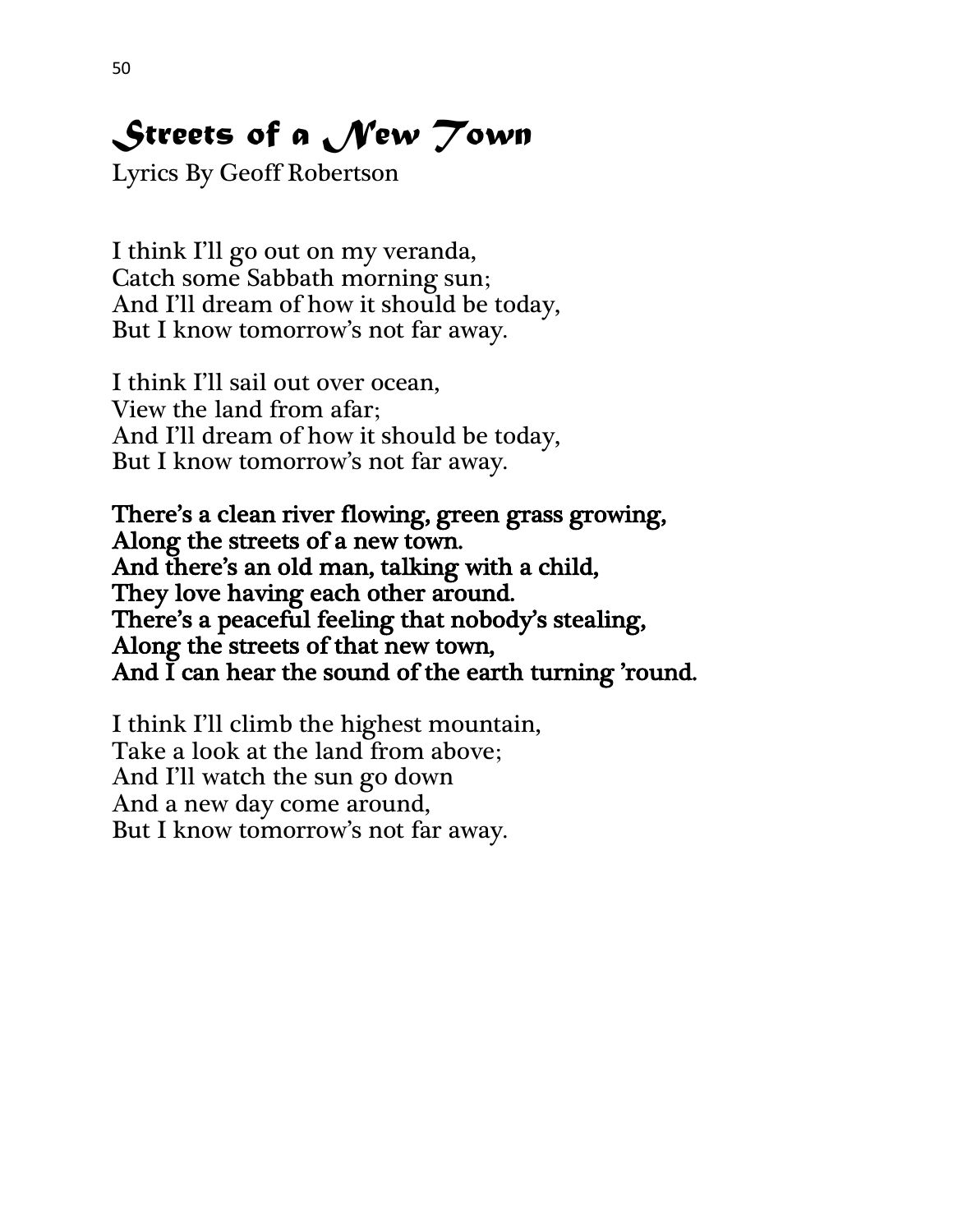# *A Hope More Pure*

Lyrics By Lee Hochstetler

A dream, my child, is given you Which many wise men never knew: A hope instilled within the heart Of every mortal set apart;

A hope more pure than mountain streams That flash with dazzling brilliant beams Of light, that sparkles as they flow, With crystal streams of melted snow.

The time shall come, and soon will be When those now blind will plainly see; When all the sick and lame are healed, When calves and lambs may share the field

With leopards, lions, wolves and bears, And no one fears, and no one stares, For peace shall then be common-place, The world safe for every race.

Then come, my child, and keep with me this festival of royalty, And keep the vision clear until you see Him reappear!

He'll feast with us in song and dance, Of glorious pomp and circumstance, And give a golden throne and crown To every king of every town;

This hope more pure than mountain streams That flash with dazzling brilliant beams Is hope instilled within the heart Of ever mortal set apart.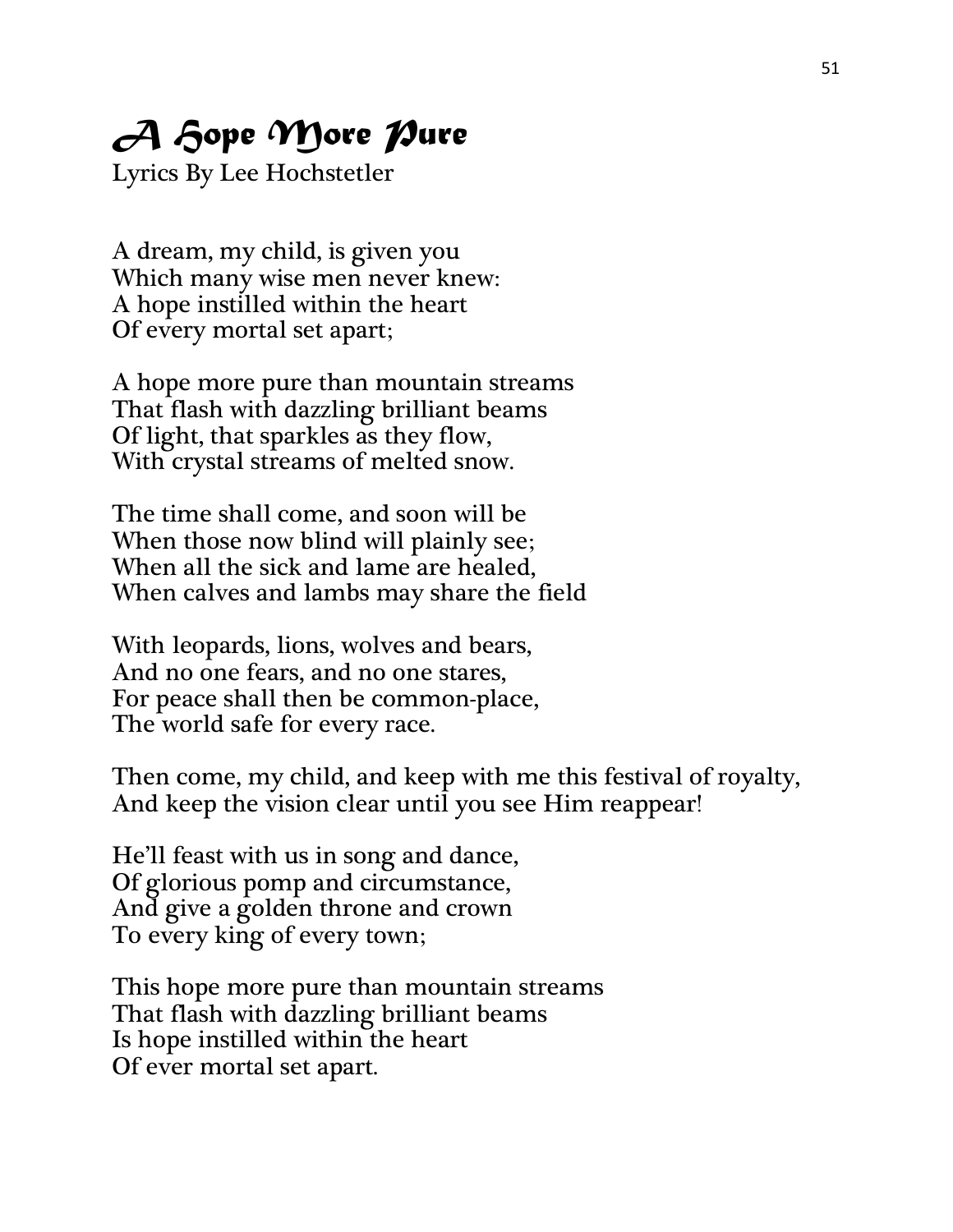# *There's a World Tomorrow*

Lyrics By Fawn Montgomery

There's a world tomorrow I'm waiting to see When the kingdom of God will be here. When the rivers and streams will be healthy and clean, And the sky will be bright and clear.

There's a world tomorrow I'm waiting to see When animals are tame as can be. I won't have to pretend that a lion's my friend, Because he'll be sitting next to me.

So free, so free, so happy and free Look away to the day when there's peace and harmony. When the whole world will sing to their God and their King In this world I'm waiting to see.

There's a world tomorrow I'm waiting to see When laughter is heard everywhere. When every friend that I meet has a happy family And the stranger is someone who cares.

There's a world tomorrow I'm waiting to see When the desert shall blossom as a rose. When every blind man shall see, every deaf man shall hear, And truth is something everyone knows.

In this world coming for you and me.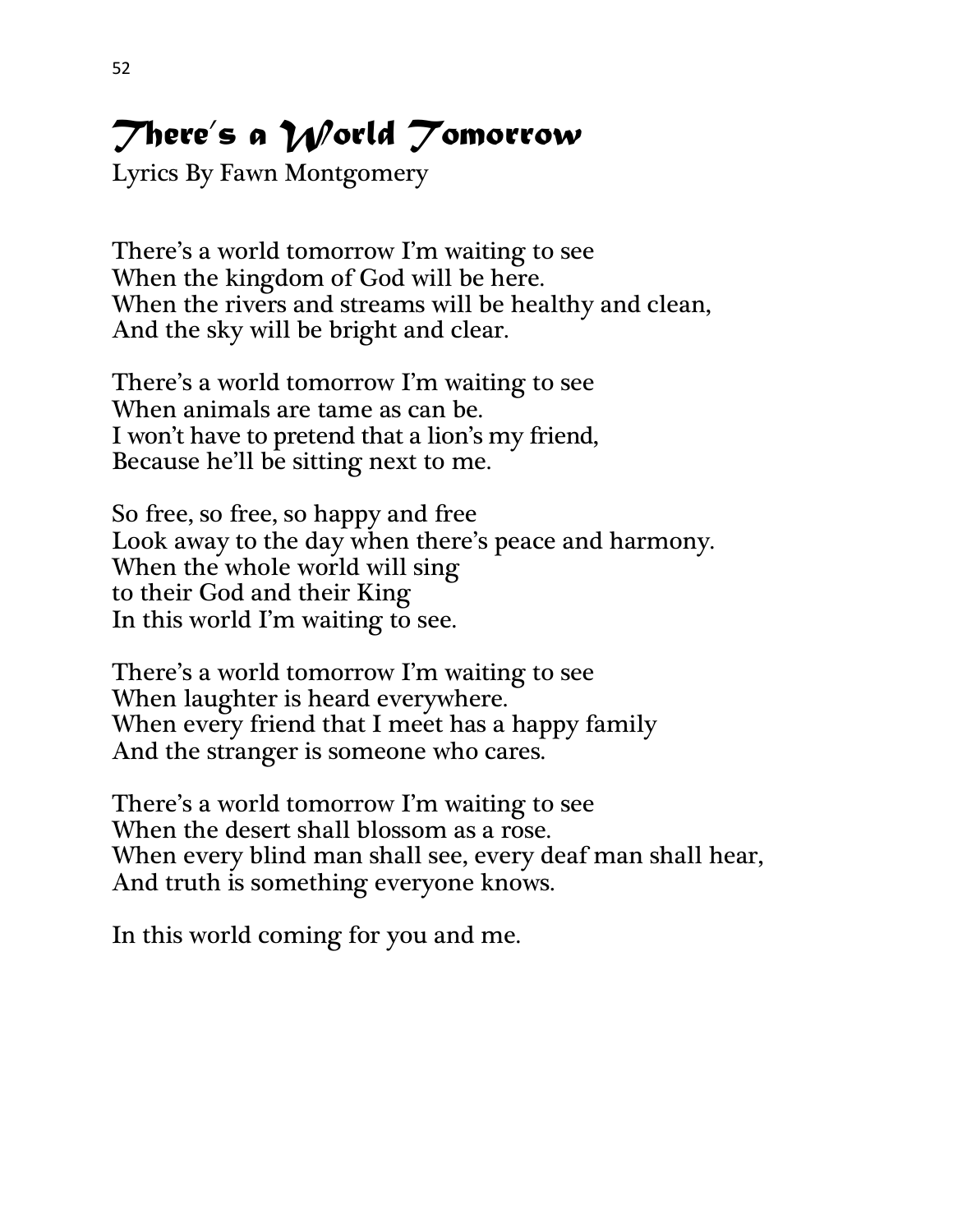# *The Wonderful World Tomorrow*

Lyrics By Lee Hochstetler

It is coming soon Just as sure as the moon shines bright in late September; That the kingdom grand With a mighty hand will be here so just remember: There's a better that is on the way, And it's filled with praise and beauty; We can all be there And the bounty share So be sure to do your duty.

#### Oh, the laughter and joys of the girls and boys, With no hint of pain or sorrow,

As the leopards play With the kids each day In the wonderful world tomorrow!

There's a living stream, There's a joy-filled dream of a wondrous newborn nation; Where the blind can see And the lame will be in a dance of jubilation: Where the deaf can hear, And there's no more fear in the wonderful world.

There's a peaceful land Where we hand in hand will beat each sword into plowshare; We will be at rest And we'll all be blest with climates fair and bright there, No more guns are stocked; And no doors are locked in the wonderful world.

There's a brilliant throne And we'll have our own! In the wonderful world tomorrow!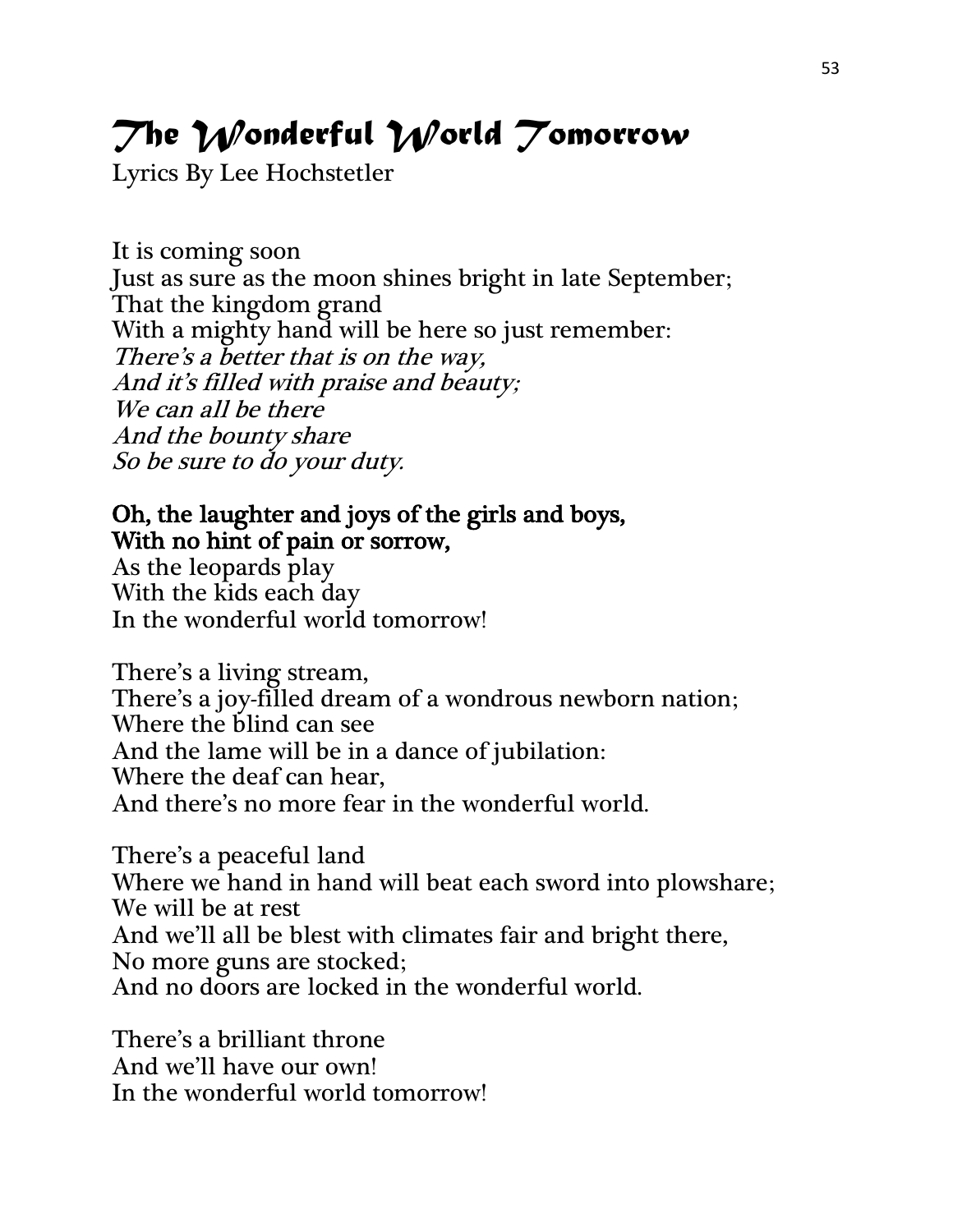#### *There Is a Time*

Lyrics By Mark Jenkins

He has made everything beautiful. But all things pass away in their season. There is a time when the desert Will blossom as the rose; A time when everyone will sing; For the desert has become a spring. Watch now for the time draws close When all flesh will see the Lord of Hosts.

There is a time for love and a time for joy And a time for every girl and boy To learn the way to truly live, The way to laugh and the way to give. There is a time for you and a time for me To live in peace and harmony.

There is a time for the harvest, A time to plant, a time to sow. A time when God's great truth will flow. And there's a time to break and a time to burn, And a time for everyone to learn That the ways of man have brought us war, But the Kingdom of God will stand forevermore.

There is a time and there is a place Where the word of God will flow out To the whole human race. It's a time when everyone will sing; He's coming back: Jesus Christ our King!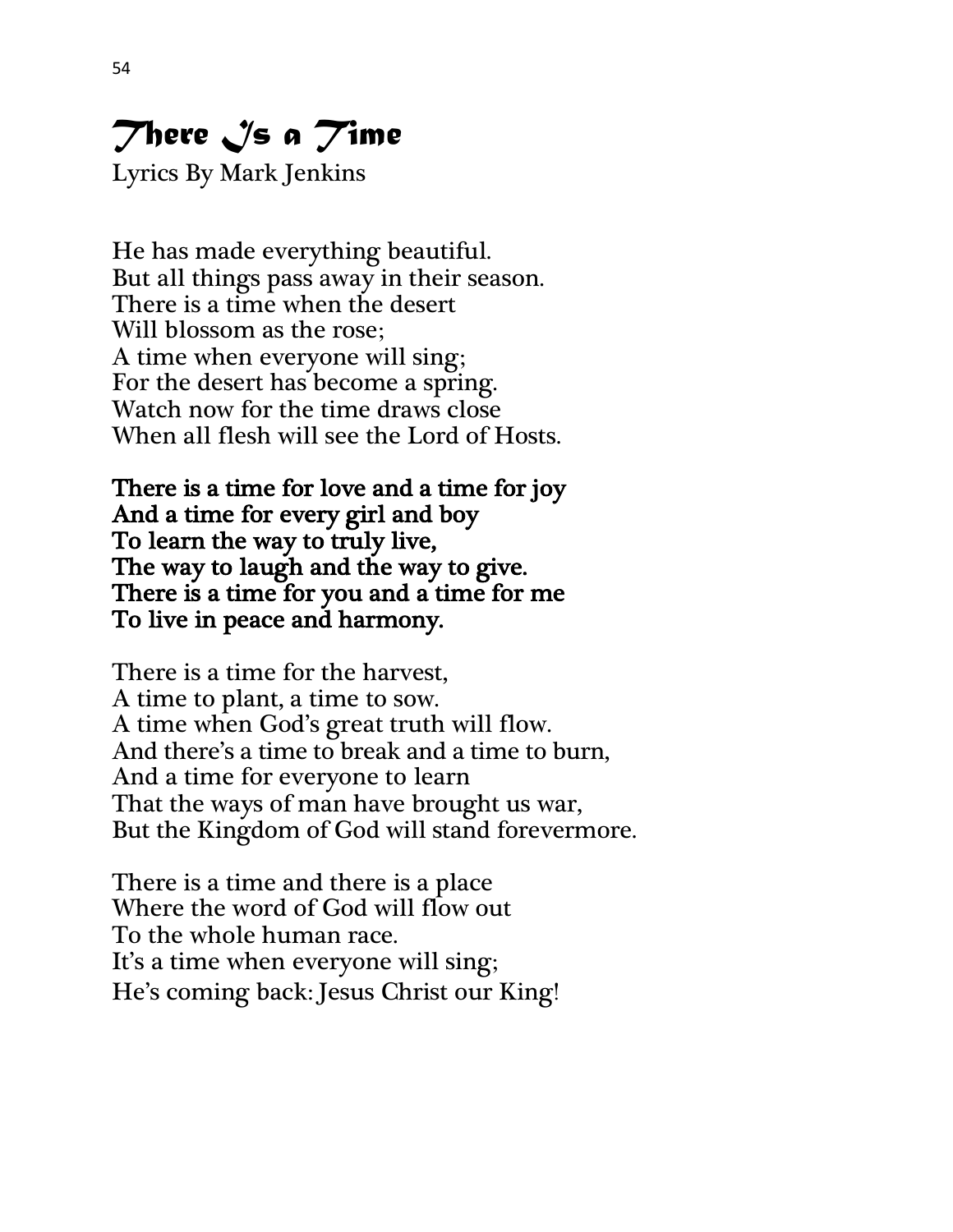#### *Animal Kingdom*

Lyrics By Mark Jenkins and Paula Malone

You could pet a lion's hair, You could hug a grizzly bear; You could ride a tiger's back, 'Cause you know he won't attack.

We could have a kitty cat: Leopards, cheetahs—cats like that; We would feed them ev'ry day, Just with straw and hay.

We won't have to fear creatures big or small; That will be God's way; We can play with them all. Animals will all be kind, they will be good friends of mine. Having pets will be so fun When the Kingdom comes.

Wolves will never make a fuss, Hyenas will laugh with us; I'll slide down an elephant's trunk I could even smell a skunk.

You could play with crocodiles, Snakes or any green reptiles. On a giant hippo's back I could take a nap.

You could swim the deep blue sea, Nothing there would frighten me; Dive where the great shark goes Kiss a shark right on the nose!

You could eat some honeycomb; Even while the bees are home. We won't have to fear a thing, 'Cause a bee won't sting.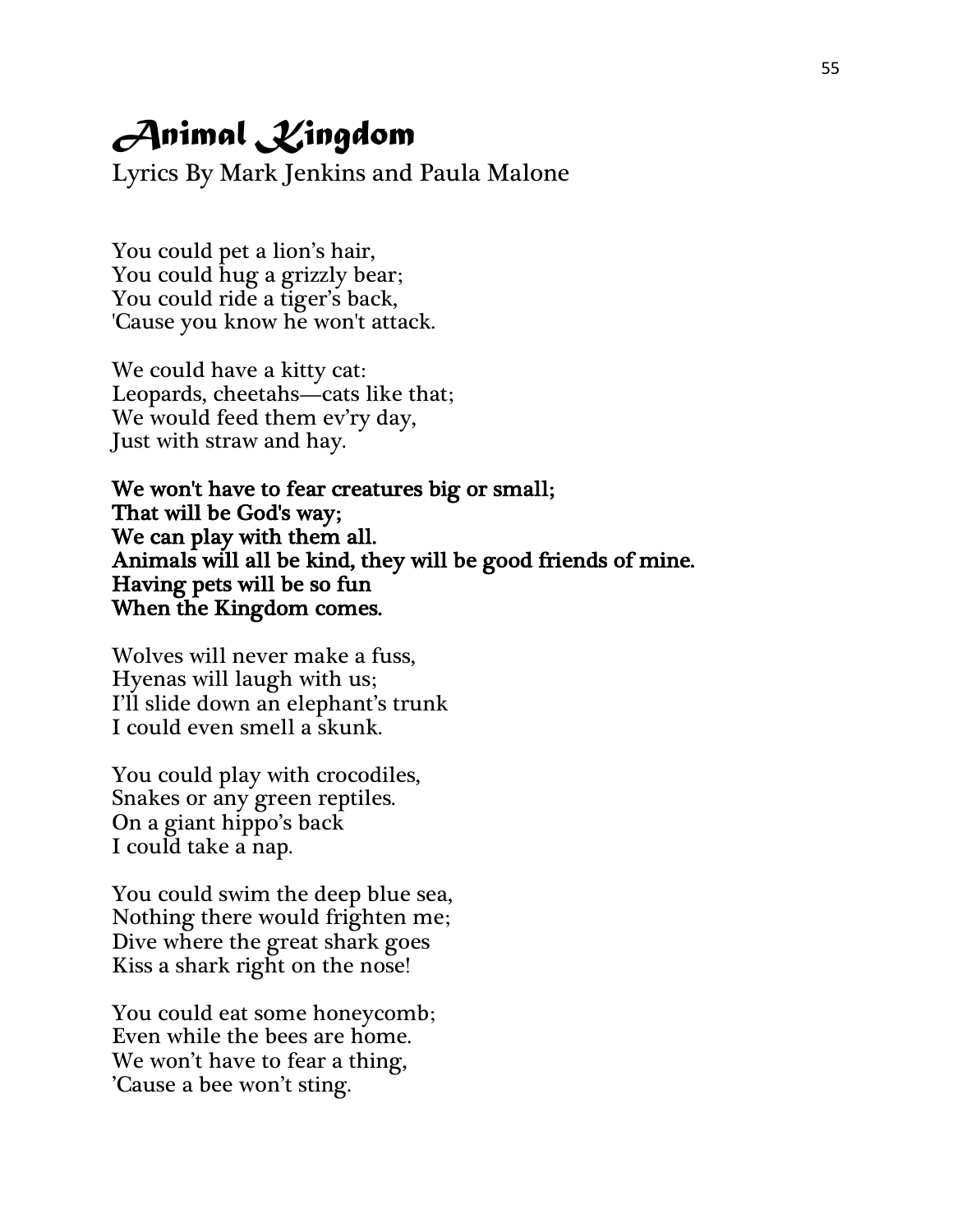## *Evermore*

Lyrics By Amy Hallett

Hail your life a shining land that rests upon a hill. By His love and guiding hand You will be the same way 'til A river flows whose streams may gladden The city of our God.

And the world will be at ease, And the world will be at peace. And the river will laugh, And the river will sing evermore.

Hail the streets of David's town Under alabaster skies. The river flows through fields of green Where the lamb and leopard lie.

And a child will never die Till a hundred years go by. And the child will laugh, And the child will sing evermore.

Hail the world in beauty fine When Jerusalem is come, Filled with light for those who rise When the thousand years are done. A river flows whose streams may gladden All people of our God.

And He'll wipe away their tears, And He'll wipe away their fears. And the world will laugh, And the world will sing evermore.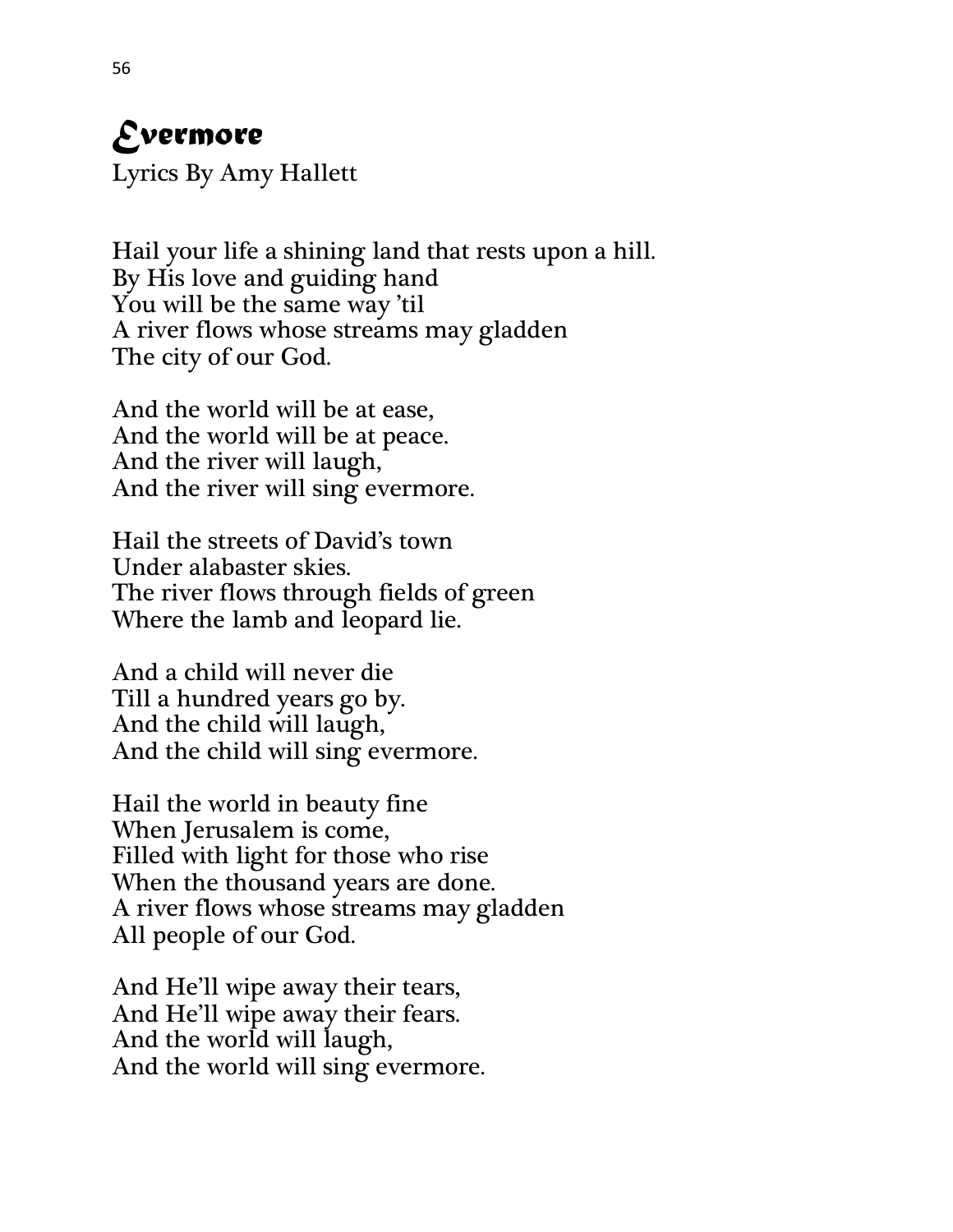## *All Things New*

Lyrics By Leanne Brandon and Joel Hilliker (Adapted From Zechariah 8 and Revelation 21)

Fear not, let your hands be strong; In just a little while our God returns. Jerusalem the holy mountain of the Lord of hosts Shall be restored, Shall be adorned And made as new.

Judah will be a house of joy, Feasting with the love of truth and peace. The seed will grow and prosper And the vine will give her fruit; The ground shall bear her grain And heavens give their dew.

God's Tabernacle now dwells with men: They are His people and He is with them.

Old men walk the city streets, Gladdened by the sound of children's play. And people of all cities come To praise the Lord of Hosts— To learn the way To live and pray, Devout and true.

The fountain of the waters of life He'll give, To anyone who thirsts for the way to truly live.

Twelve foundations stay the city wall, Ornamented, rich with precious stone. Twelve pearl gates guarded by twelve angels, Protecting those the Lamb has known.

The city shines like a rare jasper, The streets are fashioned of pure gold. The light reaches all nations— The glory of the Lamb on His throne. Jerusalem! Prepared as a bride adorned for her husband!

Each promise of God has proven true, For all the former things are passed away. He ends all death and sorrow, All crying and all pain. Wiping tears away, His love displayed Makes all things new.

All things are given to them that overcome, For God is our Father and we are His sons.